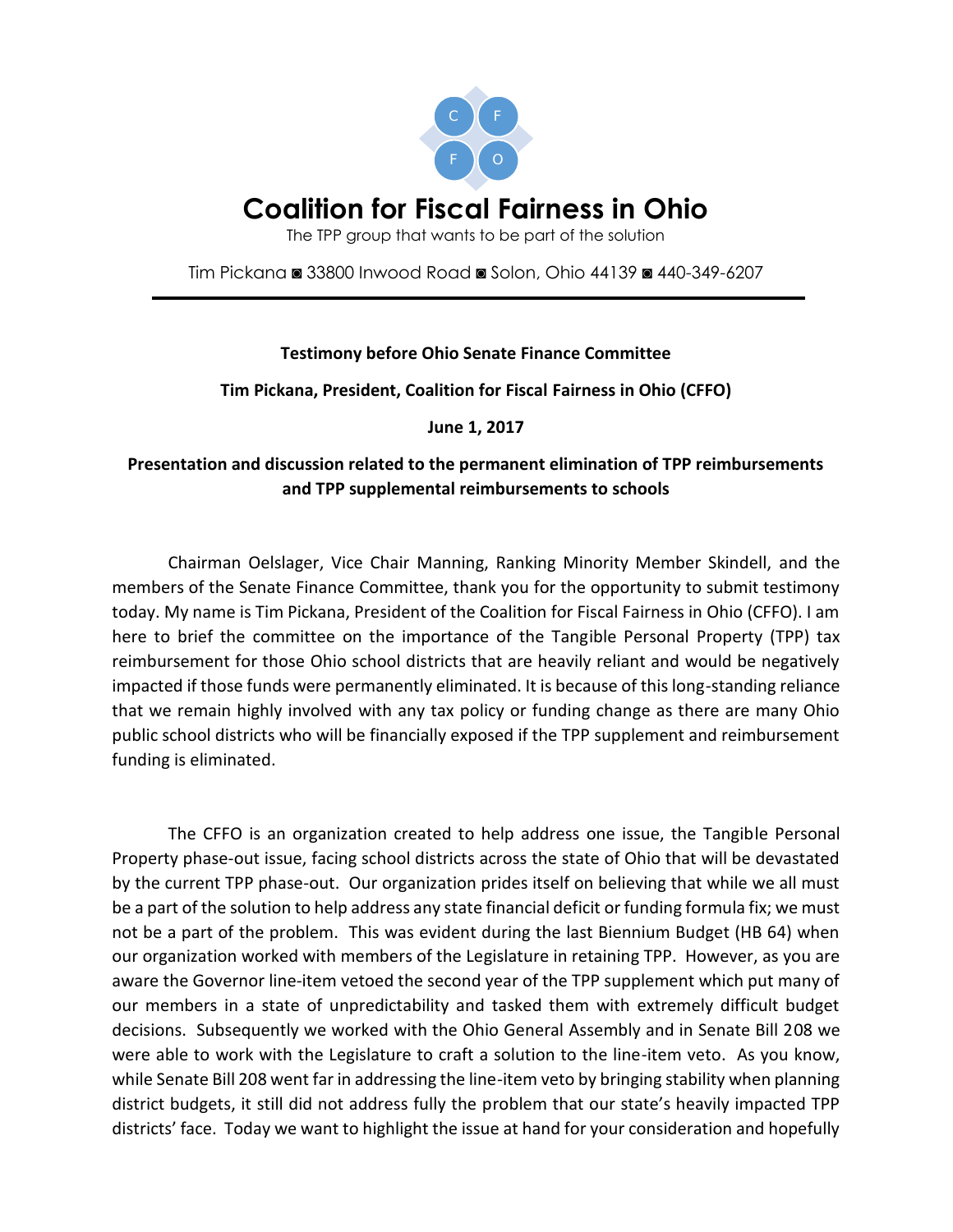continue the dialogue toward a more comprehensive and long term solution to the TPP issue that preserves necessary and once local resources for schools and students.

Mr. Chairman and members of the Committee, it is important to note that collectively over the years high TPP districts have faced massively reduced amounts of funding to help with the state's financial deficit. While we agreed to the tax reform provisions contained in House Bill 66 (126<sup>th</sup> G.A), that created the Commercial Activity Tax, we also believed that a sound solution would be provided to help our districts cope with local tax base losses. In our opinion simply stating that districts should be prepared is not a solution.

Our organization believes we must continue to be upfront and fully educate and inform our communities and taxpayers, both residential and commercial, of the pending consequences of what many high TPP districts face should a permanent and complete phase-out be continued. As you are aware this is an extremely complex issue no doubt remains at times a daunting task when educating and informing our local taxpayers of potential revenue loss based on several state biennium budget tax and school funding formula changes over the last few years. However, Mr. Chairman and members of the Committee, we are here today to not only help you understand the financial dilemma our members face, but to also thank you for your willingness to listen. As in the past we firmly believe that the Legislature remains our partner in finding workable solutions and/or providing us the necessary tools to help the high percentage TPP loss districts.

During your deliberations we respectfully ask you to please not make the assumption that all of the high TPP loss districts are wealthy and will simply have to absorb the loss. As you are aware, there is a significant cross-section of districts that will be impacted. When taking into consideration the impact of TPP reductions, it is important to note that many districts will not be able to make enough reductions and/or pass additional millage great enough to maintain the integrity and quality of the education services they are providing to students. We have made available to subcommittee members a spreadsheet that shows both the TPP losses and the losses under the Governor's proposed budget as a percentage of both district operating revenue and cash balances. The printout shows that the impacts vary widely from district to district. Many districts will not have the ability to comfortably absorb the cuts within their revenue and cash balances. A few additional thoughts to consider regarding the variation in district to district cash balances are:

- The timing districts receive cash varies and cash is inflated at year end to help support low cash points during a fiscal year based on cash flow.
- Cash balances are required for any business and/or district to survive. Especially for public school districts who operate based on levy cycles which begin with net gains the first couple of years, and then net losses (annual cash balance loss) the last couple of years before the next levy attempt.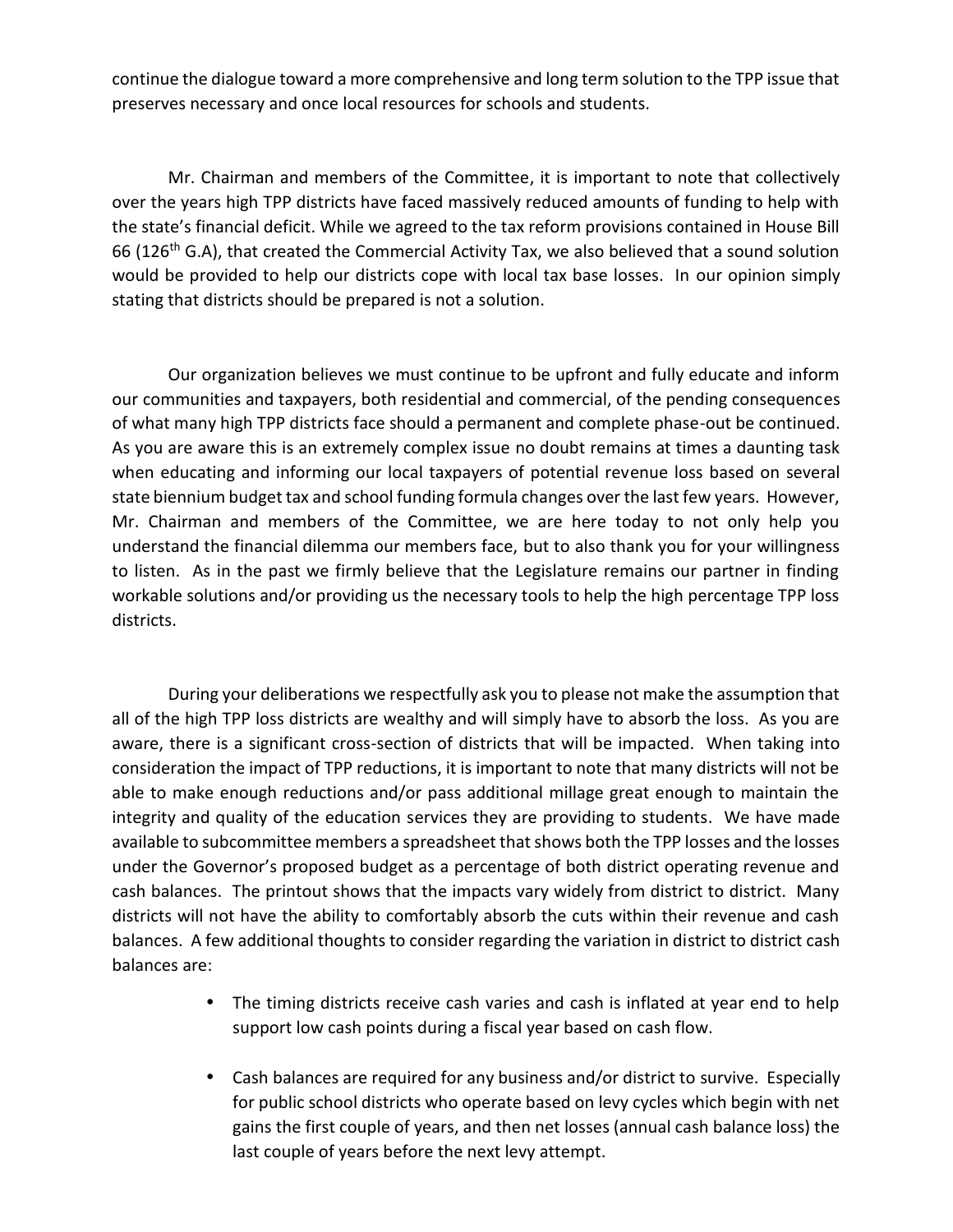Cash balances will be significantly impacted through the end of the upcoming biennium budget (June 30, 2019) based on current law. This will force districts to go the taxpayers earlier to raise additional funds in order to retain enough cash for operation.

As mentioned, In the last biennium budget bill, the Legislature included language for the 2016/2017 biennium that kept districts from having a net decrease in funding from FY 2015 in the combination of state aid and TPP reimbursements, for which the Governor vetoed the 2017 provision, and ultimately the Legislature salvaged a portion of the vetoed language in SB 208. CFFO is requesting that the language be returned to the last budget bill language, but have the provision in permanent law rather than temporary law. We are estimating there are about 120 districts who would otherwise be receiving less revenue in combined aid in FY 2018 than they were receiving in FY 2015, before factoring in the guarantee phase-down proposal in the Governor's current budget proposal. Going forward, under the CFFO proposal, the TPP payments would continue to be phased-out, but districts would continue to be held harmless to FY 2015 as long as state aid is not increasing enough to offset the TPP reductions. We estimate the cost of this proposal to be about \$90 million in FY 2018 and \$100 million in FY 2019 compared to the introduced budget.

In addition to this proposal, CFFO is also suggesting that language be included in the budget bill to address the situation where a district has capped state aid but is continuing to get TPP reimbursements. By allowing the capped aid to replace TPP reimbursement, we estimate that 20 districts would come off the funding cap and another 31 would have their TPP reimbursements fully phased-out, with no additional cost to the state and no district losing additional funding. This helps achieve two goals, lowering the number of districts on the funding cap and the number of districts receiving TPP.

In summary, Mr. Chairman and members of the Committee, the CFFO member districts firmly believe we must be forthright in crafting a workable solution in order to ensure that the great state of Ohio grows stronger over the years and not weaker. As mentioned, there are many different circumstances and criteria facing many different schools and more importantly there are many different types of high TPP districts across the state. The question remains – if we do nothing do they drastically reduce their budgets and forever lower the quality of education and services provided to their children? Or, do they continue to pass an additional levy to tax their way out of the TPP loss and place additional tax burdens on their residential and commercial taxpayers? If they do, many businesses will simply relocate or collapse due to being "double taxed" by a higher Commercial Activities Tax (compared to what they were paying in TPP) plus an additional millage tax to replace the local district TPP revenues taken away forever.

Thank you Mr. Chairman and members of the Committee for allowing me to testify today. At this time I would be happy to answer any questions that you or the committee may have.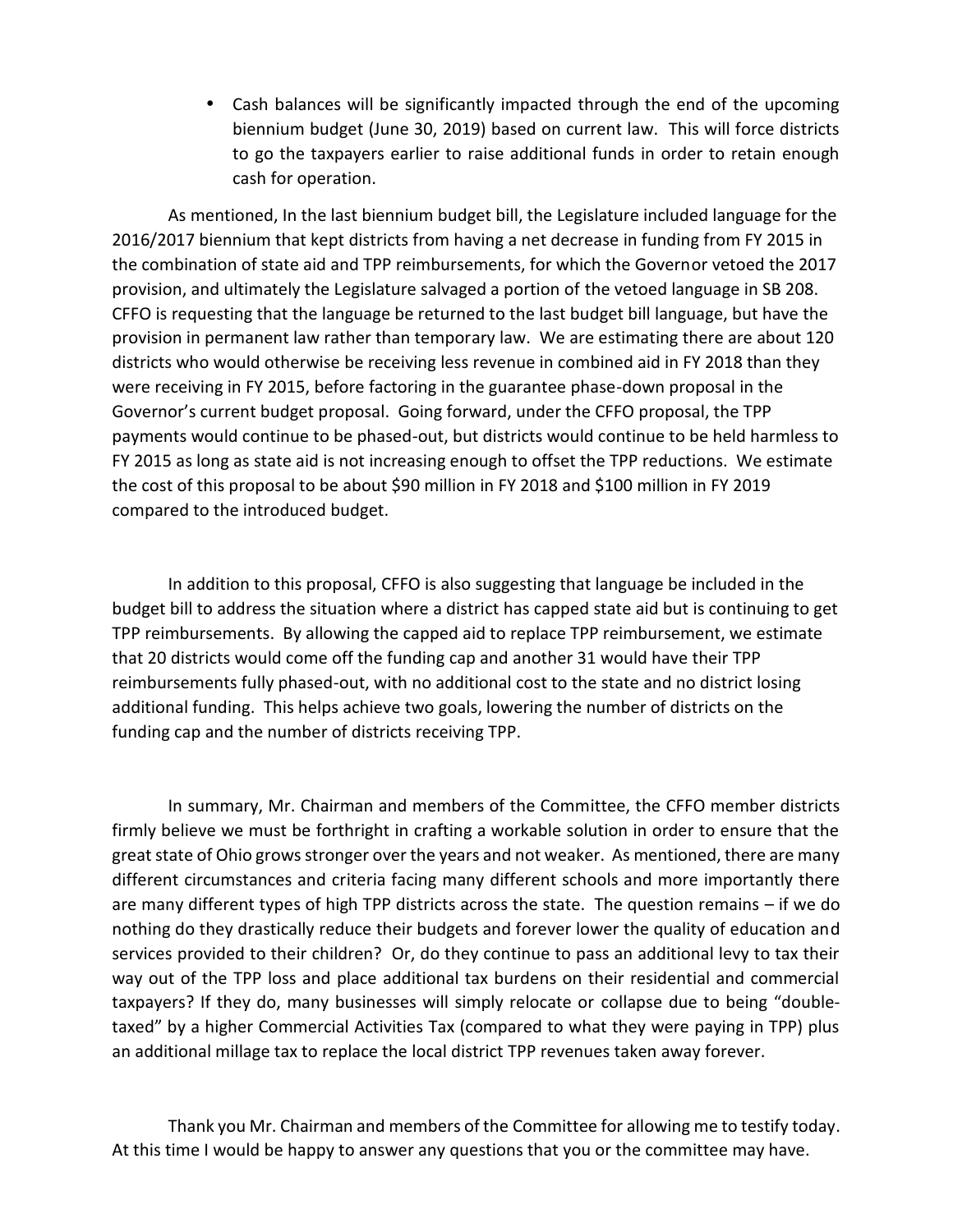

| <b>COUNTY</b> | <b>DISTRICT</b>                                   | <b>Estimated 2017</b><br><b>TPP Supplement</b> | \$ Change in<br><b>Final Core Aid</b><br>FY17 to FY18 | 2018 Change in<br><b>TPP</b><br>Reimbursement | <b>FY2018 Estimated</b><br><b>Change from</b><br>FY2017 | FY 2017 Total Revenue<br>from October 5-Year<br><b>Forecasts</b> | 2017 to 2018 Change<br>as a % of 2017 Total<br>Revenue | <b>Estimated FY18</b><br><b>Effect of Cap</b> | <b>FY 2017 Fund</b><br><b>Balance from</b><br><b>October 5-Year</b><br><b>Forecasts</b> | 2017 to 2018 Change<br>as a % of 2017 Fund<br><b>Balance</b> |
|---------------|---------------------------------------------------|------------------------------------------------|-------------------------------------------------------|-----------------------------------------------|---------------------------------------------------------|------------------------------------------------------------------|--------------------------------------------------------|-----------------------------------------------|-----------------------------------------------------------------------------------------|--------------------------------------------------------------|
| Adams         | Manchester Local SD                               | ( \$306, 547)                                  | \$532,709                                             | ( \$198, 108)                                 | \$28,055                                                | \$12,575,733                                                     | 0.2%                                                   |                                               | \$3,815,908                                                                             | 0.7%                                                         |
| Adams         | Ohio Valley Local SD                              | \$0                                            | (522, 193)                                            | \$0                                           | (522, 193)                                              | \$40,936,752                                                     | $-0.1%$                                                | L,                                            | \$19,797,313                                                                            | $-0.1%$                                                      |
| Allen         | Allen East Local SD                               | \$0                                            | (52, 281)                                             | \$0                                           | (52, 281)                                               | \$10,689,434                                                     | 0.0%                                                   |                                               | \$7,254,055                                                                             | 0.0%                                                         |
| Allen         | <b>Bath Local SD</b>                              | \$0                                            | \$311,657                                             | ( \$151, 101)                                 | \$160,555                                               | \$16,211,888                                                     | 1.0%                                                   | (51, 384, 582)                                | \$11,817,739                                                                            | 1.4%                                                         |
| Allen         | <b>Bluffton Ex Vill SD</b>                        | \$0                                            | \$116,091                                             | (590, 147)                                    | \$25,944                                                | \$9,687,194                                                      | 0.3%                                                   | ÷                                             | \$4,171,558                                                                             | 0.6%                                                         |
| Allen         | Delphos City SD                                   | \$0                                            | (523, 719)                                            | ( \$121, 371)                                 | ( \$145,090)                                            | \$10,049,623                                                     | $-1.4%$                                                |                                               | \$1,217,920                                                                             | $-11.9%$                                                     |
| Allen         | Elida Local SD                                    | \$0                                            | \$533,624                                             | \$0                                           | \$533,624                                               | \$23,051,531                                                     | 2.3%                                                   | (5496, 846)                                   | \$5,503,071                                                                             | 9.7%                                                         |
| Allen         | Lima City SD                                      | \$0                                            | \$2,304,815                                           | \$0                                           | \$2,304,815                                             | \$57,413,834                                                     | 4.0%                                                   | (520, 963)                                    | \$18,194,199                                                                            | 12.7%                                                        |
| Allen         | Perry Local SD                                    | \$0                                            | (52,080)                                              | (574, 832)                                    | (576, 913)                                              | \$8,521,076                                                      | $-0.9%$                                                | $\overline{\phantom{a}}$                      | \$3,962,522                                                                             | $-1.9%$                                                      |
| Allen         | Shawnee Local SD                                  | \$0                                            | \$287,681                                             | ( \$259,060)                                  | \$28,620                                                | \$21,971,661                                                     | 0.1%                                                   | ( \$1,420,032)                                | \$12,936,557                                                                            | 0.2%                                                         |
| Allen         | Spencerville Local SD                             | \$0                                            | (52,767)                                              | \$0                                           | (52, 767)                                               | \$10,699,509                                                     | 0.0%                                                   | $\overline{a}$                                | \$6,631,172                                                                             | 0.0%                                                         |
| Ashland       | Ashland City SD                                   | \$0                                            | \$406,276                                             | (5278, 752)                                   | \$127,524                                               | \$33,279,685                                                     | 0.4%                                                   | $\overline{a}$                                | \$13,430,879                                                                            | 0.9%                                                         |
| Ashland       | Hillsdale Local SD                                | \$0                                            | ( \$183,401)                                          | \$0                                           | ( \$183,401)                                            | \$10,874,135                                                     | $-1.7%$                                                | ÷                                             | \$3,138,613                                                                             | $-5.8%$                                                      |
| Ashland       | Loudonville-Perrysville Ex Vill SD                | \$0                                            | (516,981)                                             | \$0                                           | ( \$16, 981)                                            | \$13,706,717                                                     | $-0.1%$                                                | L,                                            | \$5,028,737                                                                             | $-0.3%$                                                      |
| Ashland       | Mapleton Local SD                                 | \$0                                            | (527, 145)                                            | \$0                                           | (527, 145)                                              | \$9,228,975                                                      | $-0.3%$                                                | L,                                            | \$2,869,099                                                                             | $-0.9%$                                                      |
| Ashtabula     | Ashtabula Area City SD                            | \$0                                            | \$1,286,588                                           | \$0                                           | \$1,286,588                                             | \$39,524,156                                                     | 3.3%                                                   |                                               | \$10,851,124                                                                            | 11.9%                                                        |
| Ashtabula     | <b>Buckeye Local SD</b>                           | \$0                                            | \$181,653                                             | ( \$141, 980)                                 | \$39,672                                                | \$18,015,532                                                     | 0.2%                                                   |                                               | \$7,210,356                                                                             | 0.6%                                                         |
| Ashtabula     | Conneaut Area City SD                             | \$0                                            | ( \$553,045)                                          | \$0                                           | ( \$553,045)                                            | \$16,762,393                                                     | $-3.3%$                                                | $\overline{a}$                                | \$2,589,196                                                                             | $-21.4%$                                                     |
| Ashtabula     | Geneva Area City SD                               | \$0                                            | (5503,805)                                            | \$0                                           | ( \$503, 805)                                           | \$21,750,010                                                     | $-2.3%$                                                |                                               | \$3,441,680                                                                             | $-14.6%$                                                     |
| Ashtabula     | <b>Grand Valley Local SD</b>                      | \$0                                            | ( \$246, 169)                                         | \$0                                           | ( \$246, 169)                                           | \$11,999,306                                                     | $-2.1%$                                                |                                               | \$1,756,010                                                                             | $-14.0%$                                                     |
| Ashtabula     | Jefferson Area Local SD                           | \$0                                            | \$315,144                                             | \$0                                           | \$315,144                                               | \$15,535,639                                                     | 2.0%                                                   | $\overline{a}$                                | \$4,269,919                                                                             | 7.4%                                                         |
| Ashtabula     | Pymatuning Valley Local SD                        | \$0                                            | ( \$388, 305)                                         | \$0                                           | ( \$388, 305)                                           | \$14,200,106                                                     | $-2.7%$                                                |                                               | \$5,425,359                                                                             | $-7.2%$                                                      |
| Athens        | Alexander Local SD                                | \$0                                            | (57, 304)                                             | \$0                                           | (57, 304)                                               | \$16,188,276                                                     | 0.0%                                                   | L,                                            | \$2,344,122                                                                             | $-0.3%$                                                      |
| Athens        | Athens City SD                                    | \$0                                            | (55,092)                                              | \$0                                           | (55,092)                                                | \$30,829,481                                                     | 0.0%                                                   |                                               | \$8,150,232                                                                             | $-0.1%$                                                      |
| Athens        | Federal Hocking Local SD                          | \$0                                            | (547, 165)                                            | \$0                                           | (547, 165)                                              | \$13,209,584                                                     | $-0.4%$                                                |                                               | \$6,935,874                                                                             | $-0.7%$                                                      |
| Athens        | Nelsonville-York City SD                          | \$0                                            | \$52,383                                              | \$0                                           | \$52,383                                                | \$13,089,659                                                     | 0.4%                                                   |                                               | \$5,297,511                                                                             | 1.0%                                                         |
| Athens        | Trimble Local SD                                  | \$0                                            | \$246,928                                             | \$0                                           | \$246,928                                               | \$11,458,492                                                     | 2.2%                                                   | $\overline{a}$                                | \$7,167,510                                                                             | 3.4%                                                         |
| Auglaize      | Minster Local SD                                  | \$0                                            | (56, 182)                                             | ( \$87,163)                                   | ( \$93, 345)                                            | \$9,815,216                                                      | $-1.0%$                                                |                                               | \$5,022,474                                                                             | $-1.9%$                                                      |
| Auglaize      | New Bremen Local SD                               | \$0                                            | (597, 162)                                            | (570, 922)                                    | ( \$168,084)                                            | \$8,288,828                                                      | $-2.0%$                                                | $\overline{a}$                                | \$4,836,725                                                                             | $-3.5%$                                                      |
| Auglaize      | New Knoxville Local SD                            | \$0                                            | \$36,443                                              | \$0                                           | \$36,443                                                | \$5,076,500                                                      | 0.7%                                                   | $\overline{a}$                                | \$3,177,795                                                                             | 1.1%                                                         |
| Auglaize      | St Marys City SD                                  | \$0                                            | (55, 735)                                             | \$0                                           | (55, 735)                                               | \$20,205,407                                                     | 0.0%                                                   |                                               | \$4,563,386                                                                             | $-0.1%$                                                      |
| Auglaize      | Wapakoneta City SD                                | \$0                                            | ( \$13,641)                                           | \$0                                           | ( \$13,641)                                             | \$29,423,999                                                     | 0.0%                                                   |                                               | \$16,044,460                                                                            | $-0.1%$                                                      |
| Auglaize      | Waynesfield-Goshen Local SD                       | \$0                                            | ( \$198, 301)                                         | \$0                                           | ( \$198, 301]                                           | \$6,497,091                                                      | $-3.1%$                                                |                                               | \$3,747,279                                                                             | $-5.3%$                                                      |
| Belmont       | Barnesville Ex Vill SD                            | \$0                                            | ( \$10,033)                                           | \$0                                           | ( \$10,033)                                             | \$13,048,469                                                     | $-0.1%$                                                | L,                                            | \$6,586,792                                                                             | $-0.2%$                                                      |
| Belmont       | <b>Bellaire Local SD</b>                          | \$0                                            | (57, 154)                                             | \$0                                           | (57, 154)                                               | \$13,371,105                                                     | $-0.1%$                                                |                                               | \$5,135,935                                                                             | $-0.1%$                                                      |
| Belmont       | Bridgeport Ex Vill SD                             | \$0                                            | (53, 448)                                             | \$0                                           | (53, 448)                                               | \$8,763,474                                                      | 0.0%                                                   | L,                                            | \$3,514,542                                                                             | $-0.1%$                                                      |
| Belmont       |                                                   | \$0                                            | ( \$14,560)                                           | \$0                                           | ( \$14,560)                                             | \$14,369,950                                                     | $-0.1%$                                                | ÷                                             | \$3,673,361                                                                             | $-0.4%$                                                      |
|               | Martins Ferry City SD                             | \$0                                            |                                                       | \$0                                           |                                                         | \$6,998,597                                                      | $-1.3%$                                                |                                               |                                                                                         | $-2.3%$                                                      |
| Belmont       | Shadyside Local SD                                | (5128, 203)                                    | ( \$91,909)                                           | \$0                                           | ( \$91,909)                                             | \$15,490,615                                                     | $-0.9%$                                                | $\overline{a}$                                | \$3,951,491                                                                             | $-7.7%$                                                      |
| Belmont       | St Clairsville-Richland City SD<br>Union Local SD | \$0                                            | (58, 972)                                             | \$0                                           | ( \$137, 175)                                           | \$13,806,308                                                     | $-0.2%$                                                |                                               | \$1,779,707                                                                             | $-1.1%$                                                      |
| Belmont       |                                                   |                                                | ( \$25,687)                                           |                                               | ( \$25,687)                                             |                                                                  |                                                        |                                               | \$2,278,870                                                                             |                                                              |
| Brown         | Eastern Local SD                                  | \$0                                            | (51, 237)                                             | \$0                                           | (51, 237)                                               | \$13,046,088                                                     | 0.0%                                                   |                                               | \$2,867,375                                                                             | 0.0%                                                         |
| Brown         | Fayetteville-Perry Local SD                       | \$0                                            | ( \$10, 235)                                          | \$0<br>\$0                                    | ( \$10, 235)                                            | \$8,201,277                                                      | $-0.1%$                                                | $\overline{a}$                                | \$2,140,363                                                                             | $-0.5%$<br>7.6%                                              |
| Brown         | Georgetown Ex Vill SD                             | \$0                                            | \$269,796                                             |                                               | \$269,796                                               | \$10,130,458                                                     | 2.7%                                                   |                                               | \$3,542,560                                                                             |                                                              |
| Brown         | Ripley-Union-Lewis Local SD                       | \$0                                            | (\$253,985)                                           | \$0                                           | (\$253,985)                                             | \$10,878,507                                                     | $-2.3%$                                                |                                               | \$5,367,966                                                                             | $-4.7%$                                                      |
| Brown         | Western Brown Local SD                            | \$0                                            | (56,580)                                              | \$0                                           | (56,580)                                                | \$32,635,813                                                     | 0.0%                                                   |                                               | \$13,051,223                                                                            | $-0.1%$                                                      |
| <b>Butler</b> | <b>Edgewood City SD</b>                           | \$0                                            | \$883,658                                             | \$0                                           | \$883,658                                               | \$33,663,150                                                     | 2.6%                                                   | (5748, 597)                                   | \$14,011,864                                                                            | 6.3%                                                         |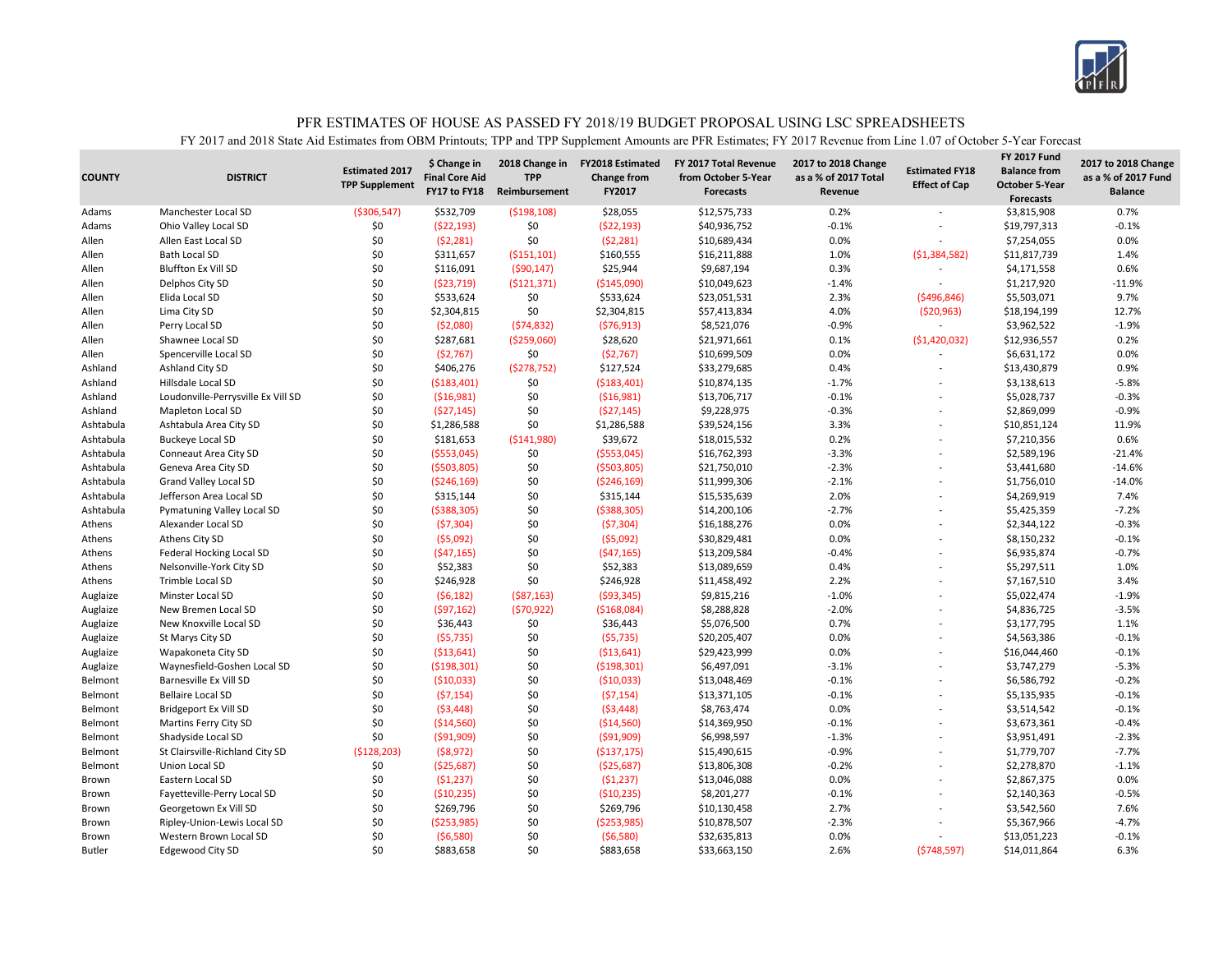

| \$0<br>2.0%<br>3.5%<br>Fairfield City SD<br>\$1,718,403<br>\$0<br>\$1,718,403<br>\$87,814,586<br>(54, 582, 235)<br><b>Butler</b><br>\$49,050,483<br>\$0<br>\$0<br>4.1%<br>Hamilton City SD<br>\$3,987,825<br>\$3,987,825<br>\$97,148,688<br>(54, 352, 585)<br>\$25,864,478<br>15.4%<br><b>Butler</b><br>\$0<br>( \$796, 945)<br>$-0.1%$<br>$-0.3%$<br><b>Butler</b><br>Lakota Local SD<br>\$581,970<br>( \$214, 976)<br>\$167,150,928<br>\$78,918,238<br>\$0<br>\$463,060<br>\$15,006,285<br>3.1%<br>\$4,151,640<br>11.2%<br><b>Butler</b><br><b>Madison Local SD</b><br>\$0<br>\$463,060<br>(5907,789)<br>\$0<br>12.9%<br>\$0<br>\$2,060,796<br>\$2,060,796<br>\$74,994,310<br>2.7%<br>\$15,946,329<br><b>Butler</b><br>Middletown City SD<br>(514, 229, 927)<br>\$0<br>\$0<br>1.6%<br>2.8%<br>Monroe Local SD<br>\$396,401<br>\$396,401<br>\$24,948,443<br>( \$6,017,829)<br>\$13,921,411<br><b>Butler</b><br>\$0<br>\$0<br>\$271,450<br>\$271,450<br>\$7,698,200<br>3.5%<br>7.6%<br><b>Butler</b><br>New Miami Local SD<br>\$3,564,633<br>\$0<br>\$157,903<br>\$0<br>0.7%<br>1.6%<br>\$157,903<br>\$23,211,057<br>\$9,838,297<br><b>Butler</b><br>Ross Local SD<br>\$0<br>\$334<br>\$0<br>\$334<br>0.0%<br>0.0%<br><b>Butler</b><br>Talawanda City SD<br>\$33,184,597<br>\$24,903,188<br>÷<br>\$0<br>\$0<br>0.9%<br>\$42,674<br>\$42,674<br>\$7,635,702<br>0.6%<br>Carroll<br>Brown Local SD<br>\$4,535,297<br>\$0<br>\$0<br>Carroll<br>Carrollton Ex Vill SD<br>(5517, 825)<br>( \$517, 825)<br>\$25,679,000<br>$-2.0%$<br>$-5.1%$<br>\$10,161,610<br>L,<br>\$0<br>\$0<br>$-2.9%$<br>$-9.9%$<br>Graham Local SD<br>( \$512, 605)<br>( \$512, 605)<br>\$17,467,498<br>Champaign<br>\$5,164,787<br>÷.<br>\$0<br>\$0<br>\$10,200,881<br>$-2.4%$<br>$-4.5%$<br>Champaign<br>Mechanicsburg Ex Vill SD<br>(5249,888)<br>(5249,888)<br>\$5,504,785<br>\$0<br>\$0<br>(\$107,095)<br>\$10,670,009<br>$-1.0%$<br>\$3,176,571<br>$-3.4%$<br>Champaign<br>Triad Local SD<br>(5107,095)<br>\$0<br>\$23,652,175<br>0.8%<br>2.2%<br>Urbana City SD<br>\$362,994<br>( \$164, 763)<br>\$198,231<br>\$9,148,099<br>Champaign<br>L,<br>\$0<br>\$0<br>( \$265, 847)<br>( \$265, 847)<br>\$14,102,035<br>$-1.9%$<br>$-5.2%$<br>Champaign<br>West Liberty-Salem Local SD<br>\$5,157,863<br>\$0<br>$-1.0%$<br>\$9,479<br>(579, 012)<br>(569,533)<br>\$21,729,753<br>$-0.3%$<br>\$7,127,163<br>Clark<br>Clark-Shawnee Local SD<br>\$0<br>\$0<br>$-0.2%$<br>$-0.6%$<br>Clark<br>(528, 279)<br>(528, 279)<br>\$15,855,999<br>\$4,858,192<br><b>Greenon Local SD</b><br>÷.<br>\$0<br>\$132,787<br>\$0<br>\$132,787<br>\$31,552,337<br>0.4%<br>\$6,879,757<br>1.9%<br>Clark<br>Northeastern Local SD<br>\$0<br>\$61,920<br>\$0<br>\$61,920<br>\$17,382,269<br>0.4%<br>1.0%<br>Clark<br>Northwestern Local SD<br>\$6,324,641<br>\$0<br>\$0<br>0.0%<br>0.0%<br>Clark<br>(51,704)<br>(51,704)<br>\$8,774,327<br>\$6,495,433<br>Southeastern Local SD<br>\$0<br>\$0<br>\$99,538,693<br>4.0%<br>12.5%<br>Clark<br>Springfield City SD<br>\$3,955,626<br>\$3,955,626<br>( \$3,395,487)<br>\$31,707,575<br>\$0<br>\$0<br>\$429,390<br>\$429,390<br>\$29,376,854<br>1.5%<br>\$7,672,514<br>5.6%<br>Clark<br><b>Tecumseh Local SD</b><br>\$0<br>\$563,015<br>\$428,966<br>2.0%<br>52.0%<br><b>Batavia Local SD</b><br>( \$134,049)<br>\$21,919,231<br>( \$3,449,275)<br>\$824,577<br>Clermont<br>\$0<br>\$0<br>\$244,541<br>1.7%<br>\$533,735<br>45.8%<br>Bethel-Tate Local SD<br>\$244,541<br>\$14,431,190<br>Clermont<br>\$0<br>$-0.9%$<br>\$0<br>( \$25, 304)<br>(\$25,304)<br>\$16,984,461<br>$-0.1%$<br>\$2,956,256<br>Clermont<br>Clermont-Northeastern Local SD<br>\$0<br>\$0<br>3.8%<br>\$141,945<br>\$141,945<br>\$10,950,424<br>1.3%<br>\$3,729,990<br>Clermont<br>Felicity-Franklin Local SD<br>L,<br>\$0<br>\$0<br>1.8%<br>7.1%<br>Goshen Local SD<br>\$503,786<br>\$503,786<br>\$27,634,044<br>\$7,137,419<br>Clermont<br>4.4%<br>\$0<br>\$1,209,631<br>\$0<br>\$1,209,631<br>\$68,664,600<br>1.8%<br>Clermont<br>Milford Ex Vill SD<br>$($ \$87,649)<br>\$27,649,139<br>(5228, 236)<br>\$928,944<br>( \$342, 753)<br>\$357,956<br>1.3%<br>( \$154, 546)<br>\$22,998,058<br>1.6%<br>Clermont<br>New Richmond Ex Vill SD<br>\$27,313,275<br>\$0<br>6.7%<br>West Clermont Local SD<br>\$0<br>\$1,590,679<br>\$1,590,679<br>\$72,090,917<br>2.2%<br>( \$217,761)<br>\$23,801,974<br>Clermont<br>2.7%<br>\$0<br>\$286,973<br>\$0<br>\$286,973<br>\$10,574,776<br>\$2,475,215<br>11.6%<br>Clermont<br>Williamsburg Local SD<br>\$0<br>\$0<br>$-0.4%$<br>(566, 539)<br>(566, 539)<br>\$15,821,469<br>\$4,949,585<br>$-1.3%$<br>Clinton<br><b>Blanchester Local SD</b> |  |
|---------------------------------------------------------------------------------------------------------------------------------------------------------------------------------------------------------------------------------------------------------------------------------------------------------------------------------------------------------------------------------------------------------------------------------------------------------------------------------------------------------------------------------------------------------------------------------------------------------------------------------------------------------------------------------------------------------------------------------------------------------------------------------------------------------------------------------------------------------------------------------------------------------------------------------------------------------------------------------------------------------------------------------------------------------------------------------------------------------------------------------------------------------------------------------------------------------------------------------------------------------------------------------------------------------------------------------------------------------------------------------------------------------------------------------------------------------------------------------------------------------------------------------------------------------------------------------------------------------------------------------------------------------------------------------------------------------------------------------------------------------------------------------------------------------------------------------------------------------------------------------------------------------------------------------------------------------------------------------------------------------------------------------------------------------------------------------------------------------------------------------------------------------------------------------------------------------------------------------------------------------------------------------------------------------------------------------------------------------------------------------------------------------------------------------------------------------------------------------------------------------------------------------------------------------------------------------------------------------------------------------------------------------------------------------------------------------------------------------------------------------------------------------------------------------------------------------------------------------------------------------------------------------------------------------------------------------------------------------------------------------------------------------------------------------------------------------------------------------------------------------------------------------------------------------------------------------------------------------------------------------------------------------------------------------------------------------------------------------------------------------------------------------------------------------------------------------------------------------------------------------------------------------------------------------------------------------------------------------------------------------------------------------------------------------------------------------------------------------------------------------------------------------------------------------------------------------------------------------------------------------------------------------------------------------------------------------------------------------------------------------------------------------------------------------------------------------------------------------------------------------------------------------------------------------------------------------------------------------------------------------------------------------------------------------------------------------------------------------------------------------------------------------------------------------------------------------------------------------------------------------------------------------------------------------------------------------------------------------------------------------------------|--|
|                                                                                                                                                                                                                                                                                                                                                                                                                                                                                                                                                                                                                                                                                                                                                                                                                                                                                                                                                                                                                                                                                                                                                                                                                                                                                                                                                                                                                                                                                                                                                                                                                                                                                                                                                                                                                                                                                                                                                                                                                                                                                                                                                                                                                                                                                                                                                                                                                                                                                                                                                                                                                                                                                                                                                                                                                                                                                                                                                                                                                                                                                                                                                                                                                                                                                                                                                                                                                                                                                                                                                                                                                                                                                                                                                                                                                                                                                                                                                                                                                                                                                                                                                                                                                                                                                                                                                                                                                                                                                                                                                                                                                                             |  |
|                                                                                                                                                                                                                                                                                                                                                                                                                                                                                                                                                                                                                                                                                                                                                                                                                                                                                                                                                                                                                                                                                                                                                                                                                                                                                                                                                                                                                                                                                                                                                                                                                                                                                                                                                                                                                                                                                                                                                                                                                                                                                                                                                                                                                                                                                                                                                                                                                                                                                                                                                                                                                                                                                                                                                                                                                                                                                                                                                                                                                                                                                                                                                                                                                                                                                                                                                                                                                                                                                                                                                                                                                                                                                                                                                                                                                                                                                                                                                                                                                                                                                                                                                                                                                                                                                                                                                                                                                                                                                                                                                                                                                                             |  |
|                                                                                                                                                                                                                                                                                                                                                                                                                                                                                                                                                                                                                                                                                                                                                                                                                                                                                                                                                                                                                                                                                                                                                                                                                                                                                                                                                                                                                                                                                                                                                                                                                                                                                                                                                                                                                                                                                                                                                                                                                                                                                                                                                                                                                                                                                                                                                                                                                                                                                                                                                                                                                                                                                                                                                                                                                                                                                                                                                                                                                                                                                                                                                                                                                                                                                                                                                                                                                                                                                                                                                                                                                                                                                                                                                                                                                                                                                                                                                                                                                                                                                                                                                                                                                                                                                                                                                                                                                                                                                                                                                                                                                                             |  |
|                                                                                                                                                                                                                                                                                                                                                                                                                                                                                                                                                                                                                                                                                                                                                                                                                                                                                                                                                                                                                                                                                                                                                                                                                                                                                                                                                                                                                                                                                                                                                                                                                                                                                                                                                                                                                                                                                                                                                                                                                                                                                                                                                                                                                                                                                                                                                                                                                                                                                                                                                                                                                                                                                                                                                                                                                                                                                                                                                                                                                                                                                                                                                                                                                                                                                                                                                                                                                                                                                                                                                                                                                                                                                                                                                                                                                                                                                                                                                                                                                                                                                                                                                                                                                                                                                                                                                                                                                                                                                                                                                                                                                                             |  |
|                                                                                                                                                                                                                                                                                                                                                                                                                                                                                                                                                                                                                                                                                                                                                                                                                                                                                                                                                                                                                                                                                                                                                                                                                                                                                                                                                                                                                                                                                                                                                                                                                                                                                                                                                                                                                                                                                                                                                                                                                                                                                                                                                                                                                                                                                                                                                                                                                                                                                                                                                                                                                                                                                                                                                                                                                                                                                                                                                                                                                                                                                                                                                                                                                                                                                                                                                                                                                                                                                                                                                                                                                                                                                                                                                                                                                                                                                                                                                                                                                                                                                                                                                                                                                                                                                                                                                                                                                                                                                                                                                                                                                                             |  |
|                                                                                                                                                                                                                                                                                                                                                                                                                                                                                                                                                                                                                                                                                                                                                                                                                                                                                                                                                                                                                                                                                                                                                                                                                                                                                                                                                                                                                                                                                                                                                                                                                                                                                                                                                                                                                                                                                                                                                                                                                                                                                                                                                                                                                                                                                                                                                                                                                                                                                                                                                                                                                                                                                                                                                                                                                                                                                                                                                                                                                                                                                                                                                                                                                                                                                                                                                                                                                                                                                                                                                                                                                                                                                                                                                                                                                                                                                                                                                                                                                                                                                                                                                                                                                                                                                                                                                                                                                                                                                                                                                                                                                                             |  |
|                                                                                                                                                                                                                                                                                                                                                                                                                                                                                                                                                                                                                                                                                                                                                                                                                                                                                                                                                                                                                                                                                                                                                                                                                                                                                                                                                                                                                                                                                                                                                                                                                                                                                                                                                                                                                                                                                                                                                                                                                                                                                                                                                                                                                                                                                                                                                                                                                                                                                                                                                                                                                                                                                                                                                                                                                                                                                                                                                                                                                                                                                                                                                                                                                                                                                                                                                                                                                                                                                                                                                                                                                                                                                                                                                                                                                                                                                                                                                                                                                                                                                                                                                                                                                                                                                                                                                                                                                                                                                                                                                                                                                                             |  |
|                                                                                                                                                                                                                                                                                                                                                                                                                                                                                                                                                                                                                                                                                                                                                                                                                                                                                                                                                                                                                                                                                                                                                                                                                                                                                                                                                                                                                                                                                                                                                                                                                                                                                                                                                                                                                                                                                                                                                                                                                                                                                                                                                                                                                                                                                                                                                                                                                                                                                                                                                                                                                                                                                                                                                                                                                                                                                                                                                                                                                                                                                                                                                                                                                                                                                                                                                                                                                                                                                                                                                                                                                                                                                                                                                                                                                                                                                                                                                                                                                                                                                                                                                                                                                                                                                                                                                                                                                                                                                                                                                                                                                                             |  |
|                                                                                                                                                                                                                                                                                                                                                                                                                                                                                                                                                                                                                                                                                                                                                                                                                                                                                                                                                                                                                                                                                                                                                                                                                                                                                                                                                                                                                                                                                                                                                                                                                                                                                                                                                                                                                                                                                                                                                                                                                                                                                                                                                                                                                                                                                                                                                                                                                                                                                                                                                                                                                                                                                                                                                                                                                                                                                                                                                                                                                                                                                                                                                                                                                                                                                                                                                                                                                                                                                                                                                                                                                                                                                                                                                                                                                                                                                                                                                                                                                                                                                                                                                                                                                                                                                                                                                                                                                                                                                                                                                                                                                                             |  |
|                                                                                                                                                                                                                                                                                                                                                                                                                                                                                                                                                                                                                                                                                                                                                                                                                                                                                                                                                                                                                                                                                                                                                                                                                                                                                                                                                                                                                                                                                                                                                                                                                                                                                                                                                                                                                                                                                                                                                                                                                                                                                                                                                                                                                                                                                                                                                                                                                                                                                                                                                                                                                                                                                                                                                                                                                                                                                                                                                                                                                                                                                                                                                                                                                                                                                                                                                                                                                                                                                                                                                                                                                                                                                                                                                                                                                                                                                                                                                                                                                                                                                                                                                                                                                                                                                                                                                                                                                                                                                                                                                                                                                                             |  |
|                                                                                                                                                                                                                                                                                                                                                                                                                                                                                                                                                                                                                                                                                                                                                                                                                                                                                                                                                                                                                                                                                                                                                                                                                                                                                                                                                                                                                                                                                                                                                                                                                                                                                                                                                                                                                                                                                                                                                                                                                                                                                                                                                                                                                                                                                                                                                                                                                                                                                                                                                                                                                                                                                                                                                                                                                                                                                                                                                                                                                                                                                                                                                                                                                                                                                                                                                                                                                                                                                                                                                                                                                                                                                                                                                                                                                                                                                                                                                                                                                                                                                                                                                                                                                                                                                                                                                                                                                                                                                                                                                                                                                                             |  |
|                                                                                                                                                                                                                                                                                                                                                                                                                                                                                                                                                                                                                                                                                                                                                                                                                                                                                                                                                                                                                                                                                                                                                                                                                                                                                                                                                                                                                                                                                                                                                                                                                                                                                                                                                                                                                                                                                                                                                                                                                                                                                                                                                                                                                                                                                                                                                                                                                                                                                                                                                                                                                                                                                                                                                                                                                                                                                                                                                                                                                                                                                                                                                                                                                                                                                                                                                                                                                                                                                                                                                                                                                                                                                                                                                                                                                                                                                                                                                                                                                                                                                                                                                                                                                                                                                                                                                                                                                                                                                                                                                                                                                                             |  |
|                                                                                                                                                                                                                                                                                                                                                                                                                                                                                                                                                                                                                                                                                                                                                                                                                                                                                                                                                                                                                                                                                                                                                                                                                                                                                                                                                                                                                                                                                                                                                                                                                                                                                                                                                                                                                                                                                                                                                                                                                                                                                                                                                                                                                                                                                                                                                                                                                                                                                                                                                                                                                                                                                                                                                                                                                                                                                                                                                                                                                                                                                                                                                                                                                                                                                                                                                                                                                                                                                                                                                                                                                                                                                                                                                                                                                                                                                                                                                                                                                                                                                                                                                                                                                                                                                                                                                                                                                                                                                                                                                                                                                                             |  |
|                                                                                                                                                                                                                                                                                                                                                                                                                                                                                                                                                                                                                                                                                                                                                                                                                                                                                                                                                                                                                                                                                                                                                                                                                                                                                                                                                                                                                                                                                                                                                                                                                                                                                                                                                                                                                                                                                                                                                                                                                                                                                                                                                                                                                                                                                                                                                                                                                                                                                                                                                                                                                                                                                                                                                                                                                                                                                                                                                                                                                                                                                                                                                                                                                                                                                                                                                                                                                                                                                                                                                                                                                                                                                                                                                                                                                                                                                                                                                                                                                                                                                                                                                                                                                                                                                                                                                                                                                                                                                                                                                                                                                                             |  |
|                                                                                                                                                                                                                                                                                                                                                                                                                                                                                                                                                                                                                                                                                                                                                                                                                                                                                                                                                                                                                                                                                                                                                                                                                                                                                                                                                                                                                                                                                                                                                                                                                                                                                                                                                                                                                                                                                                                                                                                                                                                                                                                                                                                                                                                                                                                                                                                                                                                                                                                                                                                                                                                                                                                                                                                                                                                                                                                                                                                                                                                                                                                                                                                                                                                                                                                                                                                                                                                                                                                                                                                                                                                                                                                                                                                                                                                                                                                                                                                                                                                                                                                                                                                                                                                                                                                                                                                                                                                                                                                                                                                                                                             |  |
|                                                                                                                                                                                                                                                                                                                                                                                                                                                                                                                                                                                                                                                                                                                                                                                                                                                                                                                                                                                                                                                                                                                                                                                                                                                                                                                                                                                                                                                                                                                                                                                                                                                                                                                                                                                                                                                                                                                                                                                                                                                                                                                                                                                                                                                                                                                                                                                                                                                                                                                                                                                                                                                                                                                                                                                                                                                                                                                                                                                                                                                                                                                                                                                                                                                                                                                                                                                                                                                                                                                                                                                                                                                                                                                                                                                                                                                                                                                                                                                                                                                                                                                                                                                                                                                                                                                                                                                                                                                                                                                                                                                                                                             |  |
|                                                                                                                                                                                                                                                                                                                                                                                                                                                                                                                                                                                                                                                                                                                                                                                                                                                                                                                                                                                                                                                                                                                                                                                                                                                                                                                                                                                                                                                                                                                                                                                                                                                                                                                                                                                                                                                                                                                                                                                                                                                                                                                                                                                                                                                                                                                                                                                                                                                                                                                                                                                                                                                                                                                                                                                                                                                                                                                                                                                                                                                                                                                                                                                                                                                                                                                                                                                                                                                                                                                                                                                                                                                                                                                                                                                                                                                                                                                                                                                                                                                                                                                                                                                                                                                                                                                                                                                                                                                                                                                                                                                                                                             |  |
|                                                                                                                                                                                                                                                                                                                                                                                                                                                                                                                                                                                                                                                                                                                                                                                                                                                                                                                                                                                                                                                                                                                                                                                                                                                                                                                                                                                                                                                                                                                                                                                                                                                                                                                                                                                                                                                                                                                                                                                                                                                                                                                                                                                                                                                                                                                                                                                                                                                                                                                                                                                                                                                                                                                                                                                                                                                                                                                                                                                                                                                                                                                                                                                                                                                                                                                                                                                                                                                                                                                                                                                                                                                                                                                                                                                                                                                                                                                                                                                                                                                                                                                                                                                                                                                                                                                                                                                                                                                                                                                                                                                                                                             |  |
|                                                                                                                                                                                                                                                                                                                                                                                                                                                                                                                                                                                                                                                                                                                                                                                                                                                                                                                                                                                                                                                                                                                                                                                                                                                                                                                                                                                                                                                                                                                                                                                                                                                                                                                                                                                                                                                                                                                                                                                                                                                                                                                                                                                                                                                                                                                                                                                                                                                                                                                                                                                                                                                                                                                                                                                                                                                                                                                                                                                                                                                                                                                                                                                                                                                                                                                                                                                                                                                                                                                                                                                                                                                                                                                                                                                                                                                                                                                                                                                                                                                                                                                                                                                                                                                                                                                                                                                                                                                                                                                                                                                                                                             |  |
|                                                                                                                                                                                                                                                                                                                                                                                                                                                                                                                                                                                                                                                                                                                                                                                                                                                                                                                                                                                                                                                                                                                                                                                                                                                                                                                                                                                                                                                                                                                                                                                                                                                                                                                                                                                                                                                                                                                                                                                                                                                                                                                                                                                                                                                                                                                                                                                                                                                                                                                                                                                                                                                                                                                                                                                                                                                                                                                                                                                                                                                                                                                                                                                                                                                                                                                                                                                                                                                                                                                                                                                                                                                                                                                                                                                                                                                                                                                                                                                                                                                                                                                                                                                                                                                                                                                                                                                                                                                                                                                                                                                                                                             |  |
|                                                                                                                                                                                                                                                                                                                                                                                                                                                                                                                                                                                                                                                                                                                                                                                                                                                                                                                                                                                                                                                                                                                                                                                                                                                                                                                                                                                                                                                                                                                                                                                                                                                                                                                                                                                                                                                                                                                                                                                                                                                                                                                                                                                                                                                                                                                                                                                                                                                                                                                                                                                                                                                                                                                                                                                                                                                                                                                                                                                                                                                                                                                                                                                                                                                                                                                                                                                                                                                                                                                                                                                                                                                                                                                                                                                                                                                                                                                                                                                                                                                                                                                                                                                                                                                                                                                                                                                                                                                                                                                                                                                                                                             |  |
|                                                                                                                                                                                                                                                                                                                                                                                                                                                                                                                                                                                                                                                                                                                                                                                                                                                                                                                                                                                                                                                                                                                                                                                                                                                                                                                                                                                                                                                                                                                                                                                                                                                                                                                                                                                                                                                                                                                                                                                                                                                                                                                                                                                                                                                                                                                                                                                                                                                                                                                                                                                                                                                                                                                                                                                                                                                                                                                                                                                                                                                                                                                                                                                                                                                                                                                                                                                                                                                                                                                                                                                                                                                                                                                                                                                                                                                                                                                                                                                                                                                                                                                                                                                                                                                                                                                                                                                                                                                                                                                                                                                                                                             |  |
|                                                                                                                                                                                                                                                                                                                                                                                                                                                                                                                                                                                                                                                                                                                                                                                                                                                                                                                                                                                                                                                                                                                                                                                                                                                                                                                                                                                                                                                                                                                                                                                                                                                                                                                                                                                                                                                                                                                                                                                                                                                                                                                                                                                                                                                                                                                                                                                                                                                                                                                                                                                                                                                                                                                                                                                                                                                                                                                                                                                                                                                                                                                                                                                                                                                                                                                                                                                                                                                                                                                                                                                                                                                                                                                                                                                                                                                                                                                                                                                                                                                                                                                                                                                                                                                                                                                                                                                                                                                                                                                                                                                                                                             |  |
|                                                                                                                                                                                                                                                                                                                                                                                                                                                                                                                                                                                                                                                                                                                                                                                                                                                                                                                                                                                                                                                                                                                                                                                                                                                                                                                                                                                                                                                                                                                                                                                                                                                                                                                                                                                                                                                                                                                                                                                                                                                                                                                                                                                                                                                                                                                                                                                                                                                                                                                                                                                                                                                                                                                                                                                                                                                                                                                                                                                                                                                                                                                                                                                                                                                                                                                                                                                                                                                                                                                                                                                                                                                                                                                                                                                                                                                                                                                                                                                                                                                                                                                                                                                                                                                                                                                                                                                                                                                                                                                                                                                                                                             |  |
|                                                                                                                                                                                                                                                                                                                                                                                                                                                                                                                                                                                                                                                                                                                                                                                                                                                                                                                                                                                                                                                                                                                                                                                                                                                                                                                                                                                                                                                                                                                                                                                                                                                                                                                                                                                                                                                                                                                                                                                                                                                                                                                                                                                                                                                                                                                                                                                                                                                                                                                                                                                                                                                                                                                                                                                                                                                                                                                                                                                                                                                                                                                                                                                                                                                                                                                                                                                                                                                                                                                                                                                                                                                                                                                                                                                                                                                                                                                                                                                                                                                                                                                                                                                                                                                                                                                                                                                                                                                                                                                                                                                                                                             |  |
|                                                                                                                                                                                                                                                                                                                                                                                                                                                                                                                                                                                                                                                                                                                                                                                                                                                                                                                                                                                                                                                                                                                                                                                                                                                                                                                                                                                                                                                                                                                                                                                                                                                                                                                                                                                                                                                                                                                                                                                                                                                                                                                                                                                                                                                                                                                                                                                                                                                                                                                                                                                                                                                                                                                                                                                                                                                                                                                                                                                                                                                                                                                                                                                                                                                                                                                                                                                                                                                                                                                                                                                                                                                                                                                                                                                                                                                                                                                                                                                                                                                                                                                                                                                                                                                                                                                                                                                                                                                                                                                                                                                                                                             |  |
|                                                                                                                                                                                                                                                                                                                                                                                                                                                                                                                                                                                                                                                                                                                                                                                                                                                                                                                                                                                                                                                                                                                                                                                                                                                                                                                                                                                                                                                                                                                                                                                                                                                                                                                                                                                                                                                                                                                                                                                                                                                                                                                                                                                                                                                                                                                                                                                                                                                                                                                                                                                                                                                                                                                                                                                                                                                                                                                                                                                                                                                                                                                                                                                                                                                                                                                                                                                                                                                                                                                                                                                                                                                                                                                                                                                                                                                                                                                                                                                                                                                                                                                                                                                                                                                                                                                                                                                                                                                                                                                                                                                                                                             |  |
|                                                                                                                                                                                                                                                                                                                                                                                                                                                                                                                                                                                                                                                                                                                                                                                                                                                                                                                                                                                                                                                                                                                                                                                                                                                                                                                                                                                                                                                                                                                                                                                                                                                                                                                                                                                                                                                                                                                                                                                                                                                                                                                                                                                                                                                                                                                                                                                                                                                                                                                                                                                                                                                                                                                                                                                                                                                                                                                                                                                                                                                                                                                                                                                                                                                                                                                                                                                                                                                                                                                                                                                                                                                                                                                                                                                                                                                                                                                                                                                                                                                                                                                                                                                                                                                                                                                                                                                                                                                                                                                                                                                                                                             |  |
|                                                                                                                                                                                                                                                                                                                                                                                                                                                                                                                                                                                                                                                                                                                                                                                                                                                                                                                                                                                                                                                                                                                                                                                                                                                                                                                                                                                                                                                                                                                                                                                                                                                                                                                                                                                                                                                                                                                                                                                                                                                                                                                                                                                                                                                                                                                                                                                                                                                                                                                                                                                                                                                                                                                                                                                                                                                                                                                                                                                                                                                                                                                                                                                                                                                                                                                                                                                                                                                                                                                                                                                                                                                                                                                                                                                                                                                                                                                                                                                                                                                                                                                                                                                                                                                                                                                                                                                                                                                                                                                                                                                                                                             |  |
|                                                                                                                                                                                                                                                                                                                                                                                                                                                                                                                                                                                                                                                                                                                                                                                                                                                                                                                                                                                                                                                                                                                                                                                                                                                                                                                                                                                                                                                                                                                                                                                                                                                                                                                                                                                                                                                                                                                                                                                                                                                                                                                                                                                                                                                                                                                                                                                                                                                                                                                                                                                                                                                                                                                                                                                                                                                                                                                                                                                                                                                                                                                                                                                                                                                                                                                                                                                                                                                                                                                                                                                                                                                                                                                                                                                                                                                                                                                                                                                                                                                                                                                                                                                                                                                                                                                                                                                                                                                                                                                                                                                                                                             |  |
|                                                                                                                                                                                                                                                                                                                                                                                                                                                                                                                                                                                                                                                                                                                                                                                                                                                                                                                                                                                                                                                                                                                                                                                                                                                                                                                                                                                                                                                                                                                                                                                                                                                                                                                                                                                                                                                                                                                                                                                                                                                                                                                                                                                                                                                                                                                                                                                                                                                                                                                                                                                                                                                                                                                                                                                                                                                                                                                                                                                                                                                                                                                                                                                                                                                                                                                                                                                                                                                                                                                                                                                                                                                                                                                                                                                                                                                                                                                                                                                                                                                                                                                                                                                                                                                                                                                                                                                                                                                                                                                                                                                                                                             |  |
|                                                                                                                                                                                                                                                                                                                                                                                                                                                                                                                                                                                                                                                                                                                                                                                                                                                                                                                                                                                                                                                                                                                                                                                                                                                                                                                                                                                                                                                                                                                                                                                                                                                                                                                                                                                                                                                                                                                                                                                                                                                                                                                                                                                                                                                                                                                                                                                                                                                                                                                                                                                                                                                                                                                                                                                                                                                                                                                                                                                                                                                                                                                                                                                                                                                                                                                                                                                                                                                                                                                                                                                                                                                                                                                                                                                                                                                                                                                                                                                                                                                                                                                                                                                                                                                                                                                                                                                                                                                                                                                                                                                                                                             |  |
|                                                                                                                                                                                                                                                                                                                                                                                                                                                                                                                                                                                                                                                                                                                                                                                                                                                                                                                                                                                                                                                                                                                                                                                                                                                                                                                                                                                                                                                                                                                                                                                                                                                                                                                                                                                                                                                                                                                                                                                                                                                                                                                                                                                                                                                                                                                                                                                                                                                                                                                                                                                                                                                                                                                                                                                                                                                                                                                                                                                                                                                                                                                                                                                                                                                                                                                                                                                                                                                                                                                                                                                                                                                                                                                                                                                                                                                                                                                                                                                                                                                                                                                                                                                                                                                                                                                                                                                                                                                                                                                                                                                                                                             |  |
| \$0<br>\$0<br>(57, 120)<br>0.0%<br>$-0.2%$<br>Clinton-Massie Local SD<br>(57, 120)<br>\$15,947,919<br>\$3,046,722<br>Clinton<br>÷                                                                                                                                                                                                                                                                                                                                                                                                                                                                                                                                                                                                                                                                                                                                                                                                                                                                                                                                                                                                                                                                                                                                                                                                                                                                                                                                                                                                                                                                                                                                                                                                                                                                                                                                                                                                                                                                                                                                                                                                                                                                                                                                                                                                                                                                                                                                                                                                                                                                                                                                                                                                                                                                                                                                                                                                                                                                                                                                                                                                                                                                                                                                                                                                                                                                                                                                                                                                                                                                                                                                                                                                                                                                                                                                                                                                                                                                                                                                                                                                                                                                                                                                                                                                                                                                                                                                                                                                                                                                                                           |  |
| \$0<br>\$0<br>(592, 277)<br>(592, 277)<br>$-0.7%$<br>\$9,021,804<br>$-1.0%$<br>Clinton<br>East Clinton Local SD<br>\$14,054,150                                                                                                                                                                                                                                                                                                                                                                                                                                                                                                                                                                                                                                                                                                                                                                                                                                                                                                                                                                                                                                                                                                                                                                                                                                                                                                                                                                                                                                                                                                                                                                                                                                                                                                                                                                                                                                                                                                                                                                                                                                                                                                                                                                                                                                                                                                                                                                                                                                                                                                                                                                                                                                                                                                                                                                                                                                                                                                                                                                                                                                                                                                                                                                                                                                                                                                                                                                                                                                                                                                                                                                                                                                                                                                                                                                                                                                                                                                                                                                                                                                                                                                                                                                                                                                                                                                                                                                                                                                                                                                             |  |
| \$0<br>\$608,653<br>( \$88, 194)<br>\$520,458<br>\$26,660,900<br>2.0%<br>\$7,354,604<br>7.1%<br>Clinton<br><b>Wilmington City SD</b><br>(51,788,961)                                                                                                                                                                                                                                                                                                                                                                                                                                                                                                                                                                                                                                                                                                                                                                                                                                                                                                                                                                                                                                                                                                                                                                                                                                                                                                                                                                                                                                                                                                                                                                                                                                                                                                                                                                                                                                                                                                                                                                                                                                                                                                                                                                                                                                                                                                                                                                                                                                                                                                                                                                                                                                                                                                                                                                                                                                                                                                                                                                                                                                                                                                                                                                                                                                                                                                                                                                                                                                                                                                                                                                                                                                                                                                                                                                                                                                                                                                                                                                                                                                                                                                                                                                                                                                                                                                                                                                                                                                                                                        |  |
| \$0<br>\$0<br>$-2.5%$<br>\$583,380<br>$-80.8%$<br>Columbiana<br>(5471, 125)<br>(5471, 125)<br>\$18,876,447<br>Beaver Local SD                                                                                                                                                                                                                                                                                                                                                                                                                                                                                                                                                                                                                                                                                                                                                                                                                                                                                                                                                                                                                                                                                                                                                                                                                                                                                                                                                                                                                                                                                                                                                                                                                                                                                                                                                                                                                                                                                                                                                                                                                                                                                                                                                                                                                                                                                                                                                                                                                                                                                                                                                                                                                                                                                                                                                                                                                                                                                                                                                                                                                                                                                                                                                                                                                                                                                                                                                                                                                                                                                                                                                                                                                                                                                                                                                                                                                                                                                                                                                                                                                                                                                                                                                                                                                                                                                                                                                                                                                                                                                                               |  |
| \$0<br>\$0<br>\$168,243<br>1.6%<br>5.0%<br>Columbiana<br>Columbiana Ex Vill SD<br>\$168,243<br>\$10,284,619<br>( \$184, 240)<br>\$3,395,462                                                                                                                                                                                                                                                                                                                                                                                                                                                                                                                                                                                                                                                                                                                                                                                                                                                                                                                                                                                                                                                                                                                                                                                                                                                                                                                                                                                                                                                                                                                                                                                                                                                                                                                                                                                                                                                                                                                                                                                                                                                                                                                                                                                                                                                                                                                                                                                                                                                                                                                                                                                                                                                                                                                                                                                                                                                                                                                                                                                                                                                                                                                                                                                                                                                                                                                                                                                                                                                                                                                                                                                                                                                                                                                                                                                                                                                                                                                                                                                                                                                                                                                                                                                                                                                                                                                                                                                                                                                                                                 |  |
| \$0<br>\$0<br>\$82,872<br>4.0%<br>Columbiana<br>\$82,872<br>\$12,861,000<br>0.6%<br>\$2,097,980<br><b>Crestview Local SD</b>                                                                                                                                                                                                                                                                                                                                                                                                                                                                                                                                                                                                                                                                                                                                                                                                                                                                                                                                                                                                                                                                                                                                                                                                                                                                                                                                                                                                                                                                                                                                                                                                                                                                                                                                                                                                                                                                                                                                                                                                                                                                                                                                                                                                                                                                                                                                                                                                                                                                                                                                                                                                                                                                                                                                                                                                                                                                                                                                                                                                                                                                                                                                                                                                                                                                                                                                                                                                                                                                                                                                                                                                                                                                                                                                                                                                                                                                                                                                                                                                                                                                                                                                                                                                                                                                                                                                                                                                                                                                                                                |  |
| \$0<br>\$281,557<br>\$0<br>\$281,557<br>3.5%<br>Columbiana<br>\$26,134,170<br>1.1%<br>\$8,017,685<br>East Liverpool City SD                                                                                                                                                                                                                                                                                                                                                                                                                                                                                                                                                                                                                                                                                                                                                                                                                                                                                                                                                                                                                                                                                                                                                                                                                                                                                                                                                                                                                                                                                                                                                                                                                                                                                                                                                                                                                                                                                                                                                                                                                                                                                                                                                                                                                                                                                                                                                                                                                                                                                                                                                                                                                                                                                                                                                                                                                                                                                                                                                                                                                                                                                                                                                                                                                                                                                                                                                                                                                                                                                                                                                                                                                                                                                                                                                                                                                                                                                                                                                                                                                                                                                                                                                                                                                                                                                                                                                                                                                                                                                                                 |  |
| \$0<br>Columbiana<br>\$0<br>\$178,415<br>\$178,415<br>1.5%<br>15.1%<br>East Palestine City SD<br>\$11,535,460<br>\$1,183,229                                                                                                                                                                                                                                                                                                                                                                                                                                                                                                                                                                                                                                                                                                                                                                                                                                                                                                                                                                                                                                                                                                                                                                                                                                                                                                                                                                                                                                                                                                                                                                                                                                                                                                                                                                                                                                                                                                                                                                                                                                                                                                                                                                                                                                                                                                                                                                                                                                                                                                                                                                                                                                                                                                                                                                                                                                                                                                                                                                                                                                                                                                                                                                                                                                                                                                                                                                                                                                                                                                                                                                                                                                                                                                                                                                                                                                                                                                                                                                                                                                                                                                                                                                                                                                                                                                                                                                                                                                                                                                                |  |
| \$0<br>\$0<br>\$190,674<br>2.2%<br>4.2%<br>Columbiana<br>\$190,674<br>\$8,619,948<br>\$4,538,929<br>Leetonia Ex Vill SD                                                                                                                                                                                                                                                                                                                                                                                                                                                                                                                                                                                                                                                                                                                                                                                                                                                                                                                                                                                                                                                                                                                                                                                                                                                                                                                                                                                                                                                                                                                                                                                                                                                                                                                                                                                                                                                                                                                                                                                                                                                                                                                                                                                                                                                                                                                                                                                                                                                                                                                                                                                                                                                                                                                                                                                                                                                                                                                                                                                                                                                                                                                                                                                                                                                                                                                                                                                                                                                                                                                                                                                                                                                                                                                                                                                                                                                                                                                                                                                                                                                                                                                                                                                                                                                                                                                                                                                                                                                                                                                     |  |
| \$0<br>\$288,922<br>\$0<br>\$288,922<br>10.2%<br>Columbiana<br>Lisbon Ex Vill SD<br>\$8,924,387<br>3.2%<br>\$2,831,485                                                                                                                                                                                                                                                                                                                                                                                                                                                                                                                                                                                                                                                                                                                                                                                                                                                                                                                                                                                                                                                                                                                                                                                                                                                                                                                                                                                                                                                                                                                                                                                                                                                                                                                                                                                                                                                                                                                                                                                                                                                                                                                                                                                                                                                                                                                                                                                                                                                                                                                                                                                                                                                                                                                                                                                                                                                                                                                                                                                                                                                                                                                                                                                                                                                                                                                                                                                                                                                                                                                                                                                                                                                                                                                                                                                                                                                                                                                                                                                                                                                                                                                                                                                                                                                                                                                                                                                                                                                                                                                      |  |
| \$0<br>\$483,848<br>( \$186,489)<br>\$297,359<br>1.5%<br>9.0%<br>Columbiana<br>Salem City SD<br>\$20,109,611<br>(5644, 363)<br>\$3,320,472                                                                                                                                                                                                                                                                                                                                                                                                                                                                                                                                                                                                                                                                                                                                                                                                                                                                                                                                                                                                                                                                                                                                                                                                                                                                                                                                                                                                                                                                                                                                                                                                                                                                                                                                                                                                                                                                                                                                                                                                                                                                                                                                                                                                                                                                                                                                                                                                                                                                                                                                                                                                                                                                                                                                                                                                                                                                                                                                                                                                                                                                                                                                                                                                                                                                                                                                                                                                                                                                                                                                                                                                                                                                                                                                                                                                                                                                                                                                                                                                                                                                                                                                                                                                                                                                                                                                                                                                                                                                                                  |  |
| \$0<br>\$0<br>Columbiana<br>( \$219, 716)<br>( \$219, 716)<br>\$11,270,167<br>$-1.9%$<br>$-13.3%$<br>Southern Local SD<br>\$1,657,498                                                                                                                                                                                                                                                                                                                                                                                                                                                                                                                                                                                                                                                                                                                                                                                                                                                                                                                                                                                                                                                                                                                                                                                                                                                                                                                                                                                                                                                                                                                                                                                                                                                                                                                                                                                                                                                                                                                                                                                                                                                                                                                                                                                                                                                                                                                                                                                                                                                                                                                                                                                                                                                                                                                                                                                                                                                                                                                                                                                                                                                                                                                                                                                                                                                                                                                                                                                                                                                                                                                                                                                                                                                                                                                                                                                                                                                                                                                                                                                                                                                                                                                                                                                                                                                                                                                                                                                                                                                                                                       |  |
| \$0<br>\$0<br>$-2.8%$<br>$-7.9%$<br>Columbiana<br>( \$345, 158)<br>( \$345, 158)<br>\$12,185,476<br>\$4,372,272<br>United Local SD<br>$\overline{\phantom{a}}$                                                                                                                                                                                                                                                                                                                                                                                                                                                                                                                                                                                                                                                                                                                                                                                                                                                                                                                                                                                                                                                                                                                                                                                                                                                                                                                                                                                                                                                                                                                                                                                                                                                                                                                                                                                                                                                                                                                                                                                                                                                                                                                                                                                                                                                                                                                                                                                                                                                                                                                                                                                                                                                                                                                                                                                                                                                                                                                                                                                                                                                                                                                                                                                                                                                                                                                                                                                                                                                                                                                                                                                                                                                                                                                                                                                                                                                                                                                                                                                                                                                                                                                                                                                                                                                                                                                                                                                                                                                                              |  |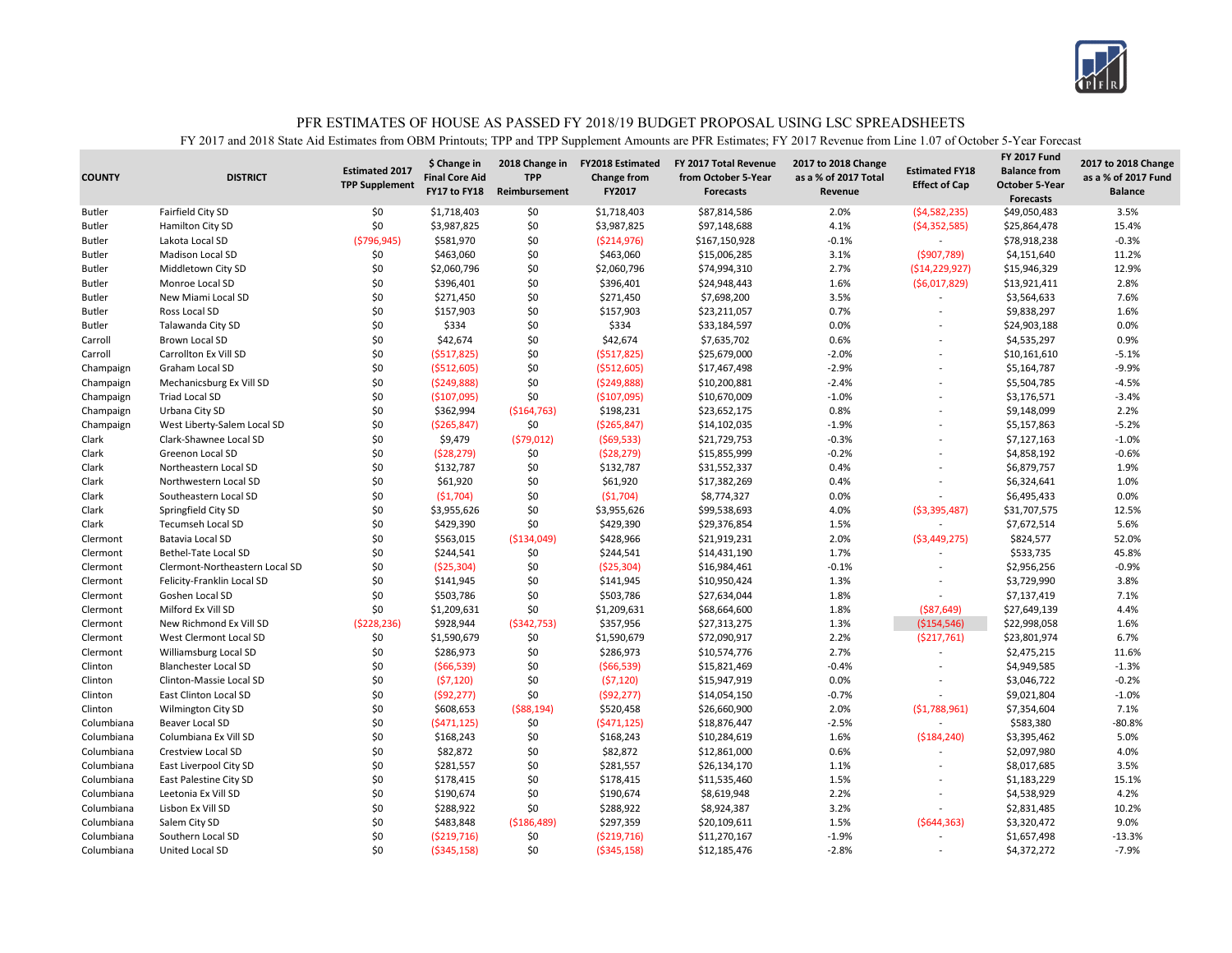

| 4.7%<br>Wellsville Local SD<br>\$0<br>\$460,658<br>\$0<br>\$460,658<br>\$9,754,520<br>(55,859)<br>\$3,457,612<br>Columbiana<br>\$0<br>\$0<br>1.8%<br>\$320,434<br>\$320,434<br>\$18,152,521<br>\$4,124,403<br>Coshocton<br><b>Coshocton City SD</b><br>$\overline{a}$<br>\$0<br>\$0<br>( \$35, 915)<br>$-0.3%$<br>Coshocton<br>Ridgewood Local SD<br>( \$35, 915)<br>\$12,378,891<br>\$6,531,087<br>$\overline{a}$ | 13.3%<br>7.8%<br>$-0.5%$<br>$-1.3%$<br>$-0.2%$<br>4.4%<br>2.3%<br>8.4% |
|--------------------------------------------------------------------------------------------------------------------------------------------------------------------------------------------------------------------------------------------------------------------------------------------------------------------------------------------------------------------------------------------------------------------|------------------------------------------------------------------------|
|                                                                                                                                                                                                                                                                                                                                                                                                                    |                                                                        |
|                                                                                                                                                                                                                                                                                                                                                                                                                    |                                                                        |
|                                                                                                                                                                                                                                                                                                                                                                                                                    |                                                                        |
| \$0<br>\$0<br>( \$106, 571)<br>( \$106, 571)<br>\$21,449,714<br>$-0.5%$<br>Coshocton<br><b>River View Local SD</b><br>\$8,108,083                                                                                                                                                                                                                                                                                  |                                                                        |
| \$0<br>\$0<br>Crawford<br>(57, 878)<br>(57, 878)<br>\$10,053,562<br>$-0.1%$<br>\$4,881,719<br><b>Buckeye Central Local SD</b><br>÷.                                                                                                                                                                                                                                                                                |                                                                        |
| \$0<br>\$0<br>Crawford<br>\$352,699<br>\$352,699<br>\$18,581,901<br>1.9%<br>\$8,023,953<br><b>Bucyrus City SD</b>                                                                                                                                                                                                                                                                                                  |                                                                        |
| \$0<br>\$162,463<br>( \$81, 830)<br>\$80,632<br>\$10,411,888<br>0.8%<br>\$3,459,422<br>Crawford<br>Colonel Crawford Local SD                                                                                                                                                                                                                                                                                       |                                                                        |
| \$0<br>(542, 254)<br>\$298,514<br>Crawford<br>Crestline Ex Vill SD<br>\$340,768<br>\$9,690,663<br>3.1%<br>( \$132, 543)<br>\$3,544,147                                                                                                                                                                                                                                                                             |                                                                        |
| \$0<br>\$312,527<br>\$0<br>\$312,527<br>1.6%<br>Crawford<br><b>Galion City SD</b><br>\$20,058,055<br>\$4,448,178<br>$\overline{a}$                                                                                                                                                                                                                                                                                 | 7.0%                                                                   |
| \$0<br>\$0<br>( \$94, 508)<br>( \$94,508)<br>\$12,000,944<br>$-0.8%$<br>Crawford<br>Wynford Local SD<br>\$1,604,700                                                                                                                                                                                                                                                                                                | $-5.9%$                                                                |
| \$0<br>\$0<br>(54, 209)<br>(54,209)<br>\$31,898,433<br>0.0%<br>\$10,947,545<br>Cuyahoga<br><b>Bay Village City SD</b><br>L,                                                                                                                                                                                                                                                                                        | 0.0%                                                                   |
| (5899)<br>$-4.7%$<br>( \$1,092,193)<br>(5447,883)<br>( \$1,540,975)<br>\$32,970,134<br>\$19,305,930<br>Cuyahoga<br>Beachwood City SD<br>$\overline{a}$                                                                                                                                                                                                                                                             | $-8.0%$                                                                |
| \$406,706<br>( \$86, 248)<br>\$48,448,523<br>$-0.2%$<br>Bedford City SD<br>(575, 348)<br>( \$417,606)<br>(54,030,241)<br>\$13,480,375<br>Cuyahoga                                                                                                                                                                                                                                                                  | $-0.6%$                                                                |
| ( \$1,158,130)<br>\$822,919<br>( \$825,000)<br>\$82,376,951<br>$-1.4%$<br>(55, 231, 969)<br>\$15,996,606<br>Berea City SD<br>( \$1,160,210)<br>Cuyahoga                                                                                                                                                                                                                                                            | $-7.3%$                                                                |
| \$0<br>\$45,562,416<br>$-3.7%$<br>(51, 458, 322)<br>( \$236,056)<br>( \$1,694,378)<br>\$9,206,038<br>Cuyahoga<br>Brecksville-Broadview Heights SD<br>$\sim$                                                                                                                                                                                                                                                        | $-18.4%$                                                               |
| (5423,982)<br>\$15,951,577<br>$-2.7%$<br>Brooklyn City SD<br>\$184,219<br>( \$184, 302)<br>(5424,066)<br>(52, 280, 269)<br>\$3,114,775<br>Cuyahoga                                                                                                                                                                                                                                                                 | $-13.6%$                                                               |
| \$0<br>\$17<br>\$0<br>\$17<br>0.0%<br>\$28,670,063<br>\$12,799,086<br>Cuyahoga<br>Chagrin Falls Ex Vill SD                                                                                                                                                                                                                                                                                                         | 0.0%                                                                   |
| \$0<br>\$0<br>Cleveland Hts-Univ Hts City SD<br>\$1,151,624<br>\$1,151,624<br>\$102,140,000<br>1.1%<br>( \$1,700,158)<br>\$10,932,599<br>Cuyahoga                                                                                                                                                                                                                                                                  | 10.5%                                                                  |
| \$0<br>( \$84, 853)<br>\$695,688,349<br>2.4%<br>Cleveland Municipal SD<br>\$16,518,345<br>\$16,433,492<br>\$67,846,697<br>Cuyahoga                                                                                                                                                                                                                                                                                 | 24.2%                                                                  |
| $-4.6%$<br>(5430,894)<br>(528,053)<br>( \$210, 840)<br>( \$669, 787)<br>\$14,462,330<br>Cuyahoga Heights Local SD<br>\$8,014,271<br>Cuyahoga                                                                                                                                                                                                                                                                       | $-8.4%$                                                                |
| $-3.5%$<br>\$0<br>( \$1,561,649)<br>\$0<br>\$44,584,527<br>\$7,953,316<br>Cuyahoga<br>East Cleveland City SD<br>( \$1,561,649)<br>$\overline{\phantom{a}}$                                                                                                                                                                                                                                                         | $-19.6%$                                                               |
| \$0<br>\$0<br>3.0%<br><b>Euclid City SD</b><br>\$2,277,644<br>\$2,277,644<br>\$74,849,200<br>(59,599,880)<br>\$5,393,019<br>Cuyahoga                                                                                                                                                                                                                                                                               | 42.2%                                                                  |
| \$0<br>\$0<br>\$139,208<br>\$139,208<br>\$21,569,213<br>0.6%<br>\$15,902,885<br>Fairview Park City SD<br>(51,011,264)<br>Cuyahoga                                                                                                                                                                                                                                                                                  | 0.9%                                                                   |
| \$0<br>\$1,250,316<br>\$0<br>3.0%<br>\$1,250,316<br>\$42,193,775<br>(56,938,028)<br>\$804,650<br>Cuyahoga<br>Garfield Heights City SD                                                                                                                                                                                                                                                                              | 155.4%                                                                 |
| \$0<br>\$9,544<br>\$16,777,617<br>$-2.3%$<br>Independence Local SD<br>(5394, 654)<br>( \$385,110)<br>\$9,142,134<br>Cuyahoga                                                                                                                                                                                                                                                                                       | $-4.2%$                                                                |
| \$0<br>\$0<br>(5590, 172)<br>\$71,206,005<br>$-0.8%$<br>\$28,470,358<br>Lakewood City SD<br>(5590, 172)<br>Cuyahoga                                                                                                                                                                                                                                                                                                | $-2.1%$                                                                |
| \$0<br>\$0<br>\$1,367,264<br>\$1,367,264<br>\$41,063,230<br>3.3%<br>\$1,984,947<br>Cuyahoga<br>Maple Heights City SD<br>( \$11,108,251)                                                                                                                                                                                                                                                                            | 68.9%                                                                  |
| (52,548)<br>(5799,093)<br>$-4.7%$<br>Mayfield City SD<br>( \$2,313,067)<br>( \$3,114,707)<br>\$65,621,238<br>\$32,426,633<br>Cuyahoga                                                                                                                                                                                                                                                                              | $-9.6%$                                                                |
| \$0<br>\$453,509<br>\$0<br>\$453,509<br>\$53,683,000<br>0.8%<br>( \$395, 998)<br>North Olmsted City SD<br>\$16,381,601<br>Cuyahoga                                                                                                                                                                                                                                                                                 | 2.8%                                                                   |
| \$0<br>\$0<br>(54, 923)<br>(54, 923)<br>\$49,257,850<br>0.0%<br>Cuyahoga<br>North Royalton City SD<br>\$13,615,298                                                                                                                                                                                                                                                                                                 | 0.0%                                                                   |
| \$0<br>\$0<br>\$40,668,449<br>Olmsted Falls City SD<br>\$101,902<br>\$101,902<br>0.3%<br>\$10,091,910<br>Cuyahoga                                                                                                                                                                                                                                                                                                  | 1.0%                                                                   |
| \$0<br>(5169)<br>( \$861, 581)<br>\$48,505,400<br>$-1.8%$<br>\$28,398,471<br>Orange City SD<br>( \$861, 412)<br>Cuyahoga                                                                                                                                                                                                                                                                                           | $-3.0%$                                                                |
| \$0<br>\$0<br>\$1,789,584<br>\$1,789,584<br>\$141,611,425<br>1.3%<br>(53,896,784)<br>\$928,627<br>Cuyahoga<br>Parma City SD                                                                                                                                                                                                                                                                                        | 192.7%                                                                 |
| ( \$159, 142)<br>\$105,613<br>$-1.2%$<br>\$748,580<br>( \$102,406)<br>( \$155, 935)<br>\$12,650,000<br>( \$948, 969)<br>Cuyahoga<br>Richmond Heights Local SD                                                                                                                                                                                                                                                      | $-20.8%$                                                               |
| \$27<br>\$0<br>\$0<br>\$27<br>\$36,012,839<br>0.0%<br>Rocky River City SD<br>\$5,563,168<br>Cuyahoga                                                                                                                                                                                                                                                                                                               | 0.0%                                                                   |
| \$0<br>\$0<br>(54, 728)<br>(54, 728)<br>\$99,203,173<br>0.0%<br>\$46,076,829<br>Cuyahoga<br>Shaker Heights City SD<br>÷.                                                                                                                                                                                                                                                                                           | 0.0%                                                                   |
| $-3.8%$<br>Solon City SD<br>( \$1,793,310)<br>(\$172,007)<br>( \$735, 751)<br>\$71,089,832<br>\$44,945,663<br>Cuyahoga<br>( \$2,701,067)<br>÷                                                                                                                                                                                                                                                                      | $-6.0%$                                                                |
| \$0<br>\$0<br>0.0%<br>South Euclid-Lyndhurst City SD<br>(53,814)<br>( \$3,814)<br>\$58,036,000<br>\$14,851,801<br>Cuyahoga                                                                                                                                                                                                                                                                                         | 0.0%                                                                   |
| (52, 252, 656)<br>( \$464, 891)<br>\$71,429,528<br>$-5.0%$<br>\$17,663,363<br>Cuyahoga<br>Strongsville City SD<br>$($ \$857,432)<br>( \$3,574,979)<br>L,                                                                                                                                                                                                                                                           | $-20.2%$                                                               |
| \$31,500,239<br>$-1.5%$<br>Warrensville Heights City SD<br>(5774, 563)<br>\$537,411<br>( \$237, 361)<br>(5474,513)<br>\$21,873,128<br>Cuyahoga                                                                                                                                                                                                                                                                     | $-2.2%$                                                                |
| \$0<br>\$50,193,626<br>$-2.6%$<br>Westlake City SD<br>( \$1,255,495)<br>(552, 368)<br>( \$1,307,862)<br>\$20,172,513<br>Cuyahoga                                                                                                                                                                                                                                                                                   | $-6.5%$                                                                |
| \$0<br>\$0<br>(57, 266)<br>(57,266)<br>\$8,996,403<br>$-0.1%$<br>\$4,937,515<br>Darke<br>Ansonia Local SD                                                                                                                                                                                                                                                                                                          | $-0.1%$                                                                |
| \$0<br>\$0<br>0.0%<br>Darke<br>(52,034)<br>(52,034)<br>\$11,602,394<br>\$5,225,985<br>Arcanum Butler Local SD<br>÷.                                                                                                                                                                                                                                                                                                | 0.0%                                                                   |
| \$0<br>\$0<br>\$7,379,794<br>0.0%<br>Darke<br>Franklin-Monroe Local SD<br>( \$2,606)<br>( \$2,606)<br>\$5,313,613                                                                                                                                                                                                                                                                                                  | 0.0%                                                                   |
| \$0<br>\$0<br>Darke<br>\$28,996,979<br>0.0%<br>Greenville City SD<br>( \$11,072)<br>(511,072)<br>\$15,532,667                                                                                                                                                                                                                                                                                                      | $-0.1%$                                                                |
| \$0<br>(5242, 242)<br>\$0<br>$-2.8%$<br>Darke<br>(5242, 242)<br>\$8,502,676<br>\$4,151,774<br>Mississinawa Valley Local SD<br>J.                                                                                                                                                                                                                                                                                   | $-5.8%$                                                                |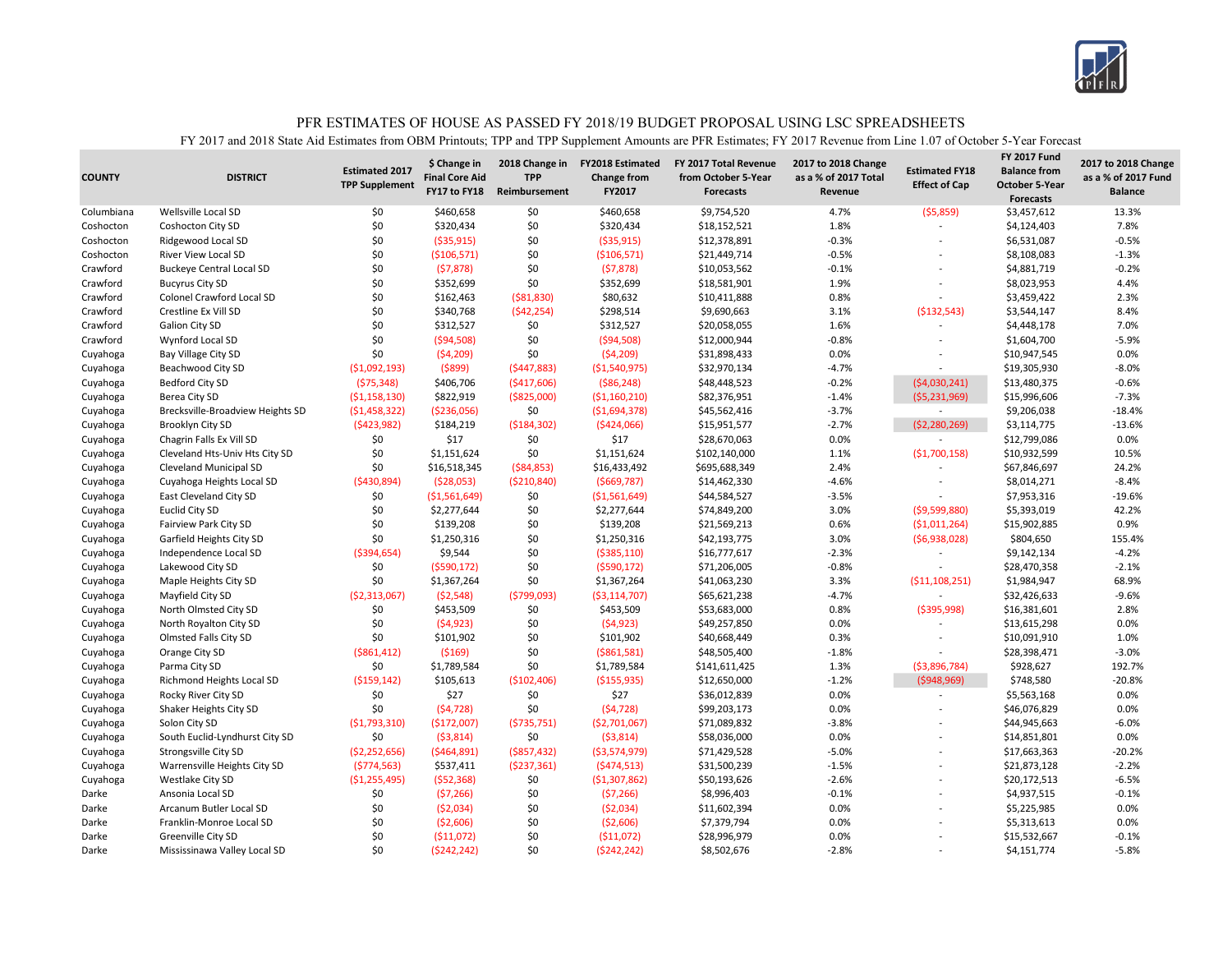

| \$ Change in<br>2018 Change in<br><b>FY2018 Estimated</b><br>FY 2017 Total Revenue<br>2017 to 2018 Change<br><b>Estimated 2017</b><br><b>Final Core Aid</b><br><b>COUNTY</b><br><b>DISTRICT</b><br><b>TPP</b><br><b>Change from</b><br>from October 5-Year<br>as a % of 2017 Total<br><b>TPP Supplement</b> | <b>FY 2017 Fund</b><br>2017 to 2018 Change<br><b>Estimated FY18</b><br><b>Balance from</b><br>as a % of 2017 Fund<br><b>Effect of Cap</b><br><b>October 5-Year</b> |
|-------------------------------------------------------------------------------------------------------------------------------------------------------------------------------------------------------------------------------------------------------------------------------------------------------------|--------------------------------------------------------------------------------------------------------------------------------------------------------------------|
| FY17 to FY18<br>FY2017<br>Reimbursement<br><b>Forecasts</b><br>Revenue                                                                                                                                                                                                                                      | <b>Balance</b><br><b>Forecasts</b>                                                                                                                                 |
| 0.0%<br>Tri-Village Local SD<br>\$0<br>(54, 222)<br>\$0<br>(54, 222)<br>\$8,881,520<br>Darke                                                                                                                                                                                                                | \$6,031,253<br>$-0.1%$                                                                                                                                             |
| \$0<br>( \$15, 849)<br>\$0<br>( \$15, 849)<br>\$14,007,729<br>$-0.1%$<br>Darke<br>Versailles Ex Vill SD                                                                                                                                                                                                     | \$8,937,249<br>$-0.2%$                                                                                                                                             |
| \$0<br>(51,256)<br>( \$66, 616)<br>\$8,906,073<br>$-0.8%$<br>Defiance<br>Ayersville Local SD<br>(567, 872)                                                                                                                                                                                                  | $-1.2%$<br>\$5,664,638                                                                                                                                             |
| \$0<br>\$0<br>( \$214, 585)<br>( \$214, 585)<br>\$12,489,852<br>$-1.7%$<br>Defiance<br>Central Local SD                                                                                                                                                                                                     | $-5.2%$<br>\$4,118,925                                                                                                                                             |
| \$0<br>\$0<br>\$443,552<br>1.6%<br>Defiance<br>Defiance City SD<br>\$443,552<br>\$27,670,533                                                                                                                                                                                                                | 3.9%<br>\$11,437,915                                                                                                                                               |
| \$0<br>( \$156, 900)<br>\$0<br>(\$156,900)<br>\$9,920,447<br>$-1.6%$<br>Defiance<br>Hicksville Ex Vill SD                                                                                                                                                                                                   | $-5.2%$<br>\$3,033,910                                                                                                                                             |
| \$0<br>(538, 278)<br>(528, 237)<br>( \$66, 515)<br>\$12,417,645<br>$-0.5%$<br>Defiance<br>Northeastern Local SD                                                                                                                                                                                             | \$8,060,964<br>$-0.8%$                                                                                                                                             |
| \$0<br>(51, 874)<br>\$0<br>(51, 874)<br>0.0%<br>Delaware<br><b>Big Walnut Local SD</b><br>\$37,640,055                                                                                                                                                                                                      | 0.0%<br>\$9,655,251                                                                                                                                                |
| \$0<br>\$0<br>(524, 361)<br>(524, 361)<br>\$24,455,322<br>$-0.1%$<br>Delaware<br><b>Buckeye Valley Local SD</b>                                                                                                                                                                                             | \$9,859,677<br>$-0.2%$                                                                                                                                             |
| \$0<br>\$0<br>Delaware City SD<br>\$896,591<br>\$896,591<br>\$52,168,881<br>1.7%<br>Delaware                                                                                                                                                                                                                | 13.6%<br>(57,302,146)<br>\$6,574,978                                                                                                                               |
| \$0<br>\$0<br>\$593,532<br>\$593,532<br>\$201,736,234<br>0.3%<br>Delaware<br>Olentangy Local SD                                                                                                                                                                                                             | 0.9%<br>(540, 489, 114)<br>\$66,511,934                                                                                                                            |
| ( \$31,471)<br>( \$146, 548)<br>( \$384, 134)<br>\$15,642,808<br>$-2.5%$<br>Erie<br>Edison Local SD<br>( \$206, 115)                                                                                                                                                                                        | \$5,894,470<br>$-6.5%$                                                                                                                                             |
| $-4.7%$<br>Erie<br>Huron City SD<br>(5438, 265)<br>(571,063)<br>( \$205,789)<br>(5715, 117)<br>\$15,116,183                                                                                                                                                                                                 | $-15.7%$<br>\$4,545,992<br>÷                                                                                                                                       |
| \$0<br>\$612<br>\$0<br>\$612<br>\$489,875<br>0.1%<br>Erie<br>Kelleys Island Local SD                                                                                                                                                                                                                        | \$824,735<br>0.1%<br>(520, 558)                                                                                                                                    |
| \$0<br>Erie<br>( \$147, 555)<br>( \$114, 895)<br>( \$262, 449)<br>\$15,304,932<br>$-1.7%$<br>Margaretta Local SD                                                                                                                                                                                            | $-9.9%$<br>\$2,647,099<br>$\sim$                                                                                                                                   |
| $-4.2%$<br>Erie<br>Perkins Local SD<br>(\$507,704)<br>( \$153, 785)<br>(5271,895)<br>( \$933, 384)<br>\$22,483,543                                                                                                                                                                                          | \$803,778<br>$-116.1%$                                                                                                                                             |
| Erie<br>\$0<br>\$1,150,751<br>(5287, 428)<br>\$863,322<br>\$46,109,193<br>1.9%<br>Sandusky City SD                                                                                                                                                                                                          | \$9,305,875<br>9.3%<br>( \$2,209,961)                                                                                                                              |
| \$0<br>$-2.7%$<br>Vermilion Local SD<br>( \$381,405)<br>(5230, 711)<br>( \$612, 117)<br>\$22,929,678<br>Erie                                                                                                                                                                                                | \$13,075,140<br>$-4.7%$                                                                                                                                            |
| \$0<br>\$17,107,582<br>$-2.2%$<br>Fairfield<br>Amanda-Clearcreek Local SD<br>\$0<br>( \$375,461)<br>( \$375,461)                                                                                                                                                                                            | $-3.1%$<br>\$12,033,387<br>$\overline{\phantom{a}}$                                                                                                                |
| \$0<br>Fairfield<br>\$0<br>(5299)<br>(5299)<br>\$10,347,387<br>0.0%<br>Berne Union Local SD                                                                                                                                                                                                                 | 0.0%<br>\$2,920,398                                                                                                                                                |
| \$0<br>\$0<br>Fairfield<br>\$256,042<br>\$256,042<br>\$18,571,757<br>1.4%<br><b>Bloom Carroll Local SD</b>                                                                                                                                                                                                  | 7.1%<br>(5678, 878)<br>\$3,607,007                                                                                                                                 |
| \$0<br>\$0<br>\$181,555<br>0.8%<br>Fairfield<br>Fairfield Union Local SD<br>\$181,555<br>\$21,398,056                                                                                                                                                                                                       | 1.9%<br>\$9,365,715                                                                                                                                                |
| \$0<br>Fairfield<br>\$1,473,906<br>(56, 732)<br>\$1,467,174<br>\$65,874,435<br>2.2%<br>Lancaster City SD                                                                                                                                                                                                    | ( \$1,971,195)<br>\$39,190,540<br>3.7%                                                                                                                             |
| \$0<br>\$0<br>( \$2,053)<br>0.0%<br>Fairfield<br>Liberty Union-Thurston Local SD<br>( \$2,053)<br>\$14,335,027                                                                                                                                                                                              | 0.0%<br>\$8,802,142                                                                                                                                                |
| \$0<br>Fairfield<br>\$0<br>\$111,826,629<br>1.1%<br>Pickerington Local SD<br>\$1,196,352<br>\$1,196,352                                                                                                                                                                                                     | 3.7%<br>\$31,924,202                                                                                                                                               |
| \$0<br>\$0<br>$-0.1%$<br>Fairfield<br>(59, 195)<br>(59, 195)<br>\$8,185,117<br>Walnut Township Local SD                                                                                                                                                                                                     | \$2,576,453<br>$-0.4%$                                                                                                                                             |
| \$0<br>\$0<br>(55,032)<br>\$29,522,509<br>0.0%<br>Miami Trace Local SD<br>(55,032)<br>Fayette                                                                                                                                                                                                               | 0.0%<br>\$14,695,794<br>$\overline{a}$                                                                                                                             |
| \$0<br>\$0<br>\$881,339<br>\$881,339<br>\$21,994,844<br>4.0%<br>Washington Court House City SD<br>Fayette                                                                                                                                                                                                   | \$4,697,273<br>18.8%<br>( \$166, 958)                                                                                                                              |
| \$0<br>\$0<br>\$219,929<br>Franklin<br><b>Bexley City SD</b><br>\$219,929<br>\$35,151,000<br>0.6%                                                                                                                                                                                                           | 0.9%<br>( \$271, 692)<br>\$24,098,954                                                                                                                              |
| \$0<br>\$984,553<br>\$0<br>\$984,553<br>\$43,026,968<br>2.3%<br>Franklin<br>Canal Winchester Local SD                                                                                                                                                                                                       | 5.0%<br>( \$1,203,500)<br>\$19,538,546                                                                                                                             |
| \$0<br>\$17,557,982<br>( \$5,547,514)<br>\$12,010,467<br>\$811,076,662<br>1.5%<br>Franklin<br>Columbus City SD                                                                                                                                                                                              | \$91,847,571<br>13.1%<br>( \$92, 626, 644)                                                                                                                         |
| \$0<br>0.2%<br>Franklin<br>Dublin City SD<br>( \$650, 339)<br>\$1,104,730<br>\$454,391<br>\$191,040,020                                                                                                                                                                                                     | 0.7%<br>( \$12, 175, 333)<br>\$66,962,976                                                                                                                          |
| \$0<br>\$789,397<br>\$0<br>\$789,397<br>\$83,037,249<br>1.0%<br>Franklin<br>Gahanna-Jefferson City SD                                                                                                                                                                                                       | 10.6%<br>(54, 281, 335)<br>\$7,441,079                                                                                                                             |
| Franklin<br>( \$570, 839)<br>(593)<br>( \$182, 200)<br>(5753, 133)<br>\$18,016,444<br>$-4.2%$<br>Grandview Heights City SD                                                                                                                                                                                  | \$5,236,654<br>$-14.4%$<br>$\overline{\phantom{a}}$                                                                                                                |
| \$0<br>\$0<br>2.7%<br>Franklin<br>\$2,142,290<br>\$2,142,290<br>\$79,489,292<br>Groveport Madison Local SD                                                                                                                                                                                                  | 19.5%<br>(52, 282, 118)<br>\$10,964,098                                                                                                                            |
| \$0<br>\$1,242,055<br>\$1,218,404<br>\$28,540,173<br>4.3%<br>Franklin<br>Hamilton Local SD<br>(523, 651)                                                                                                                                                                                                    | 9.7%<br>(52,897,529)<br>\$12,497,295                                                                                                                               |
| Franklin<br><b>Hilliard City SD</b><br>\$0<br>\$2,596,221<br>(588, 886)<br>\$2,507,336<br>\$179,788,915<br>1.4%                                                                                                                                                                                             | (55, 412, 964)<br>6.6%<br>\$37,815,151                                                                                                                             |
| \$0<br>\$179,500<br>\$0<br>0.3%<br>Franklin<br>New Albany-Plain Local SD<br>\$179,500<br>\$60,463,715                                                                                                                                                                                                       | 1.0%<br>(57,635,797)<br>\$18,489,118                                                                                                                               |
| Franklin<br>\$0<br>\$1,970,797<br>\$0<br>\$1,970,797<br>\$74,452,044<br>2.6%<br>Reynoldsburg City SD                                                                                                                                                                                                        | 5.9%<br>(52, 228, 411)<br>\$33,310,620                                                                                                                             |
| \$0<br>\$0<br>2.9%<br>Franklin<br>South-Western City SD<br>\$6,988,076<br>\$6,988,076<br>\$244,033,000                                                                                                                                                                                                      | \$146,545,386<br>4.8%<br>( \$11,466,996)                                                                                                                           |
| \$0<br>\$57<br>\$0<br>\$57<br>\$86,240,628<br>0.0%<br>Franklin<br>Upper Arlington City SD                                                                                                                                                                                                                   | \$41,267,982<br>0.0%<br>÷.                                                                                                                                         |
| Westerville City SD<br>\$0<br>\$2,333,618<br>\$0<br>\$2,333,618<br>\$172,681,811<br>1.4%<br>Franklin                                                                                                                                                                                                        | \$89,124,841<br>2.6%<br>(59,759,455)                                                                                                                               |
| Franklin<br>Whitehall City SD<br>\$0<br>\$1,353,970<br>(567, 229)<br>\$1,286,741<br>\$37,414,106<br>3.4%                                                                                                                                                                                                    | ( \$7,851,460)<br>\$9,779,954<br>13.2%                                                                                                                             |
| (\$1,462,035)<br>\$1,127,844<br>( \$1,147,930)<br>Franklin<br>Worthington City SD<br>( \$1,482,120)<br>\$132,214,537<br>$-1.1%$                                                                                                                                                                             | $-1.7%$<br>( \$5,015,529)<br>\$89,033,974                                                                                                                          |
| \$202,236<br>\$0<br>( \$138,081)<br>\$64,155<br>\$12,709,700<br>0.5%<br>Fulton<br>Archbold-Area Local SD                                                                                                                                                                                                    | (5544, 210)<br>\$5,068,125<br>1.3%                                                                                                                                 |
| \$0<br>\$0<br>$-0.8%$<br>( \$114, 967)<br>( \$114, 967)<br>\$15,261,109<br>Fulton<br>Evergreen Local SD                                                                                                                                                                                                     | \$9,797,336<br>$-1.2%$<br>$\sim$                                                                                                                                   |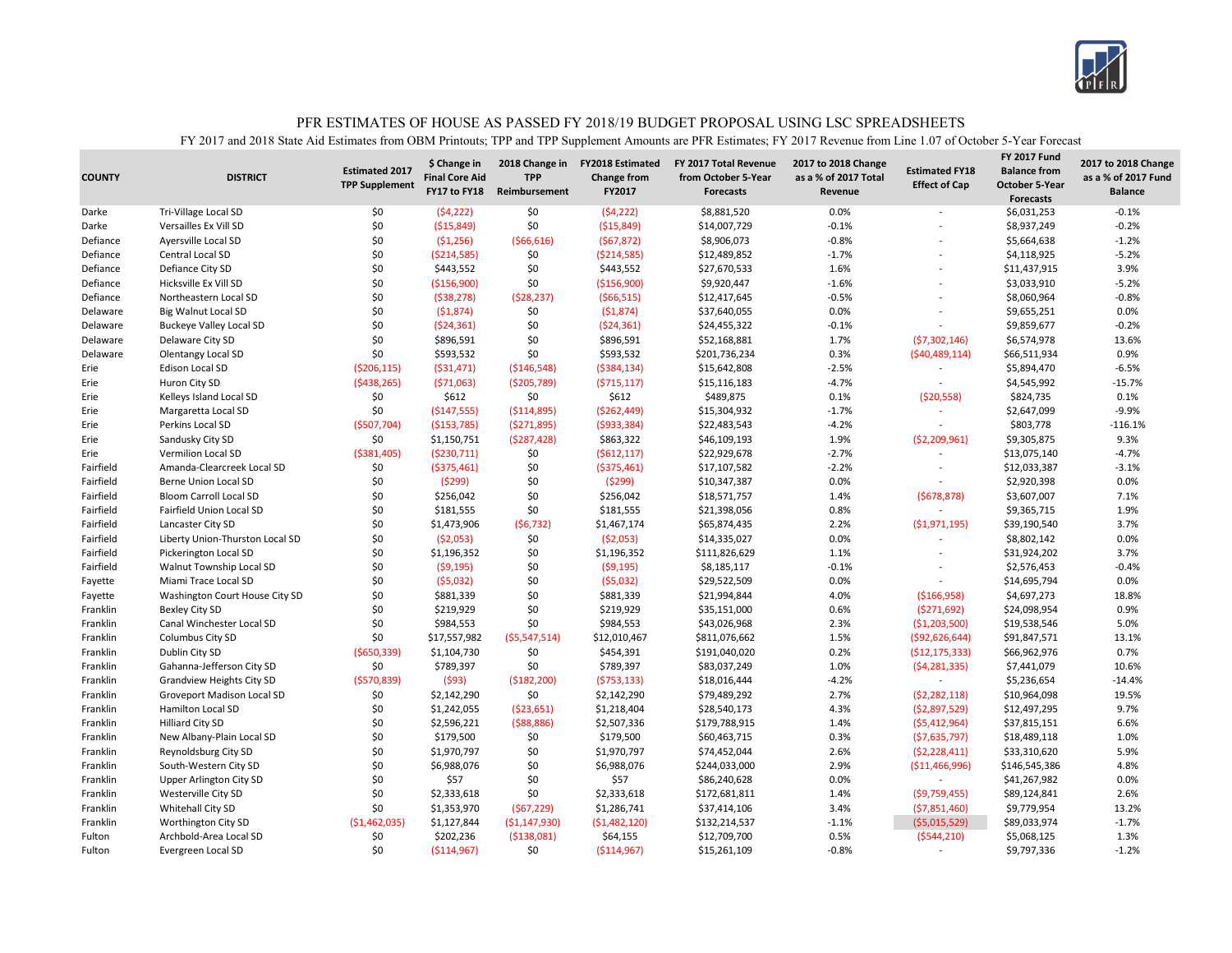

| <b>COUNTY</b>        | <b>DISTRICT</b>                                     | <b>Estimated 2017</b><br><b>TPP Supplement</b> | \$ Change in<br><b>Final Core Aid</b><br>FY17 to FY18 | 2018 Change in<br><b>TPP</b><br>Reimbursement | <b>FY2018 Estimated</b><br><b>Change from</b><br>FY2017 | FY 2017 Total Revenue<br>from October 5-Year<br><b>Forecasts</b> | 2017 to 2018 Change<br>as a % of 2017 Total<br>Revenue | <b>Estimated FY18</b><br><b>Effect of Cap</b> | <b>FY 2017 Fund</b><br><b>Balance from</b><br><b>October 5-Year</b><br><b>Forecasts</b> | 2017 to 2018 Change<br>as a % of 2017 Fund<br><b>Balance</b> |
|----------------------|-----------------------------------------------------|------------------------------------------------|-------------------------------------------------------|-----------------------------------------------|---------------------------------------------------------|------------------------------------------------------------------|--------------------------------------------------------|-----------------------------------------------|-----------------------------------------------------------------------------------------|--------------------------------------------------------------|
| Fulton               | Fayette Local SD                                    | \$0                                            | (561, 814)                                            | \$0                                           | (561, 814)                                              | \$5,532,289                                                      | $-1.1%$                                                |                                               | \$2,652,594                                                                             | $-2.3%$                                                      |
| Fulton               | Pettisville Local SD                                | \$0                                            | (566, 185)                                            | \$0                                           | (566, 185)                                              | \$5,461,315                                                      | $-1.2%$                                                | ÷.                                            | \$1,082,647                                                                             | $-6.1%$                                                      |
| Fulton               | Pike-Delta-York Local SD                            | \$0                                            | \$80,936                                              | ( \$22,066)                                   | \$58,870                                                | \$13,776,738                                                     | 0.4%                                                   |                                               | \$3,539,411                                                                             | 1.7%                                                         |
| Fulton               | Swanton Local SD                                    | \$0                                            | \$101,129                                             | \$0                                           | \$101,129                                               | \$13,754,335                                                     | 0.7%                                                   |                                               | \$4,131,978                                                                             | 2.4%                                                         |
| Fulton               | Wauseon Ex Vill SD                                  | \$0                                            | \$63,056                                              | \$0                                           | \$63,056                                                | \$18,359,184                                                     | 0.3%                                                   |                                               | \$6,291,748                                                                             | 1.0%                                                         |
| Gallia               | Gallia County Local SD                              | \$0                                            | ( \$249, 476)                                         | \$0                                           | ( \$249, 476)                                           | \$25,280,696                                                     | $-1.0%$                                                |                                               | \$6,150,968                                                                             | $-4.1%$                                                      |
| Gallia               | Gallipolis City SD                                  | \$0                                            | \$1,355                                               | \$0                                           | \$1,355                                                 | \$19,266,513                                                     | 0.0%                                                   |                                               | \$623,237                                                                               | 0.2%                                                         |
| Geauga               | <b>Berkshire Local SD</b>                           | ( \$406, 814)                                  | ( \$237, 995)                                         | (59, 783)                                     | ( \$654, 592)                                           | \$16,950,249                                                     | $-3.9%$                                                |                                               | \$2,933,008                                                                             | $-22.3%$                                                     |
| Geauga               | Cardinal Local SD                                   | ( \$209,603)                                   | ( \$130, 538)                                         | ( \$189, 366)                                 | ( \$529, 507)                                           | \$13,524,843                                                     | $-3.9%$                                                | L,                                            | \$21,191                                                                                | $-2498.7%$                                                   |
| Geauga               | Chardon Local SD                                    | (5719, 932)                                    | ( \$197,063)                                          | \$0                                           | ( \$916, 996)                                           | \$33,046,807                                                     | $-2.8%$                                                |                                               | \$5,721,025                                                                             | $-16.0%$                                                     |
| Geauga               | Kenston Local SD                                    | (51, 135, 197)                                 | (5164, 859)                                           | (5401, 027)                                   | (51,701,082)                                            | \$37,662,587                                                     | $-4.5%$                                                | L,                                            | \$10,624,048                                                                            | $-16.0%$                                                     |
| Geauga               | Newbury Local SD                                    | ( \$131, 834)                                  | (555, 108)                                            | \$0                                           | ( \$186, 942)                                           | \$9,182,197                                                      | $-2.0%$                                                |                                               | \$2,993,807                                                                             | $-6.2%$                                                      |
| Geauga               | West Geauga Local SD                                | \$0                                            | ( \$169, 933)                                         | \$0                                           | ( \$169, 933)                                           | \$25,144,984                                                     | $-0.7%$                                                |                                               | \$11,440,969                                                                            | $-1.5%$                                                      |
| Greene               | <b>Beavercreek City SD</b>                          | \$0                                            | \$688,982                                             | \$0                                           | \$688,982                                               | \$82,384,867                                                     | 0.8%                                                   | (51,542,581)                                  | \$26,620,253                                                                            | 2.6%                                                         |
| Greene               | Cedar Cliff Local SD                                | \$0                                            | (\$125,743)                                           | \$0                                           | (\$125,743)                                             | \$6,985,219                                                      | $-1.8%$                                                | $\overline{a}$                                | \$4,580,162                                                                             | $-2.7%$                                                      |
| Greene               | Fairborn City SD                                    | \$0                                            | \$833,087                                             | \$0                                           | \$833,087                                               | \$45,491,208                                                     | 1.8%                                                   |                                               | \$19,590,830                                                                            | 4.3%                                                         |
| Greene               | Greeneview Local SD                                 | \$0                                            | (579,063)                                             | \$0                                           | (579,063)                                               | \$13,724,970                                                     | $-0.6%$                                                | L,                                            | \$7,334,295                                                                             | $-1.1%$                                                      |
| Greene               | Sugarcreek Local SD                                 | \$0                                            | \$93,249                                              | \$0                                           | \$93,249                                                | \$27,084,200                                                     | 0.3%                                                   | ÷.                                            | \$5,661,376                                                                             | 1.6%                                                         |
| Greene               | Xenia Community City SD                             | \$0                                            | \$611,548                                             | \$0                                           | \$611,548                                               | \$49,777,635                                                     | 1.2%                                                   |                                               | \$22,378,677                                                                            | 2.7%                                                         |
| Greene               | Yellow Springs Ex Vill SD                           | \$0                                            | \$73,110                                              | \$0                                           | \$73,110                                                | \$8,849,973                                                      | 0.8%                                                   |                                               | \$4,514,756                                                                             | 1.6%                                                         |
| Guernsey             | Cambridge City SD                                   | \$0                                            | ( \$630, 936)                                         | \$0                                           | (5630, 936)                                             | \$21,783,824                                                     | $-2.9%$                                                | L,                                            | \$1,871,760                                                                             | $-33.7%$                                                     |
| Guernsey             | East Guernsey Local SD                              | \$0                                            | ( \$326,045)                                          | \$0                                           | ( \$326,045)                                            | \$11,641,967                                                     | $-2.8%$                                                |                                               | \$4,888,064                                                                             | $-6.7%$                                                      |
| Guernsey             | Rolling Hills Local SD                              | \$0                                            | ( \$372,455)                                          | \$0                                           | ( \$372,455)                                            | \$17,576,528                                                     | $-2.1%$                                                |                                               | \$5,460,982                                                                             | $-6.8%$                                                      |
| Hamilton             | Cincinnati City SD                                  | \$0                                            | \$5,448,337                                           | \$0                                           | \$5,448,337                                             | \$501,549,865                                                    | 1.1%                                                   | ÷.                                            | \$23,085,389                                                                            | 23.6%                                                        |
| Hamilton             | Deer Park Community City SD                         | ( \$30,050)                                    | (5776)                                                | \$0                                           | ( \$30, 827)                                            | \$15,646,293                                                     | $-0.2%$                                                |                                               | \$9,835,532                                                                             | $-0.3%$                                                      |
| Hamilton             | Finneytown Local SD                                 | \$0                                            | \$380,142                                             | \$0                                           | \$380,142                                               | \$19,283,367                                                     | 2.0%                                                   | ( \$396, 438)                                 | \$3,606,817                                                                             | 10.5%                                                        |
| Hamilton             | Forest Hills Local SD                               | \$0                                            | (51, 154)                                             | \$0                                           | (51, 154)                                               | \$77,609,265                                                     | 0.0%                                                   |                                               | \$17,332,792                                                                            | 0.0%                                                         |
| Hamilton             | Indian Hill Ex Vill SD                              | \$0                                            | \$65,399                                              | \$0                                           | \$65,399                                                | \$33,424,284                                                     | 0.2%                                                   |                                               | \$20,164,827                                                                            | 0.3%                                                         |
| Hamilton             | Lockland City SD                                    | \$0                                            | \$215,923                                             | (539, 322)                                    | \$176,602                                               | \$8,013,365                                                      | 2.2%                                                   | (51, 113, 019)                                | \$2,385,704                                                                             | 7.4%                                                         |
| Hamilton             | Loveland City SD                                    | \$0                                            | \$1,905                                               | \$0                                           | \$1,905                                                 | \$48,911,872                                                     | 0.0%                                                   |                                               | \$14,643,797                                                                            | 0.0%                                                         |
| Hamilton             | Madeira City SD                                     | \$0                                            | \$512                                                 | \$0                                           | \$512                                                   | \$18,357,494                                                     | 0.0%                                                   |                                               | \$7,514,287                                                                             | 0.0%                                                         |
| Hamilton             | Mariemont City SD                                   | ( \$756, 424)                                  | (51, 272)                                             | \$0                                           | ( \$757, 696)                                           | \$23,073,236                                                     | $-3.3%$                                                |                                               | \$13,062,709                                                                            | $-5.8%$                                                      |
| Hamilton             | Mount Healthy City SD                               | \$0                                            | \$1,503,443                                           | \$0                                           | \$1,503,443                                             | \$40,262,292                                                     | 3.7%                                                   | (53, 297, 831)                                | \$17,943,425                                                                            | 8.4%                                                         |
| Hamilton             | North College Hill City SD                          | \$0                                            | \$646,427                                             | \$0                                           | \$646,427                                               | \$16,418,048                                                     | 3.9%                                                   | ( \$3,421,338)                                | \$5,554,031                                                                             | 11.6%                                                        |
| Hamilton             | Northwest Local SD                                  | \$0                                            | (55, 258)                                             | \$0                                           | (55, 258)                                               | \$83,978,236                                                     | 0.0%                                                   |                                               | \$34,444,526                                                                            | 0.0%                                                         |
| Hamilton             | Norwood City SD                                     | ( \$396, 565)                                  | \$370,331                                             | ( \$230, 954)                                 | (5257, 188)                                             | \$26,995,002                                                     | $-1.0%$                                                | $\overline{a}$                                | \$6,224,497                                                                             | $-4.1%$                                                      |
| Hamilton             | Oak Hills Local SD                                  | \$0                                            | \$1,465,554                                           | \$0                                           | \$1,465,554                                             | \$71,143,390                                                     | 2.1%                                                   | (5271, 122)                                   | \$30,585,879                                                                            | 4.8%                                                         |
| Hamilton             | Princeton City SD                                   | ( \$1,329,860)                                 | \$919,944                                             | ( \$920, 260)                                 | ( \$1,330,176)                                          | \$73,930,550                                                     | $-1.8%$                                                | ( \$5,666,414)                                | \$32,851,642                                                                            | $-4.0%$                                                      |
| Hamilton             | Reading Community City SD                           | \$0                                            | \$263,012                                             | ( \$112,409)                                  | \$150,603                                               | \$16,622,585                                                     | 0.9%                                                   | (51, 176, 052)                                | \$4,353,530                                                                             | 3.5%                                                         |
| Hamilton             | Southwest Local SD                                  | \$0                                            | \$132,637                                             | \$0                                           | \$132,637                                               | \$32,036,506                                                     | 0.4%                                                   | $\overline{a}$                                | \$8,171,109                                                                             | 1.6%                                                         |
|                      |                                                     | \$0                                            | \$260,821                                             |                                               |                                                         | \$14,810,476                                                     |                                                        |                                               |                                                                                         | 1.6%                                                         |
| Hamilton             | St Bernard-Elmwood Place City SD                    |                                                | \$47,299                                              | (562,017)                                     | \$198,803                                               |                                                                  | 1.3%<br>$-3.8%$                                        | ( \$513, 307)<br>$\overline{\phantom{a}}$     | \$12,236,346                                                                            | $-8.6%$                                                      |
| Hamilton<br>Hamilton | Sycamore Community City SD<br>Three Rivers Local SD | ( \$1,871,850)<br>(5393, 283)                  | \$816,457                                             | ( \$1,052,023)<br>(5239, 337)                 | (52,876,573)<br>\$183,837                               | \$75,103,600<br>\$21,755,862                                     | 0.8%                                                   | (5448, 693)                                   | \$33,437,276<br>\$12,873,792                                                            | 1.4%                                                         |
| Hamilton             |                                                     | \$0                                            |                                                       | \$0                                           |                                                         |                                                                  | 2.2%                                                   |                                               |                                                                                         | 8.4%                                                         |
| Hamilton             | Winton Woods City SD                                | \$0                                            | \$1,011,955<br>(5937)                                 | \$0                                           | \$1,011,955<br>(5937)                                   | \$47,047,000<br>\$23,561,836                                     | 0.0%                                                   | (52,588,040)                                  | \$12,111,568<br>\$5,339,619                                                             | 0.0%                                                         |
|                      | <b>Wyoming City SD</b>                              | \$0                                            |                                                       | \$0                                           |                                                         | \$6.845.615                                                      | $-1.7%$                                                | $\overline{a}$                                |                                                                                         | $-2.2%$                                                      |
| Hancock              | Arcadia Local SD                                    |                                                | (5113, 924)                                           |                                               | (5113, 924)                                             |                                                                  |                                                        |                                               | \$5,066,549                                                                             |                                                              |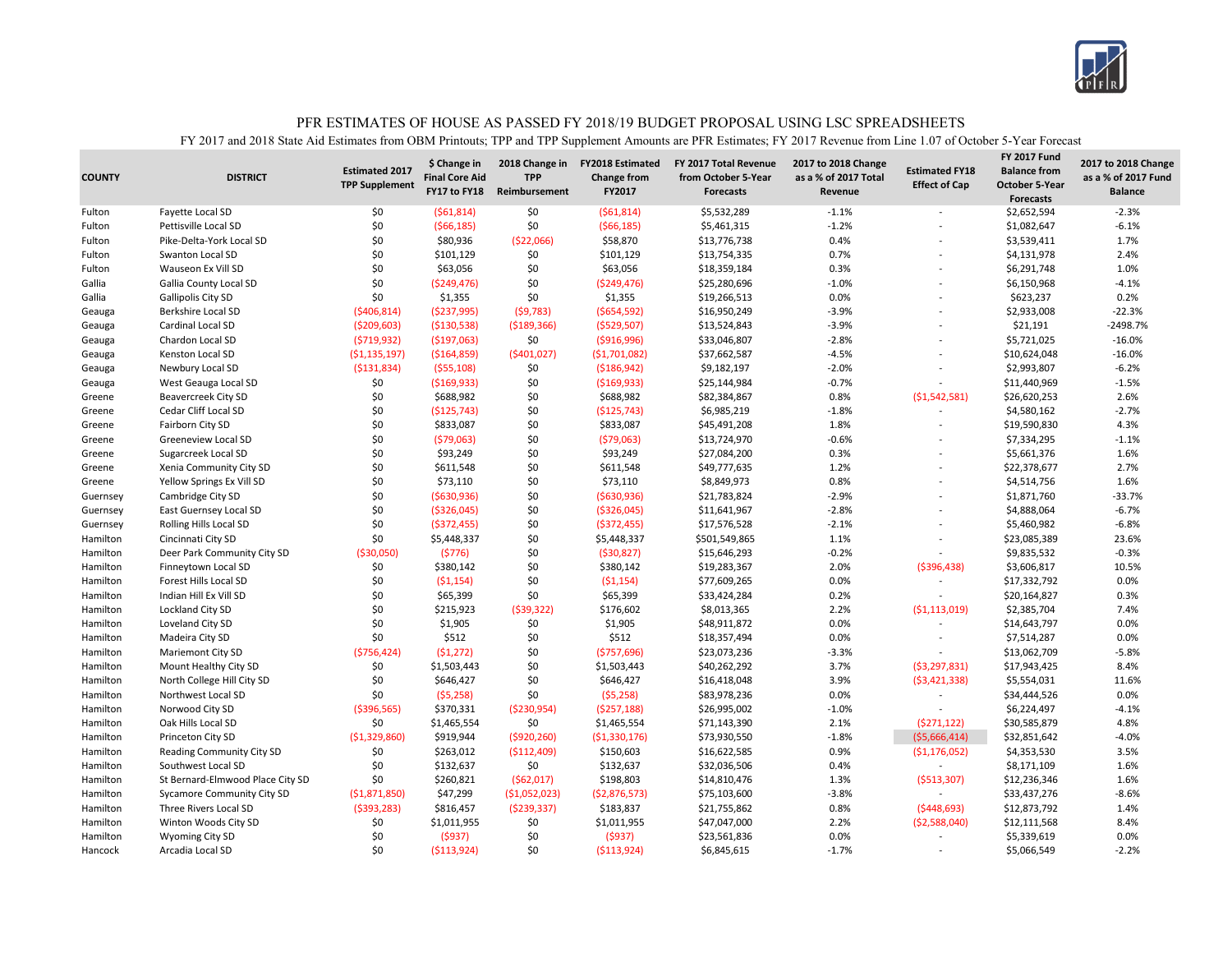

| <b>Forecasts</b><br>Arlington Local SD<br>\$0<br>\$17,083<br>\$0<br>\$17,083<br>0.3%<br>0.7%<br>Hancock<br>\$6,515,797<br>\$2,411,201<br>\$0<br>\$0<br>(51, 351)<br>0.0%<br>0.0%<br>Cory-Rawson Local SD<br>(51, 351)<br>\$7,557,490<br>\$2,921,477<br>Hancock<br>\$0<br>(5487, 486)<br>$-0.6%$<br>$-3.1%$<br>Findlay City SD<br>\$126,478<br>( \$361,009)<br>\$60,149,920<br>\$11,579,775<br>Hancock<br>\$0<br>(56,044)<br>\$0<br>(56,044)<br>\$14,650,797<br>0.0%<br>$-0.1%$<br>Hancock<br>Liberty Benton Local SD<br>\$7,651,490<br>\$0<br>\$0<br>$-2.3%$<br><b>McComb Local SD</b><br>( \$113,017)<br>\$8,437,000<br>$-1.3%$<br>\$4,987,051<br>Hancock<br>( \$113,017)<br>\$0<br>\$0<br>0.0%<br>$-0.2%$<br>Riverdale Local SD<br>(54, 354)<br>(54, 354)<br>\$11,683,083<br>\$2,661,233<br>Hancock<br>\$150,556<br>(578,993)<br>$-0.7%$<br>(5426, 477)<br>$-1.4%$<br>Hancock<br>Van Buren Local SD<br>(578, 306)<br>( \$151, 242)<br>\$11,037,122<br>\$5,726,228<br>\$0<br>\$0<br>\$24,830<br>\$24,830<br>\$4,028,027<br>0.6%<br>\$3,910,084<br>0.6%<br>Hancock<br>Vanlue Local SD<br>\$0<br>Ada Ex Vill SD<br>\$0<br>\$69,819<br>\$69,819<br>0.7%<br>1.5%<br>Hardin<br>\$9,734,324<br>\$4,523,323<br>Hardin Northern Local SD<br>\$0<br>(59, 370)<br>\$0<br>(59, 370)<br>\$6,332,550<br>$-0.1%$<br>\$4,947,899<br>$-0.2%$<br>Hardin<br>\$0<br>$-2.8%$<br>Kenton City SD<br>(58, 213)<br>( \$147, 925)<br>( \$156, 138)<br>\$20,424,013<br>$-0.8%$<br>\$5,561,620<br>Hardin<br>\$0<br>( \$141, 811)<br>\$0<br>$-2.2%$<br>$-3.6%$<br>Hardin<br>Ridgemont Local SD<br>(5141, 811)<br>\$6,430,627<br>\$3,993,869<br>\$0<br>( \$214, 130)<br>\$0<br>\$7,708,746<br>$-2.8%$<br>$-5.3%$<br>Hardin<br>Upper Scioto Valley Local SD<br>( \$214, 130)<br>\$4,006,133<br>\$0<br>\$0<br>(551, 364)<br>( \$51,364)<br>\$5,598,530<br>$-0.9%$<br>\$2,201,685<br>$-2.3%$<br>Harrison<br>Conotton Valley Union Local SD<br>\$0<br>\$0<br>$-1.6%$<br>$-3.9%$<br>Harrison Hills City SD<br>( \$341, 564)<br>( \$341, 564)<br>\$21,472,819<br>\$8,786,479<br>Harrison<br>\$0<br>\$0<br>(54, 578)<br>(54, 578)<br>\$5,821,712<br>$-0.1%$<br>$-0.1%$<br>Holgate Local SD<br>\$3,507,328<br>Henry<br>\$0<br>\$0<br>$-4.6%$<br>( \$257, 577)<br>(\$257,577)<br>\$12,523,716<br>$-2.1%$<br>\$5,566,466<br>Henry<br>Liberty Center Local SD<br>( \$204, 718)<br>$-1.3%$<br>$-1.7%$<br>Napoleon City SD<br>(561, 111)<br>( \$5,606)<br>(5271, 435)<br>\$21,534,415<br>\$15,566,965<br>Henry<br>$-2.6%$<br>\$0<br>(5229,071)<br>\$0<br>( \$229,071)<br>\$12,025,873<br>$-1.9%$<br>\$8,881,771<br>Patrick Henry Local SD<br>Henry<br>\$0<br>\$0<br>\$8,742,942<br>$-6.3%$<br>( \$159,651)<br>( \$159,651)<br>$-1.8%$<br>\$2,536,185<br>Highland<br><b>Bright Local SD</b><br>\$0<br>\$0<br>\$10,473,697<br>0.0%<br>$-0.1%$<br>Highland<br>Fairfield Local SD<br>(54, 412)<br>(54, 412)<br>\$5,747,344<br>\$0<br>Greenfield Ex Vill SD<br>\$0<br>(56, 843)<br>(56, 843)<br>0.0%<br>$-0.1%$<br>Highland<br>\$22,764,202<br>\$7,761,243<br>\$0<br>\$0<br>\$27,239,580<br>Highland<br>Hillsboro City SD<br>(512, 578)<br>(\$12,578)<br>0.0%<br>\$6,401,774<br>$-0.2%$<br>\$0<br>\$0<br>(517, 479)<br>( \$17,479)<br>\$14,293,875<br>$-0.1%$<br>$-0.2%$<br>Highland<br>Lynchburg-Clay Local SD<br>\$11,009,490<br>\$0<br>\$0<br>(58,908)<br>(58,908)<br>\$34,743,692<br>0.0%<br>\$8,083,289<br>$-0.1%$<br>Hocking<br>Logan-Hocking Local SD<br>(599, 794)<br>$-4.4%$<br>$-8.6%$<br>East Holmes Local SD<br>( \$386, 280)<br>( \$223, 931)<br>( \$710,005)<br>\$16,013,773<br>\$8,231,492<br>Holmes<br>\$0<br>( \$402, 809]<br>\$0<br>\$22,714,517<br>$-1.8%$<br>\$11,448,919<br>$-3.5%$<br>West Holmes Local SD<br>(5402,809)<br>Holmes<br>\$0<br>(59, 266)<br>\$0<br>(59, 266)<br>\$20,349,771<br>0.0%<br>\$7,299,728<br>$-0.1%$<br>Huron<br><b>Bellevue City SD</b><br>\$0<br>\$0<br>\$7,658,697<br>\$685,677<br>$-13.1%$<br>( \$90, 105)<br>( \$90, 105)<br>$-1.2%$<br>Huron<br>Monroeville Local SD<br>\$0<br>\$0<br>$-0.1%$<br>$-0.4%$<br>New London Local SD<br>( \$10,087)<br>( \$10,087)<br>\$11,318,032<br>\$2,519,005<br>Huron<br>\$0<br>\$0<br>\$60,538<br>\$60,538<br>\$27,902,691<br>0.2%<br>\$5,537,857<br>1.1%<br>Huron<br>Norwalk City SD<br>\$0<br>\$0<br>$-4.2%$<br>( \$175, 639)<br>( \$175, 639)<br>\$9,874,078<br>$-1.8%$<br>\$4,169,319<br>Huron<br>South Central Local SD<br>\$0<br>\$0<br>$-1.9%$<br>\$976,951<br>$-24.7%$<br>Western Reserve Local SD<br>(\$241,484)<br>(5241, 484)<br>\$12,614,600<br>Huron<br>\$0<br>0.2%<br>\$157,654<br>( \$126, 539)<br>\$31,115<br>\$16,871,509<br>\$2,210,967<br>1.4%<br>Willard City SD<br>Huron<br>\$0<br>\$0<br>0.0%<br>0.0%<br>Jackson<br>Jackson City SD<br>(53, 783)<br>(53, 783)<br>\$22,090,514<br>\$9,842,217<br>\$0<br>(554, 530)<br>\$0<br>( \$54, 530)<br>\$13,601,227<br>$-0.4%$<br>\$8,096,656<br>$-0.7%$<br>Jackson<br>Oak Hill Union Local SD<br>\$0<br>\$0<br>0.0%<br>(51,074)<br>(51,074)<br>\$17,558,233<br>0.0%<br>\$10,047,567<br>Jackson<br><b>Wellston City SD</b><br>L,<br>\$0<br>\$0<br>$-95.1%$<br>Jefferson<br>Buckeye Local SD<br>( \$175, 942)<br>( \$175, 942)<br>\$18,944,990<br>$-0.9%$<br>\$185,090<br>\$0<br>\$0<br>( \$393,071)<br>( \$393,071)<br>\$20,024,468<br>$-6.6%$<br>Jefferson<br><b>Edison Local SD</b><br>$-2.0%$<br>\$5,951,153<br>L,<br>\$0<br>\$0<br>0.0%<br>Indian Creek Local SD<br>(5221)<br>(5221)<br>\$19,668,605<br>\$440,979<br>$-0.1%$<br>Jefferson<br>\$0<br>\$63,465<br>\$0<br>1.1%<br>Jefferson<br>Steubenville City SD<br>\$63,465<br>\$23,156,651<br>0.3%<br>\$5,878,179<br>\$0<br>\$323,256<br>(546, 278)<br>\$276,978<br>3.0%<br>\$2,686,935<br>10.3%<br>Jefferson<br><b>Toronto City SD</b><br>\$9,254,300<br>\$0<br>\$0<br>$-1.9%$<br>(582, 481)<br>( \$82,481)<br>\$10,492,200<br>$-0.8%$<br>\$4,420,695<br>Centerburg Local SD<br>Knox<br>L,<br>\$0<br>\$0<br>$-2.6%$<br>Danville Local SD<br>(\$203,589)<br>(\$203,589)<br>\$7,880,277<br>\$6,285,202<br>$-3.2%$<br>Knox<br>\$0<br>\$0<br>( \$199, 355)<br>( \$199, 355)<br>\$10,381,338<br>$-1.9%$<br>\$2,708,641<br>$-7.4%$<br><b>East Knox Local SD</b><br>Knox | <b>COUNTY</b> | <b>DISTRICT</b> | <b>Estimated 2017</b><br><b>TPP Supplement</b> | \$ Change in<br><b>Final Core Aid</b><br>FY17 to FY18 | 2018 Change in<br><b>TPP</b><br>Reimbursement | <b>FY2018 Estimated</b><br><b>Change from</b><br>FY2017 | FY 2017 Total Revenue<br>from October 5-Year<br><b>Forecasts</b> | 2017 to 2018 Change<br>as a % of 2017 Total<br>Revenue | <b>Estimated FY18</b><br><b>Effect of Cap</b> | <b>FY 2017 Fund</b><br><b>Balance from</b><br><b>October 5-Year</b> | 2017 to 2018 Change<br>as a % of 2017 Fund<br><b>Balance</b> |
|----------------------------------------------------------------------------------------------------------------------------------------------------------------------------------------------------------------------------------------------------------------------------------------------------------------------------------------------------------------------------------------------------------------------------------------------------------------------------------------------------------------------------------------------------------------------------------------------------------------------------------------------------------------------------------------------------------------------------------------------------------------------------------------------------------------------------------------------------------------------------------------------------------------------------------------------------------------------------------------------------------------------------------------------------------------------------------------------------------------------------------------------------------------------------------------------------------------------------------------------------------------------------------------------------------------------------------------------------------------------------------------------------------------------------------------------------------------------------------------------------------------------------------------------------------------------------------------------------------------------------------------------------------------------------------------------------------------------------------------------------------------------------------------------------------------------------------------------------------------------------------------------------------------------------------------------------------------------------------------------------------------------------------------------------------------------------------------------------------------------------------------------------------------------------------------------------------------------------------------------------------------------------------------------------------------------------------------------------------------------------------------------------------------------------------------------------------------------------------------------------------------------------------------------------------------------------------------------------------------------------------------------------------------------------------------------------------------------------------------------------------------------------------------------------------------------------------------------------------------------------------------------------------------------------------------------------------------------------------------------------------------------------------------------------------------------------------------------------------------------------------------------------------------------------------------------------------------------------------------------------------------------------------------------------------------------------------------------------------------------------------------------------------------------------------------------------------------------------------------------------------------------------------------------------------------------------------------------------------------------------------------------------------------------------------------------------------------------------------------------------------------------------------------------------------------------------------------------------------------------------------------------------------------------------------------------------------------------------------------------------------------------------------------------------------------------------------------------------------------------------------------------------------------------------------------------------------------------------------------------------------------------------------------------------------------------------------------------------------------------------------------------------------------------------------------------------------------------------------------------------------------------------------------------------------------------------------------------------------------------------------------------------------------------------------------------------------------------------------------------------------------------------------------------------------------------------------------------------------------------------------------------------------------------------------------------------------------------------------------------------------------------------------------------------------------------------------------------------------------------------------------------------------------------------------------------------------------------------------------------------------------------------------------------------------------------------------------------------------------------------------------------------------------------------------------------------------------------------------------------------------------------------------------------------------------------------------------------------------------------------------------------------------------------------------------------------------------------------------------------------------------------------------------------------------------------------------------------------------------------------------------------------------------------------------------------------------------------------------------------------------------------------------------------------------------------------------------------------------------------------|---------------|-----------------|------------------------------------------------|-------------------------------------------------------|-----------------------------------------------|---------------------------------------------------------|------------------------------------------------------------------|--------------------------------------------------------|-----------------------------------------------|---------------------------------------------------------------------|--------------------------------------------------------------|
|                                                                                                                                                                                                                                                                                                                                                                                                                                                                                                                                                                                                                                                                                                                                                                                                                                                                                                                                                                                                                                                                                                                                                                                                                                                                                                                                                                                                                                                                                                                                                                                                                                                                                                                                                                                                                                                                                                                                                                                                                                                                                                                                                                                                                                                                                                                                                                                                                                                                                                                                                                                                                                                                                                                                                                                                                                                                                                                                                                                                                                                                                                                                                                                                                                                                                                                                                                                                                                                                                                                                                                                                                                                                                                                                                                                                                                                                                                                                                                                                                                                                                                                                                                                                                                                                                                                                                                                                                                                                                                                                                                                                                                                                                                                                                                                                                                                                                                                                                                                                                                                                                                                                                                                                                                                                                                                                                                                                                                                                                                                                                                                                                                                                                                                                                                                                                                                                                                                                                                                                                                                                                                                            |               |                 |                                                |                                                       |                                               |                                                         |                                                                  |                                                        |                                               |                                                                     |                                                              |
|                                                                                                                                                                                                                                                                                                                                                                                                                                                                                                                                                                                                                                                                                                                                                                                                                                                                                                                                                                                                                                                                                                                                                                                                                                                                                                                                                                                                                                                                                                                                                                                                                                                                                                                                                                                                                                                                                                                                                                                                                                                                                                                                                                                                                                                                                                                                                                                                                                                                                                                                                                                                                                                                                                                                                                                                                                                                                                                                                                                                                                                                                                                                                                                                                                                                                                                                                                                                                                                                                                                                                                                                                                                                                                                                                                                                                                                                                                                                                                                                                                                                                                                                                                                                                                                                                                                                                                                                                                                                                                                                                                                                                                                                                                                                                                                                                                                                                                                                                                                                                                                                                                                                                                                                                                                                                                                                                                                                                                                                                                                                                                                                                                                                                                                                                                                                                                                                                                                                                                                                                                                                                                                            |               |                 |                                                |                                                       |                                               |                                                         |                                                                  |                                                        |                                               |                                                                     |                                                              |
|                                                                                                                                                                                                                                                                                                                                                                                                                                                                                                                                                                                                                                                                                                                                                                                                                                                                                                                                                                                                                                                                                                                                                                                                                                                                                                                                                                                                                                                                                                                                                                                                                                                                                                                                                                                                                                                                                                                                                                                                                                                                                                                                                                                                                                                                                                                                                                                                                                                                                                                                                                                                                                                                                                                                                                                                                                                                                                                                                                                                                                                                                                                                                                                                                                                                                                                                                                                                                                                                                                                                                                                                                                                                                                                                                                                                                                                                                                                                                                                                                                                                                                                                                                                                                                                                                                                                                                                                                                                                                                                                                                                                                                                                                                                                                                                                                                                                                                                                                                                                                                                                                                                                                                                                                                                                                                                                                                                                                                                                                                                                                                                                                                                                                                                                                                                                                                                                                                                                                                                                                                                                                                                            |               |                 |                                                |                                                       |                                               |                                                         |                                                                  |                                                        |                                               |                                                                     |                                                              |
|                                                                                                                                                                                                                                                                                                                                                                                                                                                                                                                                                                                                                                                                                                                                                                                                                                                                                                                                                                                                                                                                                                                                                                                                                                                                                                                                                                                                                                                                                                                                                                                                                                                                                                                                                                                                                                                                                                                                                                                                                                                                                                                                                                                                                                                                                                                                                                                                                                                                                                                                                                                                                                                                                                                                                                                                                                                                                                                                                                                                                                                                                                                                                                                                                                                                                                                                                                                                                                                                                                                                                                                                                                                                                                                                                                                                                                                                                                                                                                                                                                                                                                                                                                                                                                                                                                                                                                                                                                                                                                                                                                                                                                                                                                                                                                                                                                                                                                                                                                                                                                                                                                                                                                                                                                                                                                                                                                                                                                                                                                                                                                                                                                                                                                                                                                                                                                                                                                                                                                                                                                                                                                                            |               |                 |                                                |                                                       |                                               |                                                         |                                                                  |                                                        |                                               |                                                                     |                                                              |
|                                                                                                                                                                                                                                                                                                                                                                                                                                                                                                                                                                                                                                                                                                                                                                                                                                                                                                                                                                                                                                                                                                                                                                                                                                                                                                                                                                                                                                                                                                                                                                                                                                                                                                                                                                                                                                                                                                                                                                                                                                                                                                                                                                                                                                                                                                                                                                                                                                                                                                                                                                                                                                                                                                                                                                                                                                                                                                                                                                                                                                                                                                                                                                                                                                                                                                                                                                                                                                                                                                                                                                                                                                                                                                                                                                                                                                                                                                                                                                                                                                                                                                                                                                                                                                                                                                                                                                                                                                                                                                                                                                                                                                                                                                                                                                                                                                                                                                                                                                                                                                                                                                                                                                                                                                                                                                                                                                                                                                                                                                                                                                                                                                                                                                                                                                                                                                                                                                                                                                                                                                                                                                                            |               |                 |                                                |                                                       |                                               |                                                         |                                                                  |                                                        |                                               |                                                                     |                                                              |
|                                                                                                                                                                                                                                                                                                                                                                                                                                                                                                                                                                                                                                                                                                                                                                                                                                                                                                                                                                                                                                                                                                                                                                                                                                                                                                                                                                                                                                                                                                                                                                                                                                                                                                                                                                                                                                                                                                                                                                                                                                                                                                                                                                                                                                                                                                                                                                                                                                                                                                                                                                                                                                                                                                                                                                                                                                                                                                                                                                                                                                                                                                                                                                                                                                                                                                                                                                                                                                                                                                                                                                                                                                                                                                                                                                                                                                                                                                                                                                                                                                                                                                                                                                                                                                                                                                                                                                                                                                                                                                                                                                                                                                                                                                                                                                                                                                                                                                                                                                                                                                                                                                                                                                                                                                                                                                                                                                                                                                                                                                                                                                                                                                                                                                                                                                                                                                                                                                                                                                                                                                                                                                                            |               |                 |                                                |                                                       |                                               |                                                         |                                                                  |                                                        |                                               |                                                                     |                                                              |
|                                                                                                                                                                                                                                                                                                                                                                                                                                                                                                                                                                                                                                                                                                                                                                                                                                                                                                                                                                                                                                                                                                                                                                                                                                                                                                                                                                                                                                                                                                                                                                                                                                                                                                                                                                                                                                                                                                                                                                                                                                                                                                                                                                                                                                                                                                                                                                                                                                                                                                                                                                                                                                                                                                                                                                                                                                                                                                                                                                                                                                                                                                                                                                                                                                                                                                                                                                                                                                                                                                                                                                                                                                                                                                                                                                                                                                                                                                                                                                                                                                                                                                                                                                                                                                                                                                                                                                                                                                                                                                                                                                                                                                                                                                                                                                                                                                                                                                                                                                                                                                                                                                                                                                                                                                                                                                                                                                                                                                                                                                                                                                                                                                                                                                                                                                                                                                                                                                                                                                                                                                                                                                                            |               |                 |                                                |                                                       |                                               |                                                         |                                                                  |                                                        |                                               |                                                                     |                                                              |
|                                                                                                                                                                                                                                                                                                                                                                                                                                                                                                                                                                                                                                                                                                                                                                                                                                                                                                                                                                                                                                                                                                                                                                                                                                                                                                                                                                                                                                                                                                                                                                                                                                                                                                                                                                                                                                                                                                                                                                                                                                                                                                                                                                                                                                                                                                                                                                                                                                                                                                                                                                                                                                                                                                                                                                                                                                                                                                                                                                                                                                                                                                                                                                                                                                                                                                                                                                                                                                                                                                                                                                                                                                                                                                                                                                                                                                                                                                                                                                                                                                                                                                                                                                                                                                                                                                                                                                                                                                                                                                                                                                                                                                                                                                                                                                                                                                                                                                                                                                                                                                                                                                                                                                                                                                                                                                                                                                                                                                                                                                                                                                                                                                                                                                                                                                                                                                                                                                                                                                                                                                                                                                                            |               |                 |                                                |                                                       |                                               |                                                         |                                                                  |                                                        |                                               |                                                                     |                                                              |
|                                                                                                                                                                                                                                                                                                                                                                                                                                                                                                                                                                                                                                                                                                                                                                                                                                                                                                                                                                                                                                                                                                                                                                                                                                                                                                                                                                                                                                                                                                                                                                                                                                                                                                                                                                                                                                                                                                                                                                                                                                                                                                                                                                                                                                                                                                                                                                                                                                                                                                                                                                                                                                                                                                                                                                                                                                                                                                                                                                                                                                                                                                                                                                                                                                                                                                                                                                                                                                                                                                                                                                                                                                                                                                                                                                                                                                                                                                                                                                                                                                                                                                                                                                                                                                                                                                                                                                                                                                                                                                                                                                                                                                                                                                                                                                                                                                                                                                                                                                                                                                                                                                                                                                                                                                                                                                                                                                                                                                                                                                                                                                                                                                                                                                                                                                                                                                                                                                                                                                                                                                                                                                                            |               |                 |                                                |                                                       |                                               |                                                         |                                                                  |                                                        |                                               |                                                                     |                                                              |
|                                                                                                                                                                                                                                                                                                                                                                                                                                                                                                                                                                                                                                                                                                                                                                                                                                                                                                                                                                                                                                                                                                                                                                                                                                                                                                                                                                                                                                                                                                                                                                                                                                                                                                                                                                                                                                                                                                                                                                                                                                                                                                                                                                                                                                                                                                                                                                                                                                                                                                                                                                                                                                                                                                                                                                                                                                                                                                                                                                                                                                                                                                                                                                                                                                                                                                                                                                                                                                                                                                                                                                                                                                                                                                                                                                                                                                                                                                                                                                                                                                                                                                                                                                                                                                                                                                                                                                                                                                                                                                                                                                                                                                                                                                                                                                                                                                                                                                                                                                                                                                                                                                                                                                                                                                                                                                                                                                                                                                                                                                                                                                                                                                                                                                                                                                                                                                                                                                                                                                                                                                                                                                                            |               |                 |                                                |                                                       |                                               |                                                         |                                                                  |                                                        |                                               |                                                                     |                                                              |
|                                                                                                                                                                                                                                                                                                                                                                                                                                                                                                                                                                                                                                                                                                                                                                                                                                                                                                                                                                                                                                                                                                                                                                                                                                                                                                                                                                                                                                                                                                                                                                                                                                                                                                                                                                                                                                                                                                                                                                                                                                                                                                                                                                                                                                                                                                                                                                                                                                                                                                                                                                                                                                                                                                                                                                                                                                                                                                                                                                                                                                                                                                                                                                                                                                                                                                                                                                                                                                                                                                                                                                                                                                                                                                                                                                                                                                                                                                                                                                                                                                                                                                                                                                                                                                                                                                                                                                                                                                                                                                                                                                                                                                                                                                                                                                                                                                                                                                                                                                                                                                                                                                                                                                                                                                                                                                                                                                                                                                                                                                                                                                                                                                                                                                                                                                                                                                                                                                                                                                                                                                                                                                                            |               |                 |                                                |                                                       |                                               |                                                         |                                                                  |                                                        |                                               |                                                                     |                                                              |
|                                                                                                                                                                                                                                                                                                                                                                                                                                                                                                                                                                                                                                                                                                                                                                                                                                                                                                                                                                                                                                                                                                                                                                                                                                                                                                                                                                                                                                                                                                                                                                                                                                                                                                                                                                                                                                                                                                                                                                                                                                                                                                                                                                                                                                                                                                                                                                                                                                                                                                                                                                                                                                                                                                                                                                                                                                                                                                                                                                                                                                                                                                                                                                                                                                                                                                                                                                                                                                                                                                                                                                                                                                                                                                                                                                                                                                                                                                                                                                                                                                                                                                                                                                                                                                                                                                                                                                                                                                                                                                                                                                                                                                                                                                                                                                                                                                                                                                                                                                                                                                                                                                                                                                                                                                                                                                                                                                                                                                                                                                                                                                                                                                                                                                                                                                                                                                                                                                                                                                                                                                                                                                                            |               |                 |                                                |                                                       |                                               |                                                         |                                                                  |                                                        |                                               |                                                                     |                                                              |
|                                                                                                                                                                                                                                                                                                                                                                                                                                                                                                                                                                                                                                                                                                                                                                                                                                                                                                                                                                                                                                                                                                                                                                                                                                                                                                                                                                                                                                                                                                                                                                                                                                                                                                                                                                                                                                                                                                                                                                                                                                                                                                                                                                                                                                                                                                                                                                                                                                                                                                                                                                                                                                                                                                                                                                                                                                                                                                                                                                                                                                                                                                                                                                                                                                                                                                                                                                                                                                                                                                                                                                                                                                                                                                                                                                                                                                                                                                                                                                                                                                                                                                                                                                                                                                                                                                                                                                                                                                                                                                                                                                                                                                                                                                                                                                                                                                                                                                                                                                                                                                                                                                                                                                                                                                                                                                                                                                                                                                                                                                                                                                                                                                                                                                                                                                                                                                                                                                                                                                                                                                                                                                                            |               |                 |                                                |                                                       |                                               |                                                         |                                                                  |                                                        |                                               |                                                                     |                                                              |
|                                                                                                                                                                                                                                                                                                                                                                                                                                                                                                                                                                                                                                                                                                                                                                                                                                                                                                                                                                                                                                                                                                                                                                                                                                                                                                                                                                                                                                                                                                                                                                                                                                                                                                                                                                                                                                                                                                                                                                                                                                                                                                                                                                                                                                                                                                                                                                                                                                                                                                                                                                                                                                                                                                                                                                                                                                                                                                                                                                                                                                                                                                                                                                                                                                                                                                                                                                                                                                                                                                                                                                                                                                                                                                                                                                                                                                                                                                                                                                                                                                                                                                                                                                                                                                                                                                                                                                                                                                                                                                                                                                                                                                                                                                                                                                                                                                                                                                                                                                                                                                                                                                                                                                                                                                                                                                                                                                                                                                                                                                                                                                                                                                                                                                                                                                                                                                                                                                                                                                                                                                                                                                                            |               |                 |                                                |                                                       |                                               |                                                         |                                                                  |                                                        |                                               |                                                                     |                                                              |
|                                                                                                                                                                                                                                                                                                                                                                                                                                                                                                                                                                                                                                                                                                                                                                                                                                                                                                                                                                                                                                                                                                                                                                                                                                                                                                                                                                                                                                                                                                                                                                                                                                                                                                                                                                                                                                                                                                                                                                                                                                                                                                                                                                                                                                                                                                                                                                                                                                                                                                                                                                                                                                                                                                                                                                                                                                                                                                                                                                                                                                                                                                                                                                                                                                                                                                                                                                                                                                                                                                                                                                                                                                                                                                                                                                                                                                                                                                                                                                                                                                                                                                                                                                                                                                                                                                                                                                                                                                                                                                                                                                                                                                                                                                                                                                                                                                                                                                                                                                                                                                                                                                                                                                                                                                                                                                                                                                                                                                                                                                                                                                                                                                                                                                                                                                                                                                                                                                                                                                                                                                                                                                                            |               |                 |                                                |                                                       |                                               |                                                         |                                                                  |                                                        |                                               |                                                                     |                                                              |
|                                                                                                                                                                                                                                                                                                                                                                                                                                                                                                                                                                                                                                                                                                                                                                                                                                                                                                                                                                                                                                                                                                                                                                                                                                                                                                                                                                                                                                                                                                                                                                                                                                                                                                                                                                                                                                                                                                                                                                                                                                                                                                                                                                                                                                                                                                                                                                                                                                                                                                                                                                                                                                                                                                                                                                                                                                                                                                                                                                                                                                                                                                                                                                                                                                                                                                                                                                                                                                                                                                                                                                                                                                                                                                                                                                                                                                                                                                                                                                                                                                                                                                                                                                                                                                                                                                                                                                                                                                                                                                                                                                                                                                                                                                                                                                                                                                                                                                                                                                                                                                                                                                                                                                                                                                                                                                                                                                                                                                                                                                                                                                                                                                                                                                                                                                                                                                                                                                                                                                                                                                                                                                                            |               |                 |                                                |                                                       |                                               |                                                         |                                                                  |                                                        |                                               |                                                                     |                                                              |
|                                                                                                                                                                                                                                                                                                                                                                                                                                                                                                                                                                                                                                                                                                                                                                                                                                                                                                                                                                                                                                                                                                                                                                                                                                                                                                                                                                                                                                                                                                                                                                                                                                                                                                                                                                                                                                                                                                                                                                                                                                                                                                                                                                                                                                                                                                                                                                                                                                                                                                                                                                                                                                                                                                                                                                                                                                                                                                                                                                                                                                                                                                                                                                                                                                                                                                                                                                                                                                                                                                                                                                                                                                                                                                                                                                                                                                                                                                                                                                                                                                                                                                                                                                                                                                                                                                                                                                                                                                                                                                                                                                                                                                                                                                                                                                                                                                                                                                                                                                                                                                                                                                                                                                                                                                                                                                                                                                                                                                                                                                                                                                                                                                                                                                                                                                                                                                                                                                                                                                                                                                                                                                                            |               |                 |                                                |                                                       |                                               |                                                         |                                                                  |                                                        |                                               |                                                                     |                                                              |
|                                                                                                                                                                                                                                                                                                                                                                                                                                                                                                                                                                                                                                                                                                                                                                                                                                                                                                                                                                                                                                                                                                                                                                                                                                                                                                                                                                                                                                                                                                                                                                                                                                                                                                                                                                                                                                                                                                                                                                                                                                                                                                                                                                                                                                                                                                                                                                                                                                                                                                                                                                                                                                                                                                                                                                                                                                                                                                                                                                                                                                                                                                                                                                                                                                                                                                                                                                                                                                                                                                                                                                                                                                                                                                                                                                                                                                                                                                                                                                                                                                                                                                                                                                                                                                                                                                                                                                                                                                                                                                                                                                                                                                                                                                                                                                                                                                                                                                                                                                                                                                                                                                                                                                                                                                                                                                                                                                                                                                                                                                                                                                                                                                                                                                                                                                                                                                                                                                                                                                                                                                                                                                                            |               |                 |                                                |                                                       |                                               |                                                         |                                                                  |                                                        |                                               |                                                                     |                                                              |
|                                                                                                                                                                                                                                                                                                                                                                                                                                                                                                                                                                                                                                                                                                                                                                                                                                                                                                                                                                                                                                                                                                                                                                                                                                                                                                                                                                                                                                                                                                                                                                                                                                                                                                                                                                                                                                                                                                                                                                                                                                                                                                                                                                                                                                                                                                                                                                                                                                                                                                                                                                                                                                                                                                                                                                                                                                                                                                                                                                                                                                                                                                                                                                                                                                                                                                                                                                                                                                                                                                                                                                                                                                                                                                                                                                                                                                                                                                                                                                                                                                                                                                                                                                                                                                                                                                                                                                                                                                                                                                                                                                                                                                                                                                                                                                                                                                                                                                                                                                                                                                                                                                                                                                                                                                                                                                                                                                                                                                                                                                                                                                                                                                                                                                                                                                                                                                                                                                                                                                                                                                                                                                                            |               |                 |                                                |                                                       |                                               |                                                         |                                                                  |                                                        |                                               |                                                                     |                                                              |
|                                                                                                                                                                                                                                                                                                                                                                                                                                                                                                                                                                                                                                                                                                                                                                                                                                                                                                                                                                                                                                                                                                                                                                                                                                                                                                                                                                                                                                                                                                                                                                                                                                                                                                                                                                                                                                                                                                                                                                                                                                                                                                                                                                                                                                                                                                                                                                                                                                                                                                                                                                                                                                                                                                                                                                                                                                                                                                                                                                                                                                                                                                                                                                                                                                                                                                                                                                                                                                                                                                                                                                                                                                                                                                                                                                                                                                                                                                                                                                                                                                                                                                                                                                                                                                                                                                                                                                                                                                                                                                                                                                                                                                                                                                                                                                                                                                                                                                                                                                                                                                                                                                                                                                                                                                                                                                                                                                                                                                                                                                                                                                                                                                                                                                                                                                                                                                                                                                                                                                                                                                                                                                                            |               |                 |                                                |                                                       |                                               |                                                         |                                                                  |                                                        |                                               |                                                                     |                                                              |
|                                                                                                                                                                                                                                                                                                                                                                                                                                                                                                                                                                                                                                                                                                                                                                                                                                                                                                                                                                                                                                                                                                                                                                                                                                                                                                                                                                                                                                                                                                                                                                                                                                                                                                                                                                                                                                                                                                                                                                                                                                                                                                                                                                                                                                                                                                                                                                                                                                                                                                                                                                                                                                                                                                                                                                                                                                                                                                                                                                                                                                                                                                                                                                                                                                                                                                                                                                                                                                                                                                                                                                                                                                                                                                                                                                                                                                                                                                                                                                                                                                                                                                                                                                                                                                                                                                                                                                                                                                                                                                                                                                                                                                                                                                                                                                                                                                                                                                                                                                                                                                                                                                                                                                                                                                                                                                                                                                                                                                                                                                                                                                                                                                                                                                                                                                                                                                                                                                                                                                                                                                                                                                                            |               |                 |                                                |                                                       |                                               |                                                         |                                                                  |                                                        |                                               |                                                                     |                                                              |
|                                                                                                                                                                                                                                                                                                                                                                                                                                                                                                                                                                                                                                                                                                                                                                                                                                                                                                                                                                                                                                                                                                                                                                                                                                                                                                                                                                                                                                                                                                                                                                                                                                                                                                                                                                                                                                                                                                                                                                                                                                                                                                                                                                                                                                                                                                                                                                                                                                                                                                                                                                                                                                                                                                                                                                                                                                                                                                                                                                                                                                                                                                                                                                                                                                                                                                                                                                                                                                                                                                                                                                                                                                                                                                                                                                                                                                                                                                                                                                                                                                                                                                                                                                                                                                                                                                                                                                                                                                                                                                                                                                                                                                                                                                                                                                                                                                                                                                                                                                                                                                                                                                                                                                                                                                                                                                                                                                                                                                                                                                                                                                                                                                                                                                                                                                                                                                                                                                                                                                                                                                                                                                                            |               |                 |                                                |                                                       |                                               |                                                         |                                                                  |                                                        |                                               |                                                                     |                                                              |
|                                                                                                                                                                                                                                                                                                                                                                                                                                                                                                                                                                                                                                                                                                                                                                                                                                                                                                                                                                                                                                                                                                                                                                                                                                                                                                                                                                                                                                                                                                                                                                                                                                                                                                                                                                                                                                                                                                                                                                                                                                                                                                                                                                                                                                                                                                                                                                                                                                                                                                                                                                                                                                                                                                                                                                                                                                                                                                                                                                                                                                                                                                                                                                                                                                                                                                                                                                                                                                                                                                                                                                                                                                                                                                                                                                                                                                                                                                                                                                                                                                                                                                                                                                                                                                                                                                                                                                                                                                                                                                                                                                                                                                                                                                                                                                                                                                                                                                                                                                                                                                                                                                                                                                                                                                                                                                                                                                                                                                                                                                                                                                                                                                                                                                                                                                                                                                                                                                                                                                                                                                                                                                                            |               |                 |                                                |                                                       |                                               |                                                         |                                                                  |                                                        |                                               |                                                                     |                                                              |
|                                                                                                                                                                                                                                                                                                                                                                                                                                                                                                                                                                                                                                                                                                                                                                                                                                                                                                                                                                                                                                                                                                                                                                                                                                                                                                                                                                                                                                                                                                                                                                                                                                                                                                                                                                                                                                                                                                                                                                                                                                                                                                                                                                                                                                                                                                                                                                                                                                                                                                                                                                                                                                                                                                                                                                                                                                                                                                                                                                                                                                                                                                                                                                                                                                                                                                                                                                                                                                                                                                                                                                                                                                                                                                                                                                                                                                                                                                                                                                                                                                                                                                                                                                                                                                                                                                                                                                                                                                                                                                                                                                                                                                                                                                                                                                                                                                                                                                                                                                                                                                                                                                                                                                                                                                                                                                                                                                                                                                                                                                                                                                                                                                                                                                                                                                                                                                                                                                                                                                                                                                                                                                                            |               |                 |                                                |                                                       |                                               |                                                         |                                                                  |                                                        |                                               |                                                                     |                                                              |
|                                                                                                                                                                                                                                                                                                                                                                                                                                                                                                                                                                                                                                                                                                                                                                                                                                                                                                                                                                                                                                                                                                                                                                                                                                                                                                                                                                                                                                                                                                                                                                                                                                                                                                                                                                                                                                                                                                                                                                                                                                                                                                                                                                                                                                                                                                                                                                                                                                                                                                                                                                                                                                                                                                                                                                                                                                                                                                                                                                                                                                                                                                                                                                                                                                                                                                                                                                                                                                                                                                                                                                                                                                                                                                                                                                                                                                                                                                                                                                                                                                                                                                                                                                                                                                                                                                                                                                                                                                                                                                                                                                                                                                                                                                                                                                                                                                                                                                                                                                                                                                                                                                                                                                                                                                                                                                                                                                                                                                                                                                                                                                                                                                                                                                                                                                                                                                                                                                                                                                                                                                                                                                                            |               |                 |                                                |                                                       |                                               |                                                         |                                                                  |                                                        |                                               |                                                                     |                                                              |
|                                                                                                                                                                                                                                                                                                                                                                                                                                                                                                                                                                                                                                                                                                                                                                                                                                                                                                                                                                                                                                                                                                                                                                                                                                                                                                                                                                                                                                                                                                                                                                                                                                                                                                                                                                                                                                                                                                                                                                                                                                                                                                                                                                                                                                                                                                                                                                                                                                                                                                                                                                                                                                                                                                                                                                                                                                                                                                                                                                                                                                                                                                                                                                                                                                                                                                                                                                                                                                                                                                                                                                                                                                                                                                                                                                                                                                                                                                                                                                                                                                                                                                                                                                                                                                                                                                                                                                                                                                                                                                                                                                                                                                                                                                                                                                                                                                                                                                                                                                                                                                                                                                                                                                                                                                                                                                                                                                                                                                                                                                                                                                                                                                                                                                                                                                                                                                                                                                                                                                                                                                                                                                                            |               |                 |                                                |                                                       |                                               |                                                         |                                                                  |                                                        |                                               |                                                                     |                                                              |
|                                                                                                                                                                                                                                                                                                                                                                                                                                                                                                                                                                                                                                                                                                                                                                                                                                                                                                                                                                                                                                                                                                                                                                                                                                                                                                                                                                                                                                                                                                                                                                                                                                                                                                                                                                                                                                                                                                                                                                                                                                                                                                                                                                                                                                                                                                                                                                                                                                                                                                                                                                                                                                                                                                                                                                                                                                                                                                                                                                                                                                                                                                                                                                                                                                                                                                                                                                                                                                                                                                                                                                                                                                                                                                                                                                                                                                                                                                                                                                                                                                                                                                                                                                                                                                                                                                                                                                                                                                                                                                                                                                                                                                                                                                                                                                                                                                                                                                                                                                                                                                                                                                                                                                                                                                                                                                                                                                                                                                                                                                                                                                                                                                                                                                                                                                                                                                                                                                                                                                                                                                                                                                                            |               |                 |                                                |                                                       |                                               |                                                         |                                                                  |                                                        |                                               |                                                                     |                                                              |
|                                                                                                                                                                                                                                                                                                                                                                                                                                                                                                                                                                                                                                                                                                                                                                                                                                                                                                                                                                                                                                                                                                                                                                                                                                                                                                                                                                                                                                                                                                                                                                                                                                                                                                                                                                                                                                                                                                                                                                                                                                                                                                                                                                                                                                                                                                                                                                                                                                                                                                                                                                                                                                                                                                                                                                                                                                                                                                                                                                                                                                                                                                                                                                                                                                                                                                                                                                                                                                                                                                                                                                                                                                                                                                                                                                                                                                                                                                                                                                                                                                                                                                                                                                                                                                                                                                                                                                                                                                                                                                                                                                                                                                                                                                                                                                                                                                                                                                                                                                                                                                                                                                                                                                                                                                                                                                                                                                                                                                                                                                                                                                                                                                                                                                                                                                                                                                                                                                                                                                                                                                                                                                                            |               |                 |                                                |                                                       |                                               |                                                         |                                                                  |                                                        |                                               |                                                                     |                                                              |
|                                                                                                                                                                                                                                                                                                                                                                                                                                                                                                                                                                                                                                                                                                                                                                                                                                                                                                                                                                                                                                                                                                                                                                                                                                                                                                                                                                                                                                                                                                                                                                                                                                                                                                                                                                                                                                                                                                                                                                                                                                                                                                                                                                                                                                                                                                                                                                                                                                                                                                                                                                                                                                                                                                                                                                                                                                                                                                                                                                                                                                                                                                                                                                                                                                                                                                                                                                                                                                                                                                                                                                                                                                                                                                                                                                                                                                                                                                                                                                                                                                                                                                                                                                                                                                                                                                                                                                                                                                                                                                                                                                                                                                                                                                                                                                                                                                                                                                                                                                                                                                                                                                                                                                                                                                                                                                                                                                                                                                                                                                                                                                                                                                                                                                                                                                                                                                                                                                                                                                                                                                                                                                                            |               |                 |                                                |                                                       |                                               |                                                         |                                                                  |                                                        |                                               |                                                                     |                                                              |
|                                                                                                                                                                                                                                                                                                                                                                                                                                                                                                                                                                                                                                                                                                                                                                                                                                                                                                                                                                                                                                                                                                                                                                                                                                                                                                                                                                                                                                                                                                                                                                                                                                                                                                                                                                                                                                                                                                                                                                                                                                                                                                                                                                                                                                                                                                                                                                                                                                                                                                                                                                                                                                                                                                                                                                                                                                                                                                                                                                                                                                                                                                                                                                                                                                                                                                                                                                                                                                                                                                                                                                                                                                                                                                                                                                                                                                                                                                                                                                                                                                                                                                                                                                                                                                                                                                                                                                                                                                                                                                                                                                                                                                                                                                                                                                                                                                                                                                                                                                                                                                                                                                                                                                                                                                                                                                                                                                                                                                                                                                                                                                                                                                                                                                                                                                                                                                                                                                                                                                                                                                                                                                                            |               |                 |                                                |                                                       |                                               |                                                         |                                                                  |                                                        |                                               |                                                                     |                                                              |
|                                                                                                                                                                                                                                                                                                                                                                                                                                                                                                                                                                                                                                                                                                                                                                                                                                                                                                                                                                                                                                                                                                                                                                                                                                                                                                                                                                                                                                                                                                                                                                                                                                                                                                                                                                                                                                                                                                                                                                                                                                                                                                                                                                                                                                                                                                                                                                                                                                                                                                                                                                                                                                                                                                                                                                                                                                                                                                                                                                                                                                                                                                                                                                                                                                                                                                                                                                                                                                                                                                                                                                                                                                                                                                                                                                                                                                                                                                                                                                                                                                                                                                                                                                                                                                                                                                                                                                                                                                                                                                                                                                                                                                                                                                                                                                                                                                                                                                                                                                                                                                                                                                                                                                                                                                                                                                                                                                                                                                                                                                                                                                                                                                                                                                                                                                                                                                                                                                                                                                                                                                                                                                                            |               |                 |                                                |                                                       |                                               |                                                         |                                                                  |                                                        |                                               |                                                                     |                                                              |
|                                                                                                                                                                                                                                                                                                                                                                                                                                                                                                                                                                                                                                                                                                                                                                                                                                                                                                                                                                                                                                                                                                                                                                                                                                                                                                                                                                                                                                                                                                                                                                                                                                                                                                                                                                                                                                                                                                                                                                                                                                                                                                                                                                                                                                                                                                                                                                                                                                                                                                                                                                                                                                                                                                                                                                                                                                                                                                                                                                                                                                                                                                                                                                                                                                                                                                                                                                                                                                                                                                                                                                                                                                                                                                                                                                                                                                                                                                                                                                                                                                                                                                                                                                                                                                                                                                                                                                                                                                                                                                                                                                                                                                                                                                                                                                                                                                                                                                                                                                                                                                                                                                                                                                                                                                                                                                                                                                                                                                                                                                                                                                                                                                                                                                                                                                                                                                                                                                                                                                                                                                                                                                                            |               |                 |                                                |                                                       |                                               |                                                         |                                                                  |                                                        |                                               |                                                                     |                                                              |
|                                                                                                                                                                                                                                                                                                                                                                                                                                                                                                                                                                                                                                                                                                                                                                                                                                                                                                                                                                                                                                                                                                                                                                                                                                                                                                                                                                                                                                                                                                                                                                                                                                                                                                                                                                                                                                                                                                                                                                                                                                                                                                                                                                                                                                                                                                                                                                                                                                                                                                                                                                                                                                                                                                                                                                                                                                                                                                                                                                                                                                                                                                                                                                                                                                                                                                                                                                                                                                                                                                                                                                                                                                                                                                                                                                                                                                                                                                                                                                                                                                                                                                                                                                                                                                                                                                                                                                                                                                                                                                                                                                                                                                                                                                                                                                                                                                                                                                                                                                                                                                                                                                                                                                                                                                                                                                                                                                                                                                                                                                                                                                                                                                                                                                                                                                                                                                                                                                                                                                                                                                                                                                                            |               |                 |                                                |                                                       |                                               |                                                         |                                                                  |                                                        |                                               |                                                                     |                                                              |
|                                                                                                                                                                                                                                                                                                                                                                                                                                                                                                                                                                                                                                                                                                                                                                                                                                                                                                                                                                                                                                                                                                                                                                                                                                                                                                                                                                                                                                                                                                                                                                                                                                                                                                                                                                                                                                                                                                                                                                                                                                                                                                                                                                                                                                                                                                                                                                                                                                                                                                                                                                                                                                                                                                                                                                                                                                                                                                                                                                                                                                                                                                                                                                                                                                                                                                                                                                                                                                                                                                                                                                                                                                                                                                                                                                                                                                                                                                                                                                                                                                                                                                                                                                                                                                                                                                                                                                                                                                                                                                                                                                                                                                                                                                                                                                                                                                                                                                                                                                                                                                                                                                                                                                                                                                                                                                                                                                                                                                                                                                                                                                                                                                                                                                                                                                                                                                                                                                                                                                                                                                                                                                                            |               |                 |                                                |                                                       |                                               |                                                         |                                                                  |                                                        |                                               |                                                                     |                                                              |
|                                                                                                                                                                                                                                                                                                                                                                                                                                                                                                                                                                                                                                                                                                                                                                                                                                                                                                                                                                                                                                                                                                                                                                                                                                                                                                                                                                                                                                                                                                                                                                                                                                                                                                                                                                                                                                                                                                                                                                                                                                                                                                                                                                                                                                                                                                                                                                                                                                                                                                                                                                                                                                                                                                                                                                                                                                                                                                                                                                                                                                                                                                                                                                                                                                                                                                                                                                                                                                                                                                                                                                                                                                                                                                                                                                                                                                                                                                                                                                                                                                                                                                                                                                                                                                                                                                                                                                                                                                                                                                                                                                                                                                                                                                                                                                                                                                                                                                                                                                                                                                                                                                                                                                                                                                                                                                                                                                                                                                                                                                                                                                                                                                                                                                                                                                                                                                                                                                                                                                                                                                                                                                                            |               |                 |                                                |                                                       |                                               |                                                         |                                                                  |                                                        |                                               |                                                                     |                                                              |
|                                                                                                                                                                                                                                                                                                                                                                                                                                                                                                                                                                                                                                                                                                                                                                                                                                                                                                                                                                                                                                                                                                                                                                                                                                                                                                                                                                                                                                                                                                                                                                                                                                                                                                                                                                                                                                                                                                                                                                                                                                                                                                                                                                                                                                                                                                                                                                                                                                                                                                                                                                                                                                                                                                                                                                                                                                                                                                                                                                                                                                                                                                                                                                                                                                                                                                                                                                                                                                                                                                                                                                                                                                                                                                                                                                                                                                                                                                                                                                                                                                                                                                                                                                                                                                                                                                                                                                                                                                                                                                                                                                                                                                                                                                                                                                                                                                                                                                                                                                                                                                                                                                                                                                                                                                                                                                                                                                                                                                                                                                                                                                                                                                                                                                                                                                                                                                                                                                                                                                                                                                                                                                                            |               |                 |                                                |                                                       |                                               |                                                         |                                                                  |                                                        |                                               |                                                                     |                                                              |
|                                                                                                                                                                                                                                                                                                                                                                                                                                                                                                                                                                                                                                                                                                                                                                                                                                                                                                                                                                                                                                                                                                                                                                                                                                                                                                                                                                                                                                                                                                                                                                                                                                                                                                                                                                                                                                                                                                                                                                                                                                                                                                                                                                                                                                                                                                                                                                                                                                                                                                                                                                                                                                                                                                                                                                                                                                                                                                                                                                                                                                                                                                                                                                                                                                                                                                                                                                                                                                                                                                                                                                                                                                                                                                                                                                                                                                                                                                                                                                                                                                                                                                                                                                                                                                                                                                                                                                                                                                                                                                                                                                                                                                                                                                                                                                                                                                                                                                                                                                                                                                                                                                                                                                                                                                                                                                                                                                                                                                                                                                                                                                                                                                                                                                                                                                                                                                                                                                                                                                                                                                                                                                                            |               |                 |                                                |                                                       |                                               |                                                         |                                                                  |                                                        |                                               |                                                                     |                                                              |
|                                                                                                                                                                                                                                                                                                                                                                                                                                                                                                                                                                                                                                                                                                                                                                                                                                                                                                                                                                                                                                                                                                                                                                                                                                                                                                                                                                                                                                                                                                                                                                                                                                                                                                                                                                                                                                                                                                                                                                                                                                                                                                                                                                                                                                                                                                                                                                                                                                                                                                                                                                                                                                                                                                                                                                                                                                                                                                                                                                                                                                                                                                                                                                                                                                                                                                                                                                                                                                                                                                                                                                                                                                                                                                                                                                                                                                                                                                                                                                                                                                                                                                                                                                                                                                                                                                                                                                                                                                                                                                                                                                                                                                                                                                                                                                                                                                                                                                                                                                                                                                                                                                                                                                                                                                                                                                                                                                                                                                                                                                                                                                                                                                                                                                                                                                                                                                                                                                                                                                                                                                                                                                                            |               |                 |                                                |                                                       |                                               |                                                         |                                                                  |                                                        |                                               |                                                                     |                                                              |
|                                                                                                                                                                                                                                                                                                                                                                                                                                                                                                                                                                                                                                                                                                                                                                                                                                                                                                                                                                                                                                                                                                                                                                                                                                                                                                                                                                                                                                                                                                                                                                                                                                                                                                                                                                                                                                                                                                                                                                                                                                                                                                                                                                                                                                                                                                                                                                                                                                                                                                                                                                                                                                                                                                                                                                                                                                                                                                                                                                                                                                                                                                                                                                                                                                                                                                                                                                                                                                                                                                                                                                                                                                                                                                                                                                                                                                                                                                                                                                                                                                                                                                                                                                                                                                                                                                                                                                                                                                                                                                                                                                                                                                                                                                                                                                                                                                                                                                                                                                                                                                                                                                                                                                                                                                                                                                                                                                                                                                                                                                                                                                                                                                                                                                                                                                                                                                                                                                                                                                                                                                                                                                                            |               |                 |                                                |                                                       |                                               |                                                         |                                                                  |                                                        |                                               |                                                                     |                                                              |
|                                                                                                                                                                                                                                                                                                                                                                                                                                                                                                                                                                                                                                                                                                                                                                                                                                                                                                                                                                                                                                                                                                                                                                                                                                                                                                                                                                                                                                                                                                                                                                                                                                                                                                                                                                                                                                                                                                                                                                                                                                                                                                                                                                                                                                                                                                                                                                                                                                                                                                                                                                                                                                                                                                                                                                                                                                                                                                                                                                                                                                                                                                                                                                                                                                                                                                                                                                                                                                                                                                                                                                                                                                                                                                                                                                                                                                                                                                                                                                                                                                                                                                                                                                                                                                                                                                                                                                                                                                                                                                                                                                                                                                                                                                                                                                                                                                                                                                                                                                                                                                                                                                                                                                                                                                                                                                                                                                                                                                                                                                                                                                                                                                                                                                                                                                                                                                                                                                                                                                                                                                                                                                                            |               |                 |                                                |                                                       |                                               |                                                         |                                                                  |                                                        |                                               |                                                                     |                                                              |
|                                                                                                                                                                                                                                                                                                                                                                                                                                                                                                                                                                                                                                                                                                                                                                                                                                                                                                                                                                                                                                                                                                                                                                                                                                                                                                                                                                                                                                                                                                                                                                                                                                                                                                                                                                                                                                                                                                                                                                                                                                                                                                                                                                                                                                                                                                                                                                                                                                                                                                                                                                                                                                                                                                                                                                                                                                                                                                                                                                                                                                                                                                                                                                                                                                                                                                                                                                                                                                                                                                                                                                                                                                                                                                                                                                                                                                                                                                                                                                                                                                                                                                                                                                                                                                                                                                                                                                                                                                                                                                                                                                                                                                                                                                                                                                                                                                                                                                                                                                                                                                                                                                                                                                                                                                                                                                                                                                                                                                                                                                                                                                                                                                                                                                                                                                                                                                                                                                                                                                                                                                                                                                                            |               |                 |                                                |                                                       |                                               |                                                         |                                                                  |                                                        |                                               |                                                                     |                                                              |
|                                                                                                                                                                                                                                                                                                                                                                                                                                                                                                                                                                                                                                                                                                                                                                                                                                                                                                                                                                                                                                                                                                                                                                                                                                                                                                                                                                                                                                                                                                                                                                                                                                                                                                                                                                                                                                                                                                                                                                                                                                                                                                                                                                                                                                                                                                                                                                                                                                                                                                                                                                                                                                                                                                                                                                                                                                                                                                                                                                                                                                                                                                                                                                                                                                                                                                                                                                                                                                                                                                                                                                                                                                                                                                                                                                                                                                                                                                                                                                                                                                                                                                                                                                                                                                                                                                                                                                                                                                                                                                                                                                                                                                                                                                                                                                                                                                                                                                                                                                                                                                                                                                                                                                                                                                                                                                                                                                                                                                                                                                                                                                                                                                                                                                                                                                                                                                                                                                                                                                                                                                                                                                                            |               |                 |                                                |                                                       |                                               |                                                         |                                                                  |                                                        |                                               |                                                                     |                                                              |
|                                                                                                                                                                                                                                                                                                                                                                                                                                                                                                                                                                                                                                                                                                                                                                                                                                                                                                                                                                                                                                                                                                                                                                                                                                                                                                                                                                                                                                                                                                                                                                                                                                                                                                                                                                                                                                                                                                                                                                                                                                                                                                                                                                                                                                                                                                                                                                                                                                                                                                                                                                                                                                                                                                                                                                                                                                                                                                                                                                                                                                                                                                                                                                                                                                                                                                                                                                                                                                                                                                                                                                                                                                                                                                                                                                                                                                                                                                                                                                                                                                                                                                                                                                                                                                                                                                                                                                                                                                                                                                                                                                                                                                                                                                                                                                                                                                                                                                                                                                                                                                                                                                                                                                                                                                                                                                                                                                                                                                                                                                                                                                                                                                                                                                                                                                                                                                                                                                                                                                                                                                                                                                                            |               |                 |                                                |                                                       |                                               |                                                         |                                                                  |                                                        |                                               |                                                                     |                                                              |
|                                                                                                                                                                                                                                                                                                                                                                                                                                                                                                                                                                                                                                                                                                                                                                                                                                                                                                                                                                                                                                                                                                                                                                                                                                                                                                                                                                                                                                                                                                                                                                                                                                                                                                                                                                                                                                                                                                                                                                                                                                                                                                                                                                                                                                                                                                                                                                                                                                                                                                                                                                                                                                                                                                                                                                                                                                                                                                                                                                                                                                                                                                                                                                                                                                                                                                                                                                                                                                                                                                                                                                                                                                                                                                                                                                                                                                                                                                                                                                                                                                                                                                                                                                                                                                                                                                                                                                                                                                                                                                                                                                                                                                                                                                                                                                                                                                                                                                                                                                                                                                                                                                                                                                                                                                                                                                                                                                                                                                                                                                                                                                                                                                                                                                                                                                                                                                                                                                                                                                                                                                                                                                                            |               |                 |                                                |                                                       |                                               |                                                         |                                                                  |                                                        |                                               |                                                                     |                                                              |
|                                                                                                                                                                                                                                                                                                                                                                                                                                                                                                                                                                                                                                                                                                                                                                                                                                                                                                                                                                                                                                                                                                                                                                                                                                                                                                                                                                                                                                                                                                                                                                                                                                                                                                                                                                                                                                                                                                                                                                                                                                                                                                                                                                                                                                                                                                                                                                                                                                                                                                                                                                                                                                                                                                                                                                                                                                                                                                                                                                                                                                                                                                                                                                                                                                                                                                                                                                                                                                                                                                                                                                                                                                                                                                                                                                                                                                                                                                                                                                                                                                                                                                                                                                                                                                                                                                                                                                                                                                                                                                                                                                                                                                                                                                                                                                                                                                                                                                                                                                                                                                                                                                                                                                                                                                                                                                                                                                                                                                                                                                                                                                                                                                                                                                                                                                                                                                                                                                                                                                                                                                                                                                                            |               |                 |                                                |                                                       |                                               |                                                         |                                                                  |                                                        |                                               |                                                                     |                                                              |
|                                                                                                                                                                                                                                                                                                                                                                                                                                                                                                                                                                                                                                                                                                                                                                                                                                                                                                                                                                                                                                                                                                                                                                                                                                                                                                                                                                                                                                                                                                                                                                                                                                                                                                                                                                                                                                                                                                                                                                                                                                                                                                                                                                                                                                                                                                                                                                                                                                                                                                                                                                                                                                                                                                                                                                                                                                                                                                                                                                                                                                                                                                                                                                                                                                                                                                                                                                                                                                                                                                                                                                                                                                                                                                                                                                                                                                                                                                                                                                                                                                                                                                                                                                                                                                                                                                                                                                                                                                                                                                                                                                                                                                                                                                                                                                                                                                                                                                                                                                                                                                                                                                                                                                                                                                                                                                                                                                                                                                                                                                                                                                                                                                                                                                                                                                                                                                                                                                                                                                                                                                                                                                                            |               |                 |                                                |                                                       |                                               |                                                         |                                                                  |                                                        |                                               |                                                                     |                                                              |
| \$0<br>\$242,305<br>\$0<br>\$242,305<br>4.8%<br>\$11,344,513<br>2.1%<br>\$5,026,171<br>Knox<br>Fredericktown Local SD<br>$\overline{a}$                                                                                                                                                                                                                                                                                                                                                                                                                                                                                                                                                                                                                                                                                                                                                                                                                                                                                                                                                                                                                                                                                                                                                                                                                                                                                                                                                                                                                                                                                                                                                                                                                                                                                                                                                                                                                                                                                                                                                                                                                                                                                                                                                                                                                                                                                                                                                                                                                                                                                                                                                                                                                                                                                                                                                                                                                                                                                                                                                                                                                                                                                                                                                                                                                                                                                                                                                                                                                                                                                                                                                                                                                                                                                                                                                                                                                                                                                                                                                                                                                                                                                                                                                                                                                                                                                                                                                                                                                                                                                                                                                                                                                                                                                                                                                                                                                                                                                                                                                                                                                                                                                                                                                                                                                                                                                                                                                                                                                                                                                                                                                                                                                                                                                                                                                                                                                                                                                                                                                                                    |               |                 |                                                |                                                       |                                               |                                                         |                                                                  |                                                        |                                               |                                                                     |                                                              |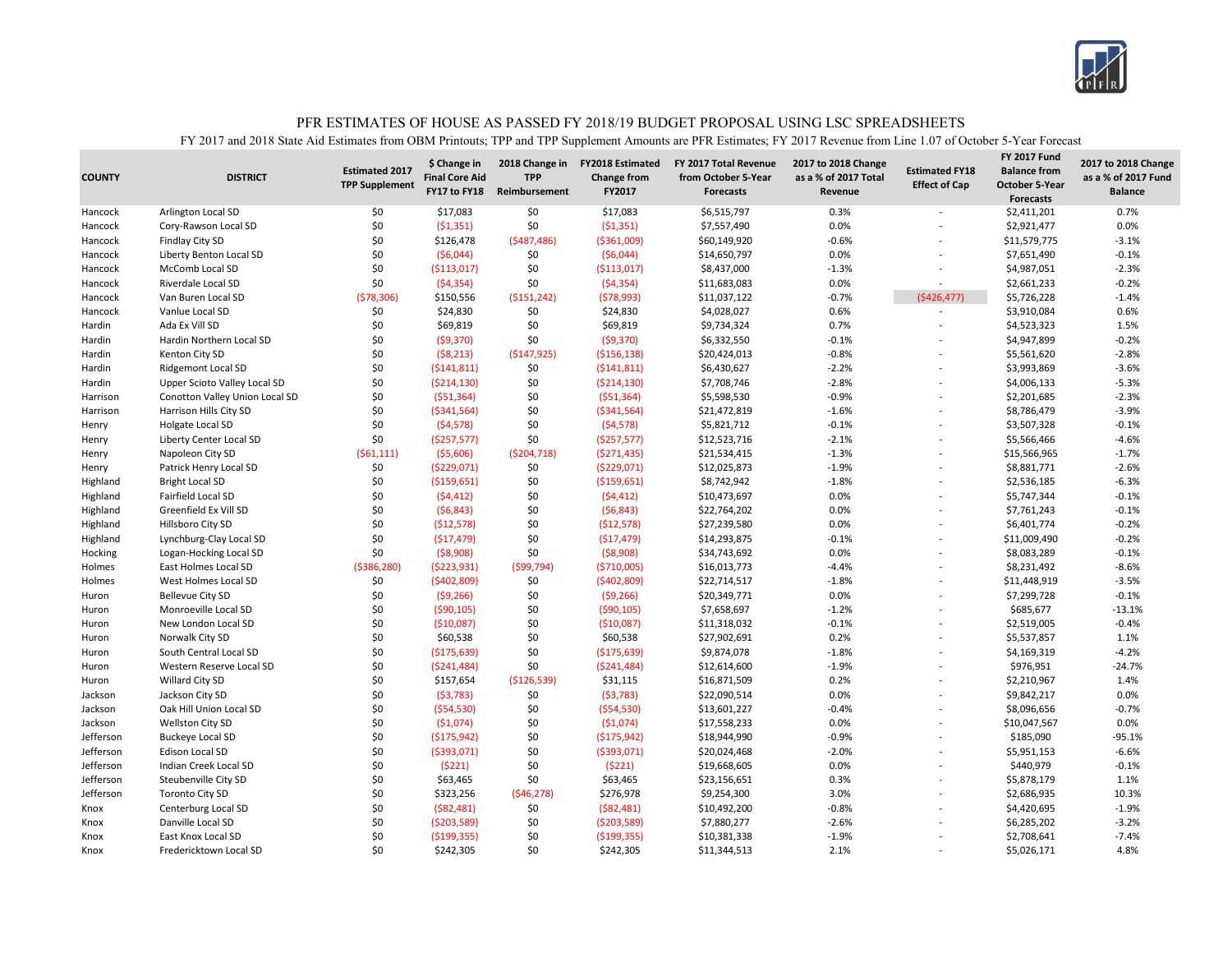

| 0.4%<br>Mount Vernon City SD<br>\$0<br>\$169,213<br>\$0<br>\$169,213<br>\$38,223,684<br>2.1%<br>\$8,100,288<br>Knox<br>\$0<br>\$127,073<br>\$0<br>\$127,073<br>\$7,269,345<br>1.7%<br>7.1%<br>\$1,778,886<br>Lake<br>Fairport Harbor Ex Vill SD<br>\$0<br>0.0%<br>\$0<br>\$10<br>\$10<br>0.0%<br>Kirtland Local SD<br>\$14,404,154<br>\$4,447,739<br>Lake<br>\$0<br>\$0<br>\$25,743,610<br>$-2.5%$<br>\$3,024,987<br>$-21.3%$<br><b>Madison Local SD</b><br>(5644, 160)<br>(5644, 160)<br>Lake<br>Mentor Ex Vill SD<br>(51,911,406)<br>( \$209,000]<br>( \$1,071,985)<br>\$98,130,116<br>$-3.3%$<br>$-5.7%$<br>Lake<br>(53, 192, 391)<br>\$56,301,881<br>L,<br>\$0<br>3.8%<br>29.5%<br>Painsville City Local SD<br>\$1,454,945<br>( \$111, 365)<br>\$1,343,580<br>\$35,539,108<br>( \$3,925,897)<br>\$4,552,300<br>Lake<br>( \$416, 850)<br>\$263,605<br>( \$263, 704)<br>( \$416, 950)<br>\$24,183,245<br>$-1.7%$<br>\$20,954,087<br>$-2.0%$<br>Lake<br>Perry Local SD<br>(52,589,676)<br>$-2.0%$<br>$-20.5%$<br>( \$194, 636)<br>( \$421, 969)<br>( \$188, 307)<br>( \$804, 912)<br>\$40,944,302<br>\$3,920,526<br>Lake<br>Riverside Local SD<br>$\sim$<br>\$20,445,379<br>$-0.8%$<br>( \$1,369,332)<br>$-4.0%$<br>Wickliffe City SD<br>( \$153, 638)<br>\$170,857<br>( \$173, 792)<br>( \$156, 573)<br>\$3,891,428<br>Lake<br>\$0<br>\$831,074<br>\$0<br>\$831,074<br>\$94,150,040<br>0.9%<br>5.9%<br>Willoughby-Eastlake City SD<br>( \$4,804,426)<br>\$14,157,820<br>Lake<br>\$0<br>\$0<br>4.5%<br>\$159,297<br>\$159,297<br>\$12,551,217<br>1.3%<br>\$3,568,878<br>Chesapeake Union Ex Vill SD<br>Lawrence<br>\$0<br>\$0<br>\$83,590<br>0.6%<br>1.6%<br>\$83,590<br>\$13,939,755<br>\$5,281,718<br>Lawrence<br>Dawson-Bryant Local SD<br>$\overline{a}$<br>\$0<br>\$0<br>(548, 156)<br>(548, 156)<br>\$13,596,229<br>$-0.4%$<br>$-1.6%$<br>Fairland Local SD<br>\$3,049,154<br>Lawrence<br>\$0<br>\$0<br>\$63,472<br>\$63,472<br>\$14,948,566<br>0.4%<br>\$3,936,952<br>1.6%<br>Ironton City SD<br>Lawrence<br>\$0<br>\$0<br>\$20,339,853<br>$-2.7%$<br>Rock Hill Local SD<br>( \$201, 982)<br>( \$201, 982)<br>$-1.0%$<br>\$7,617,161<br>Lawrence<br>L,<br>\$0<br>\$0<br>\$149,032<br>\$16,754,530<br>0.9%<br>2.2%<br>South Point Local SD<br>\$149,032<br>\$6,629,008<br>Lawrence<br>\$0<br>\$0<br>$-3.8%$<br>(588, 268)<br>( \$88, 268)<br>\$10,381,069<br>$-0.9%$<br>\$2,345,044<br>Lawrence<br>Symmes Valley Local SD<br>\$0<br>\$0<br>\$49,507<br>0.2%<br>1.2%<br>Granville Ex Vill SD<br>\$49,507<br>\$27,604,730<br>\$4,272,764<br>Licking<br>$\overline{a}$<br>\$0<br>\$327,378<br>1.8%<br>\$5,107,943<br>6.2%<br>Licking<br>Heath City SD<br>(510, 393)<br>\$316,984<br>\$17,186,848<br>( \$263, 807)<br>\$0<br>0.4%<br>0.5%<br>\$0<br>\$73,068<br>\$73,068<br>\$17,108,044<br>Licking<br>Johnstown-Monroe Local SD<br>\$14,544,116<br>$-6.0%$<br>Lakewood Local SD<br>(5614, 539)<br>( \$258, 217)<br>( \$265, 288)<br>\$23,387,954<br>$-4.9%$<br>\$18,885,639<br>Licking<br>( \$1,138,045)<br>$\overline{\phantom{a}}$<br>\$0<br>\$627,173<br>\$0<br>1.7%<br>9.6%<br>Licking Heights Local SD<br>\$627,173<br>\$37,628,119<br>\$6,565,658<br>Licking<br>( \$9, 240, 350)<br>\$0<br>2.0%<br>\$151,922<br>\$0<br>\$151,922<br>\$19,052,169<br>0.8%<br>\$7,786,360<br>Licking<br>Licking Valley Local SD<br>\$0<br>\$0<br>2.8%<br>7.5%<br>Newark City SD<br>\$1,986,142<br>\$1,986,142<br>\$69,876,038<br>(\$1,787,150)<br>\$26,539,185<br>Licking<br>\$0<br>\$0<br>\$25,269<br>\$25,269<br>\$16,715,460<br>0.2%<br>0.4%<br>Licking<br>North Fork Local SD<br>\$5,745,873<br>\$0<br>\$0<br>( \$154, 702)<br>\$13,543,225<br>$-1.1%$<br>\$6,607,071<br>$-2.3%$<br>Licking<br>Northridge Local SD<br>( \$154, 702)<br>\$0<br>\$822,949<br>\$0<br>\$822,949<br>\$40,003,643<br>5.8%<br>2.1%<br>( \$250, 569)<br>\$14,083,275<br>Licking<br>Southwest Licking Local SD<br>\$0<br>\$607,494<br>2.4%<br>6.2%<br><b>Bellefontaine City SD</b><br>(539, 112)<br>\$568,381<br>\$23,746,089<br>\$9,228,422<br>Logan<br>\$0<br>(58, 820)<br>( \$212, 638)<br>\$18,819,300<br>$-1.2%$<br>\$5,793,975<br>$-3.8%$<br>Benjamin Logan Local SD<br>( \$221,458)<br>Logan<br>$\overline{\phantom{a}}$<br>\$0<br>$-1.6%$<br>(\$129,800)<br>(5147, 272)<br>(5277,071)<br>\$17,243,664<br>\$7,867,181<br>$-3.5%$<br>Indian Lake Local SD<br>Logan<br>$\overline{a}$<br>\$0<br>\$0<br>\$8,645,669<br>0.9%<br>1.2%<br>Riverside Local SD<br>\$81,827<br>\$81,827<br>\$6,695,883<br>Logan<br>\$0<br>\$0<br>(5483, 630)<br>\$37,326,263<br>$-1.3%$<br>$-3.1%$<br>Amherst Ex Vill SD<br>( \$483, 630)<br>\$15,519,416<br>Lorain<br>$\overline{\phantom{a}}$<br>\$41,003,894<br>$-6.1%$<br>(5974, 712)<br>\$517,677<br>(5518,096)<br>( \$975,131)<br>$-2.4%$<br>(52, 764, 878)<br>\$15,863,332<br>Lorain<br>Avon Lake City SD<br>\$0<br>\$249,450<br>\$0<br>0.7%<br>2.5%<br>Avon Local SD<br>\$249,450<br>\$37,956,481<br>( \$5,387,467)<br>\$10,067,182<br>Lorain<br>\$0<br>7.7%<br>\$0<br>\$483,121<br>\$17,927,066<br>2.7%<br>Lorain<br>Clearview Local SD<br>\$483,121<br>\$6,248,117<br>\$0<br>Columbia Local SD<br>\$0<br>( \$112, 659)<br>( \$112, 659)<br>\$10,501,634<br>$-1.1%$<br>\$4,705,357<br>$-2.4%$<br>Lorain<br>\$0<br>\$608,334<br>0.4%<br>Elyria City SD<br>( \$503, 298)<br>\$105,036<br>\$78,165,381<br>0.1%<br>\$26,848,327<br>Lorain<br>$\overline{a}$<br>\$0<br>\$0<br>\$18,612,867<br>$-1.9%$<br>$-4.7%$<br><b>Firelands Local SD</b><br>( \$347, 961)<br>( \$347, 961)<br>\$7,457,628<br>Lorain<br>\$0<br>$-7.9%$<br>\$0<br>( \$308, 202)<br>\$15,901,908<br>$-1.9%$<br>\$3,912,419<br>Lorain<br>Keystone Local SD<br>(5308, 202)<br>\$0<br>\$0<br>4.2%<br>37.0%<br>Lorain City SD<br>\$4,690,900<br>\$4,690,900<br>\$110,870,466<br>( \$1,184,708)<br>\$12,662,049<br>Lorain<br>\$0<br>(5530,008)<br>\$0<br>\$32,411,532<br>$-1.6%$<br>\$8,670,809<br>$-6.1%$<br>Midview Local SD<br>( \$530,008)<br>Lorain<br>\$0<br>\$0<br>\$411,919<br>\$40,798,635<br>1.0%<br>2.1%<br>North Ridgeville City SD<br>\$411,919<br>\$19,876,947<br>Lorain<br>\$0<br>(5102, 326)<br>\$0<br>$-2.6%$<br>Oberlin City SD<br>( \$102, 326)<br>\$13,947,869<br>$-0.7%$<br>\$3,959,310<br>Lorain<br>$\overline{\phantom{a}}$<br>\$0<br>( \$267, 830)<br>$-0.8%$<br>$-3.3%$<br>Sheffield-Sheffield Lake City SD<br>\$108,251<br>( \$159, 579)<br>\$20,025,000<br>\$4,768,657<br>Lorain<br>\$0<br>\$0<br>( \$261, 503)<br>( \$261, 503)<br>\$13,345,717<br>$-2.0%$<br>\$3,761,085<br>$-7.0%$<br>Lorain<br>Wellington Ex Vill SD | <b>COUNTY</b> | <b>DISTRICT</b> | <b>Estimated 2017</b><br><b>TPP Supplement</b> | \$ Change in<br><b>Final Core Aid</b><br>FY17 to FY18 | 2018 Change in<br><b>TPP</b><br>Reimbursement | <b>FY2018 Estimated</b><br><b>Change from</b><br>FY2017 | FY 2017 Total Revenue<br>from October 5-Year<br><b>Forecasts</b> | 2017 to 2018 Change<br>as a % of 2017 Total<br>Revenue | <b>Estimated FY18</b><br><b>Effect of Cap</b> | <b>FY 2017 Fund</b><br><b>Balance from</b><br><b>October 5-Year</b><br><b>Forecasts</b> | 2017 to 2018 Change<br>as a % of 2017 Fund<br><b>Balance</b> |
|-----------------------------------------------------------------------------------------------------------------------------------------------------------------------------------------------------------------------------------------------------------------------------------------------------------------------------------------------------------------------------------------------------------------------------------------------------------------------------------------------------------------------------------------------------------------------------------------------------------------------------------------------------------------------------------------------------------------------------------------------------------------------------------------------------------------------------------------------------------------------------------------------------------------------------------------------------------------------------------------------------------------------------------------------------------------------------------------------------------------------------------------------------------------------------------------------------------------------------------------------------------------------------------------------------------------------------------------------------------------------------------------------------------------------------------------------------------------------------------------------------------------------------------------------------------------------------------------------------------------------------------------------------------------------------------------------------------------------------------------------------------------------------------------------------------------------------------------------------------------------------------------------------------------------------------------------------------------------------------------------------------------------------------------------------------------------------------------------------------------------------------------------------------------------------------------------------------------------------------------------------------------------------------------------------------------------------------------------------------------------------------------------------------------------------------------------------------------------------------------------------------------------------------------------------------------------------------------------------------------------------------------------------------------------------------------------------------------------------------------------------------------------------------------------------------------------------------------------------------------------------------------------------------------------------------------------------------------------------------------------------------------------------------------------------------------------------------------------------------------------------------------------------------------------------------------------------------------------------------------------------------------------------------------------------------------------------------------------------------------------------------------------------------------------------------------------------------------------------------------------------------------------------------------------------------------------------------------------------------------------------------------------------------------------------------------------------------------------------------------------------------------------------------------------------------------------------------------------------------------------------------------------------------------------------------------------------------------------------------------------------------------------------------------------------------------------------------------------------------------------------------------------------------------------------------------------------------------------------------------------------------------------------------------------------------------------------------------------------------------------------------------------------------------------------------------------------------------------------------------------------------------------------------------------------------------------------------------------------------------------------------------------------------------------------------------------------------------------------------------------------------------------------------------------------------------------------------------------------------------------------------------------------------------------------------------------------------------------------------------------------------------------------------------------------------------------------------------------------------------------------------------------------------------------------------------------------------------------------------------------------------------------------------------------------------------------------------------------------------------------------------------------------------------------------------------------------------------------------------------------------------------------------------------------------------------------------------------------------------------------------------------------------------------------------------------------------------------------------------------------------------------------------------------------------------------------------------------------------------------------------------------------------------------------------------------------------------------------------------------------------------------------------------------------------------------------------------------------------------------------------------------------------------------------------------------------------------------------------------------------------------------------------------------------------------------------------------------------------------------------------------------------------------------------------------------------------------------------------------------------------------------------|---------------|-----------------|------------------------------------------------|-------------------------------------------------------|-----------------------------------------------|---------------------------------------------------------|------------------------------------------------------------------|--------------------------------------------------------|-----------------------------------------------|-----------------------------------------------------------------------------------------|--------------------------------------------------------------|
|                                                                                                                                                                                                                                                                                                                                                                                                                                                                                                                                                                                                                                                                                                                                                                                                                                                                                                                                                                                                                                                                                                                                                                                                                                                                                                                                                                                                                                                                                                                                                                                                                                                                                                                                                                                                                                                                                                                                                                                                                                                                                                                                                                                                                                                                                                                                                                                                                                                                                                                                                                                                                                                                                                                                                                                                                                                                                                                                                                                                                                                                                                                                                                                                                                                                                                                                                                                                                                                                                                                                                                                                                                                                                                                                                                                                                                                                                                                                                                                                                                                                                                                                                                                                                                                                                                                                                                                                                                                                                                                                                                                                                                                                                                                                                                                                                                                                                                                                                                                                                                                                                                                                                                                                                                                                                                                                                                                                                                                                                                                                                                                                                                                                                                                                                                                                                                                                                                                                                                                                                                                                                                                                                                                                                                                                                                                                                                                                                                                                                                                       |               |                 |                                                |                                                       |                                               |                                                         |                                                                  |                                                        |                                               |                                                                                         |                                                              |
|                                                                                                                                                                                                                                                                                                                                                                                                                                                                                                                                                                                                                                                                                                                                                                                                                                                                                                                                                                                                                                                                                                                                                                                                                                                                                                                                                                                                                                                                                                                                                                                                                                                                                                                                                                                                                                                                                                                                                                                                                                                                                                                                                                                                                                                                                                                                                                                                                                                                                                                                                                                                                                                                                                                                                                                                                                                                                                                                                                                                                                                                                                                                                                                                                                                                                                                                                                                                                                                                                                                                                                                                                                                                                                                                                                                                                                                                                                                                                                                                                                                                                                                                                                                                                                                                                                                                                                                                                                                                                                                                                                                                                                                                                                                                                                                                                                                                                                                                                                                                                                                                                                                                                                                                                                                                                                                                                                                                                                                                                                                                                                                                                                                                                                                                                                                                                                                                                                                                                                                                                                                                                                                                                                                                                                                                                                                                                                                                                                                                                                                       |               |                 |                                                |                                                       |                                               |                                                         |                                                                  |                                                        |                                               |                                                                                         |                                                              |
|                                                                                                                                                                                                                                                                                                                                                                                                                                                                                                                                                                                                                                                                                                                                                                                                                                                                                                                                                                                                                                                                                                                                                                                                                                                                                                                                                                                                                                                                                                                                                                                                                                                                                                                                                                                                                                                                                                                                                                                                                                                                                                                                                                                                                                                                                                                                                                                                                                                                                                                                                                                                                                                                                                                                                                                                                                                                                                                                                                                                                                                                                                                                                                                                                                                                                                                                                                                                                                                                                                                                                                                                                                                                                                                                                                                                                                                                                                                                                                                                                                                                                                                                                                                                                                                                                                                                                                                                                                                                                                                                                                                                                                                                                                                                                                                                                                                                                                                                                                                                                                                                                                                                                                                                                                                                                                                                                                                                                                                                                                                                                                                                                                                                                                                                                                                                                                                                                                                                                                                                                                                                                                                                                                                                                                                                                                                                                                                                                                                                                                                       |               |                 |                                                |                                                       |                                               |                                                         |                                                                  |                                                        |                                               |                                                                                         |                                                              |
|                                                                                                                                                                                                                                                                                                                                                                                                                                                                                                                                                                                                                                                                                                                                                                                                                                                                                                                                                                                                                                                                                                                                                                                                                                                                                                                                                                                                                                                                                                                                                                                                                                                                                                                                                                                                                                                                                                                                                                                                                                                                                                                                                                                                                                                                                                                                                                                                                                                                                                                                                                                                                                                                                                                                                                                                                                                                                                                                                                                                                                                                                                                                                                                                                                                                                                                                                                                                                                                                                                                                                                                                                                                                                                                                                                                                                                                                                                                                                                                                                                                                                                                                                                                                                                                                                                                                                                                                                                                                                                                                                                                                                                                                                                                                                                                                                                                                                                                                                                                                                                                                                                                                                                                                                                                                                                                                                                                                                                                                                                                                                                                                                                                                                                                                                                                                                                                                                                                                                                                                                                                                                                                                                                                                                                                                                                                                                                                                                                                                                                                       |               |                 |                                                |                                                       |                                               |                                                         |                                                                  |                                                        |                                               |                                                                                         |                                                              |
|                                                                                                                                                                                                                                                                                                                                                                                                                                                                                                                                                                                                                                                                                                                                                                                                                                                                                                                                                                                                                                                                                                                                                                                                                                                                                                                                                                                                                                                                                                                                                                                                                                                                                                                                                                                                                                                                                                                                                                                                                                                                                                                                                                                                                                                                                                                                                                                                                                                                                                                                                                                                                                                                                                                                                                                                                                                                                                                                                                                                                                                                                                                                                                                                                                                                                                                                                                                                                                                                                                                                                                                                                                                                                                                                                                                                                                                                                                                                                                                                                                                                                                                                                                                                                                                                                                                                                                                                                                                                                                                                                                                                                                                                                                                                                                                                                                                                                                                                                                                                                                                                                                                                                                                                                                                                                                                                                                                                                                                                                                                                                                                                                                                                                                                                                                                                                                                                                                                                                                                                                                                                                                                                                                                                                                                                                                                                                                                                                                                                                                                       |               |                 |                                                |                                                       |                                               |                                                         |                                                                  |                                                        |                                               |                                                                                         |                                                              |
|                                                                                                                                                                                                                                                                                                                                                                                                                                                                                                                                                                                                                                                                                                                                                                                                                                                                                                                                                                                                                                                                                                                                                                                                                                                                                                                                                                                                                                                                                                                                                                                                                                                                                                                                                                                                                                                                                                                                                                                                                                                                                                                                                                                                                                                                                                                                                                                                                                                                                                                                                                                                                                                                                                                                                                                                                                                                                                                                                                                                                                                                                                                                                                                                                                                                                                                                                                                                                                                                                                                                                                                                                                                                                                                                                                                                                                                                                                                                                                                                                                                                                                                                                                                                                                                                                                                                                                                                                                                                                                                                                                                                                                                                                                                                                                                                                                                                                                                                                                                                                                                                                                                                                                                                                                                                                                                                                                                                                                                                                                                                                                                                                                                                                                                                                                                                                                                                                                                                                                                                                                                                                                                                                                                                                                                                                                                                                                                                                                                                                                                       |               |                 |                                                |                                                       |                                               |                                                         |                                                                  |                                                        |                                               |                                                                                         |                                                              |
|                                                                                                                                                                                                                                                                                                                                                                                                                                                                                                                                                                                                                                                                                                                                                                                                                                                                                                                                                                                                                                                                                                                                                                                                                                                                                                                                                                                                                                                                                                                                                                                                                                                                                                                                                                                                                                                                                                                                                                                                                                                                                                                                                                                                                                                                                                                                                                                                                                                                                                                                                                                                                                                                                                                                                                                                                                                                                                                                                                                                                                                                                                                                                                                                                                                                                                                                                                                                                                                                                                                                                                                                                                                                                                                                                                                                                                                                                                                                                                                                                                                                                                                                                                                                                                                                                                                                                                                                                                                                                                                                                                                                                                                                                                                                                                                                                                                                                                                                                                                                                                                                                                                                                                                                                                                                                                                                                                                                                                                                                                                                                                                                                                                                                                                                                                                                                                                                                                                                                                                                                                                                                                                                                                                                                                                                                                                                                                                                                                                                                                                       |               |                 |                                                |                                                       |                                               |                                                         |                                                                  |                                                        |                                               |                                                                                         |                                                              |
|                                                                                                                                                                                                                                                                                                                                                                                                                                                                                                                                                                                                                                                                                                                                                                                                                                                                                                                                                                                                                                                                                                                                                                                                                                                                                                                                                                                                                                                                                                                                                                                                                                                                                                                                                                                                                                                                                                                                                                                                                                                                                                                                                                                                                                                                                                                                                                                                                                                                                                                                                                                                                                                                                                                                                                                                                                                                                                                                                                                                                                                                                                                                                                                                                                                                                                                                                                                                                                                                                                                                                                                                                                                                                                                                                                                                                                                                                                                                                                                                                                                                                                                                                                                                                                                                                                                                                                                                                                                                                                                                                                                                                                                                                                                                                                                                                                                                                                                                                                                                                                                                                                                                                                                                                                                                                                                                                                                                                                                                                                                                                                                                                                                                                                                                                                                                                                                                                                                                                                                                                                                                                                                                                                                                                                                                                                                                                                                                                                                                                                                       |               |                 |                                                |                                                       |                                               |                                                         |                                                                  |                                                        |                                               |                                                                                         |                                                              |
|                                                                                                                                                                                                                                                                                                                                                                                                                                                                                                                                                                                                                                                                                                                                                                                                                                                                                                                                                                                                                                                                                                                                                                                                                                                                                                                                                                                                                                                                                                                                                                                                                                                                                                                                                                                                                                                                                                                                                                                                                                                                                                                                                                                                                                                                                                                                                                                                                                                                                                                                                                                                                                                                                                                                                                                                                                                                                                                                                                                                                                                                                                                                                                                                                                                                                                                                                                                                                                                                                                                                                                                                                                                                                                                                                                                                                                                                                                                                                                                                                                                                                                                                                                                                                                                                                                                                                                                                                                                                                                                                                                                                                                                                                                                                                                                                                                                                                                                                                                                                                                                                                                                                                                                                                                                                                                                                                                                                                                                                                                                                                                                                                                                                                                                                                                                                                                                                                                                                                                                                                                                                                                                                                                                                                                                                                                                                                                                                                                                                                                                       |               |                 |                                                |                                                       |                                               |                                                         |                                                                  |                                                        |                                               |                                                                                         |                                                              |
|                                                                                                                                                                                                                                                                                                                                                                                                                                                                                                                                                                                                                                                                                                                                                                                                                                                                                                                                                                                                                                                                                                                                                                                                                                                                                                                                                                                                                                                                                                                                                                                                                                                                                                                                                                                                                                                                                                                                                                                                                                                                                                                                                                                                                                                                                                                                                                                                                                                                                                                                                                                                                                                                                                                                                                                                                                                                                                                                                                                                                                                                                                                                                                                                                                                                                                                                                                                                                                                                                                                                                                                                                                                                                                                                                                                                                                                                                                                                                                                                                                                                                                                                                                                                                                                                                                                                                                                                                                                                                                                                                                                                                                                                                                                                                                                                                                                                                                                                                                                                                                                                                                                                                                                                                                                                                                                                                                                                                                                                                                                                                                                                                                                                                                                                                                                                                                                                                                                                                                                                                                                                                                                                                                                                                                                                                                                                                                                                                                                                                                                       |               |                 |                                                |                                                       |                                               |                                                         |                                                                  |                                                        |                                               |                                                                                         |                                                              |
|                                                                                                                                                                                                                                                                                                                                                                                                                                                                                                                                                                                                                                                                                                                                                                                                                                                                                                                                                                                                                                                                                                                                                                                                                                                                                                                                                                                                                                                                                                                                                                                                                                                                                                                                                                                                                                                                                                                                                                                                                                                                                                                                                                                                                                                                                                                                                                                                                                                                                                                                                                                                                                                                                                                                                                                                                                                                                                                                                                                                                                                                                                                                                                                                                                                                                                                                                                                                                                                                                                                                                                                                                                                                                                                                                                                                                                                                                                                                                                                                                                                                                                                                                                                                                                                                                                                                                                                                                                                                                                                                                                                                                                                                                                                                                                                                                                                                                                                                                                                                                                                                                                                                                                                                                                                                                                                                                                                                                                                                                                                                                                                                                                                                                                                                                                                                                                                                                                                                                                                                                                                                                                                                                                                                                                                                                                                                                                                                                                                                                                                       |               |                 |                                                |                                                       |                                               |                                                         |                                                                  |                                                        |                                               |                                                                                         |                                                              |
|                                                                                                                                                                                                                                                                                                                                                                                                                                                                                                                                                                                                                                                                                                                                                                                                                                                                                                                                                                                                                                                                                                                                                                                                                                                                                                                                                                                                                                                                                                                                                                                                                                                                                                                                                                                                                                                                                                                                                                                                                                                                                                                                                                                                                                                                                                                                                                                                                                                                                                                                                                                                                                                                                                                                                                                                                                                                                                                                                                                                                                                                                                                                                                                                                                                                                                                                                                                                                                                                                                                                                                                                                                                                                                                                                                                                                                                                                                                                                                                                                                                                                                                                                                                                                                                                                                                                                                                                                                                                                                                                                                                                                                                                                                                                                                                                                                                                                                                                                                                                                                                                                                                                                                                                                                                                                                                                                                                                                                                                                                                                                                                                                                                                                                                                                                                                                                                                                                                                                                                                                                                                                                                                                                                                                                                                                                                                                                                                                                                                                                                       |               |                 |                                                |                                                       |                                               |                                                         |                                                                  |                                                        |                                               |                                                                                         |                                                              |
|                                                                                                                                                                                                                                                                                                                                                                                                                                                                                                                                                                                                                                                                                                                                                                                                                                                                                                                                                                                                                                                                                                                                                                                                                                                                                                                                                                                                                                                                                                                                                                                                                                                                                                                                                                                                                                                                                                                                                                                                                                                                                                                                                                                                                                                                                                                                                                                                                                                                                                                                                                                                                                                                                                                                                                                                                                                                                                                                                                                                                                                                                                                                                                                                                                                                                                                                                                                                                                                                                                                                                                                                                                                                                                                                                                                                                                                                                                                                                                                                                                                                                                                                                                                                                                                                                                                                                                                                                                                                                                                                                                                                                                                                                                                                                                                                                                                                                                                                                                                                                                                                                                                                                                                                                                                                                                                                                                                                                                                                                                                                                                                                                                                                                                                                                                                                                                                                                                                                                                                                                                                                                                                                                                                                                                                                                                                                                                                                                                                                                                                       |               |                 |                                                |                                                       |                                               |                                                         |                                                                  |                                                        |                                               |                                                                                         |                                                              |
|                                                                                                                                                                                                                                                                                                                                                                                                                                                                                                                                                                                                                                                                                                                                                                                                                                                                                                                                                                                                                                                                                                                                                                                                                                                                                                                                                                                                                                                                                                                                                                                                                                                                                                                                                                                                                                                                                                                                                                                                                                                                                                                                                                                                                                                                                                                                                                                                                                                                                                                                                                                                                                                                                                                                                                                                                                                                                                                                                                                                                                                                                                                                                                                                                                                                                                                                                                                                                                                                                                                                                                                                                                                                                                                                                                                                                                                                                                                                                                                                                                                                                                                                                                                                                                                                                                                                                                                                                                                                                                                                                                                                                                                                                                                                                                                                                                                                                                                                                                                                                                                                                                                                                                                                                                                                                                                                                                                                                                                                                                                                                                                                                                                                                                                                                                                                                                                                                                                                                                                                                                                                                                                                                                                                                                                                                                                                                                                                                                                                                                                       |               |                 |                                                |                                                       |                                               |                                                         |                                                                  |                                                        |                                               |                                                                                         |                                                              |
|                                                                                                                                                                                                                                                                                                                                                                                                                                                                                                                                                                                                                                                                                                                                                                                                                                                                                                                                                                                                                                                                                                                                                                                                                                                                                                                                                                                                                                                                                                                                                                                                                                                                                                                                                                                                                                                                                                                                                                                                                                                                                                                                                                                                                                                                                                                                                                                                                                                                                                                                                                                                                                                                                                                                                                                                                                                                                                                                                                                                                                                                                                                                                                                                                                                                                                                                                                                                                                                                                                                                                                                                                                                                                                                                                                                                                                                                                                                                                                                                                                                                                                                                                                                                                                                                                                                                                                                                                                                                                                                                                                                                                                                                                                                                                                                                                                                                                                                                                                                                                                                                                                                                                                                                                                                                                                                                                                                                                                                                                                                                                                                                                                                                                                                                                                                                                                                                                                                                                                                                                                                                                                                                                                                                                                                                                                                                                                                                                                                                                                                       |               |                 |                                                |                                                       |                                               |                                                         |                                                                  |                                                        |                                               |                                                                                         |                                                              |
|                                                                                                                                                                                                                                                                                                                                                                                                                                                                                                                                                                                                                                                                                                                                                                                                                                                                                                                                                                                                                                                                                                                                                                                                                                                                                                                                                                                                                                                                                                                                                                                                                                                                                                                                                                                                                                                                                                                                                                                                                                                                                                                                                                                                                                                                                                                                                                                                                                                                                                                                                                                                                                                                                                                                                                                                                                                                                                                                                                                                                                                                                                                                                                                                                                                                                                                                                                                                                                                                                                                                                                                                                                                                                                                                                                                                                                                                                                                                                                                                                                                                                                                                                                                                                                                                                                                                                                                                                                                                                                                                                                                                                                                                                                                                                                                                                                                                                                                                                                                                                                                                                                                                                                                                                                                                                                                                                                                                                                                                                                                                                                                                                                                                                                                                                                                                                                                                                                                                                                                                                                                                                                                                                                                                                                                                                                                                                                                                                                                                                                                       |               |                 |                                                |                                                       |                                               |                                                         |                                                                  |                                                        |                                               |                                                                                         |                                                              |
|                                                                                                                                                                                                                                                                                                                                                                                                                                                                                                                                                                                                                                                                                                                                                                                                                                                                                                                                                                                                                                                                                                                                                                                                                                                                                                                                                                                                                                                                                                                                                                                                                                                                                                                                                                                                                                                                                                                                                                                                                                                                                                                                                                                                                                                                                                                                                                                                                                                                                                                                                                                                                                                                                                                                                                                                                                                                                                                                                                                                                                                                                                                                                                                                                                                                                                                                                                                                                                                                                                                                                                                                                                                                                                                                                                                                                                                                                                                                                                                                                                                                                                                                                                                                                                                                                                                                                                                                                                                                                                                                                                                                                                                                                                                                                                                                                                                                                                                                                                                                                                                                                                                                                                                                                                                                                                                                                                                                                                                                                                                                                                                                                                                                                                                                                                                                                                                                                                                                                                                                                                                                                                                                                                                                                                                                                                                                                                                                                                                                                                                       |               |                 |                                                |                                                       |                                               |                                                         |                                                                  |                                                        |                                               |                                                                                         |                                                              |
|                                                                                                                                                                                                                                                                                                                                                                                                                                                                                                                                                                                                                                                                                                                                                                                                                                                                                                                                                                                                                                                                                                                                                                                                                                                                                                                                                                                                                                                                                                                                                                                                                                                                                                                                                                                                                                                                                                                                                                                                                                                                                                                                                                                                                                                                                                                                                                                                                                                                                                                                                                                                                                                                                                                                                                                                                                                                                                                                                                                                                                                                                                                                                                                                                                                                                                                                                                                                                                                                                                                                                                                                                                                                                                                                                                                                                                                                                                                                                                                                                                                                                                                                                                                                                                                                                                                                                                                                                                                                                                                                                                                                                                                                                                                                                                                                                                                                                                                                                                                                                                                                                                                                                                                                                                                                                                                                                                                                                                                                                                                                                                                                                                                                                                                                                                                                                                                                                                                                                                                                                                                                                                                                                                                                                                                                                                                                                                                                                                                                                                                       |               |                 |                                                |                                                       |                                               |                                                         |                                                                  |                                                        |                                               |                                                                                         |                                                              |
|                                                                                                                                                                                                                                                                                                                                                                                                                                                                                                                                                                                                                                                                                                                                                                                                                                                                                                                                                                                                                                                                                                                                                                                                                                                                                                                                                                                                                                                                                                                                                                                                                                                                                                                                                                                                                                                                                                                                                                                                                                                                                                                                                                                                                                                                                                                                                                                                                                                                                                                                                                                                                                                                                                                                                                                                                                                                                                                                                                                                                                                                                                                                                                                                                                                                                                                                                                                                                                                                                                                                                                                                                                                                                                                                                                                                                                                                                                                                                                                                                                                                                                                                                                                                                                                                                                                                                                                                                                                                                                                                                                                                                                                                                                                                                                                                                                                                                                                                                                                                                                                                                                                                                                                                                                                                                                                                                                                                                                                                                                                                                                                                                                                                                                                                                                                                                                                                                                                                                                                                                                                                                                                                                                                                                                                                                                                                                                                                                                                                                                                       |               |                 |                                                |                                                       |                                               |                                                         |                                                                  |                                                        |                                               |                                                                                         |                                                              |
|                                                                                                                                                                                                                                                                                                                                                                                                                                                                                                                                                                                                                                                                                                                                                                                                                                                                                                                                                                                                                                                                                                                                                                                                                                                                                                                                                                                                                                                                                                                                                                                                                                                                                                                                                                                                                                                                                                                                                                                                                                                                                                                                                                                                                                                                                                                                                                                                                                                                                                                                                                                                                                                                                                                                                                                                                                                                                                                                                                                                                                                                                                                                                                                                                                                                                                                                                                                                                                                                                                                                                                                                                                                                                                                                                                                                                                                                                                                                                                                                                                                                                                                                                                                                                                                                                                                                                                                                                                                                                                                                                                                                                                                                                                                                                                                                                                                                                                                                                                                                                                                                                                                                                                                                                                                                                                                                                                                                                                                                                                                                                                                                                                                                                                                                                                                                                                                                                                                                                                                                                                                                                                                                                                                                                                                                                                                                                                                                                                                                                                                       |               |                 |                                                |                                                       |                                               |                                                         |                                                                  |                                                        |                                               |                                                                                         |                                                              |
|                                                                                                                                                                                                                                                                                                                                                                                                                                                                                                                                                                                                                                                                                                                                                                                                                                                                                                                                                                                                                                                                                                                                                                                                                                                                                                                                                                                                                                                                                                                                                                                                                                                                                                                                                                                                                                                                                                                                                                                                                                                                                                                                                                                                                                                                                                                                                                                                                                                                                                                                                                                                                                                                                                                                                                                                                                                                                                                                                                                                                                                                                                                                                                                                                                                                                                                                                                                                                                                                                                                                                                                                                                                                                                                                                                                                                                                                                                                                                                                                                                                                                                                                                                                                                                                                                                                                                                                                                                                                                                                                                                                                                                                                                                                                                                                                                                                                                                                                                                                                                                                                                                                                                                                                                                                                                                                                                                                                                                                                                                                                                                                                                                                                                                                                                                                                                                                                                                                                                                                                                                                                                                                                                                                                                                                                                                                                                                                                                                                                                                                       |               |                 |                                                |                                                       |                                               |                                                         |                                                                  |                                                        |                                               |                                                                                         |                                                              |
|                                                                                                                                                                                                                                                                                                                                                                                                                                                                                                                                                                                                                                                                                                                                                                                                                                                                                                                                                                                                                                                                                                                                                                                                                                                                                                                                                                                                                                                                                                                                                                                                                                                                                                                                                                                                                                                                                                                                                                                                                                                                                                                                                                                                                                                                                                                                                                                                                                                                                                                                                                                                                                                                                                                                                                                                                                                                                                                                                                                                                                                                                                                                                                                                                                                                                                                                                                                                                                                                                                                                                                                                                                                                                                                                                                                                                                                                                                                                                                                                                                                                                                                                                                                                                                                                                                                                                                                                                                                                                                                                                                                                                                                                                                                                                                                                                                                                                                                                                                                                                                                                                                                                                                                                                                                                                                                                                                                                                                                                                                                                                                                                                                                                                                                                                                                                                                                                                                                                                                                                                                                                                                                                                                                                                                                                                                                                                                                                                                                                                                                       |               |                 |                                                |                                                       |                                               |                                                         |                                                                  |                                                        |                                               |                                                                                         |                                                              |
|                                                                                                                                                                                                                                                                                                                                                                                                                                                                                                                                                                                                                                                                                                                                                                                                                                                                                                                                                                                                                                                                                                                                                                                                                                                                                                                                                                                                                                                                                                                                                                                                                                                                                                                                                                                                                                                                                                                                                                                                                                                                                                                                                                                                                                                                                                                                                                                                                                                                                                                                                                                                                                                                                                                                                                                                                                                                                                                                                                                                                                                                                                                                                                                                                                                                                                                                                                                                                                                                                                                                                                                                                                                                                                                                                                                                                                                                                                                                                                                                                                                                                                                                                                                                                                                                                                                                                                                                                                                                                                                                                                                                                                                                                                                                                                                                                                                                                                                                                                                                                                                                                                                                                                                                                                                                                                                                                                                                                                                                                                                                                                                                                                                                                                                                                                                                                                                                                                                                                                                                                                                                                                                                                                                                                                                                                                                                                                                                                                                                                                                       |               |                 |                                                |                                                       |                                               |                                                         |                                                                  |                                                        |                                               |                                                                                         |                                                              |
|                                                                                                                                                                                                                                                                                                                                                                                                                                                                                                                                                                                                                                                                                                                                                                                                                                                                                                                                                                                                                                                                                                                                                                                                                                                                                                                                                                                                                                                                                                                                                                                                                                                                                                                                                                                                                                                                                                                                                                                                                                                                                                                                                                                                                                                                                                                                                                                                                                                                                                                                                                                                                                                                                                                                                                                                                                                                                                                                                                                                                                                                                                                                                                                                                                                                                                                                                                                                                                                                                                                                                                                                                                                                                                                                                                                                                                                                                                                                                                                                                                                                                                                                                                                                                                                                                                                                                                                                                                                                                                                                                                                                                                                                                                                                                                                                                                                                                                                                                                                                                                                                                                                                                                                                                                                                                                                                                                                                                                                                                                                                                                                                                                                                                                                                                                                                                                                                                                                                                                                                                                                                                                                                                                                                                                                                                                                                                                                                                                                                                                                       |               |                 |                                                |                                                       |                                               |                                                         |                                                                  |                                                        |                                               |                                                                                         |                                                              |
|                                                                                                                                                                                                                                                                                                                                                                                                                                                                                                                                                                                                                                                                                                                                                                                                                                                                                                                                                                                                                                                                                                                                                                                                                                                                                                                                                                                                                                                                                                                                                                                                                                                                                                                                                                                                                                                                                                                                                                                                                                                                                                                                                                                                                                                                                                                                                                                                                                                                                                                                                                                                                                                                                                                                                                                                                                                                                                                                                                                                                                                                                                                                                                                                                                                                                                                                                                                                                                                                                                                                                                                                                                                                                                                                                                                                                                                                                                                                                                                                                                                                                                                                                                                                                                                                                                                                                                                                                                                                                                                                                                                                                                                                                                                                                                                                                                                                                                                                                                                                                                                                                                                                                                                                                                                                                                                                                                                                                                                                                                                                                                                                                                                                                                                                                                                                                                                                                                                                                                                                                                                                                                                                                                                                                                                                                                                                                                                                                                                                                                                       |               |                 |                                                |                                                       |                                               |                                                         |                                                                  |                                                        |                                               |                                                                                         |                                                              |
|                                                                                                                                                                                                                                                                                                                                                                                                                                                                                                                                                                                                                                                                                                                                                                                                                                                                                                                                                                                                                                                                                                                                                                                                                                                                                                                                                                                                                                                                                                                                                                                                                                                                                                                                                                                                                                                                                                                                                                                                                                                                                                                                                                                                                                                                                                                                                                                                                                                                                                                                                                                                                                                                                                                                                                                                                                                                                                                                                                                                                                                                                                                                                                                                                                                                                                                                                                                                                                                                                                                                                                                                                                                                                                                                                                                                                                                                                                                                                                                                                                                                                                                                                                                                                                                                                                                                                                                                                                                                                                                                                                                                                                                                                                                                                                                                                                                                                                                                                                                                                                                                                                                                                                                                                                                                                                                                                                                                                                                                                                                                                                                                                                                                                                                                                                                                                                                                                                                                                                                                                                                                                                                                                                                                                                                                                                                                                                                                                                                                                                                       |               |                 |                                                |                                                       |                                               |                                                         |                                                                  |                                                        |                                               |                                                                                         |                                                              |
|                                                                                                                                                                                                                                                                                                                                                                                                                                                                                                                                                                                                                                                                                                                                                                                                                                                                                                                                                                                                                                                                                                                                                                                                                                                                                                                                                                                                                                                                                                                                                                                                                                                                                                                                                                                                                                                                                                                                                                                                                                                                                                                                                                                                                                                                                                                                                                                                                                                                                                                                                                                                                                                                                                                                                                                                                                                                                                                                                                                                                                                                                                                                                                                                                                                                                                                                                                                                                                                                                                                                                                                                                                                                                                                                                                                                                                                                                                                                                                                                                                                                                                                                                                                                                                                                                                                                                                                                                                                                                                                                                                                                                                                                                                                                                                                                                                                                                                                                                                                                                                                                                                                                                                                                                                                                                                                                                                                                                                                                                                                                                                                                                                                                                                                                                                                                                                                                                                                                                                                                                                                                                                                                                                                                                                                                                                                                                                                                                                                                                                                       |               |                 |                                                |                                                       |                                               |                                                         |                                                                  |                                                        |                                               |                                                                                         |                                                              |
|                                                                                                                                                                                                                                                                                                                                                                                                                                                                                                                                                                                                                                                                                                                                                                                                                                                                                                                                                                                                                                                                                                                                                                                                                                                                                                                                                                                                                                                                                                                                                                                                                                                                                                                                                                                                                                                                                                                                                                                                                                                                                                                                                                                                                                                                                                                                                                                                                                                                                                                                                                                                                                                                                                                                                                                                                                                                                                                                                                                                                                                                                                                                                                                                                                                                                                                                                                                                                                                                                                                                                                                                                                                                                                                                                                                                                                                                                                                                                                                                                                                                                                                                                                                                                                                                                                                                                                                                                                                                                                                                                                                                                                                                                                                                                                                                                                                                                                                                                                                                                                                                                                                                                                                                                                                                                                                                                                                                                                                                                                                                                                                                                                                                                                                                                                                                                                                                                                                                                                                                                                                                                                                                                                                                                                                                                                                                                                                                                                                                                                                       |               |                 |                                                |                                                       |                                               |                                                         |                                                                  |                                                        |                                               |                                                                                         |                                                              |
|                                                                                                                                                                                                                                                                                                                                                                                                                                                                                                                                                                                                                                                                                                                                                                                                                                                                                                                                                                                                                                                                                                                                                                                                                                                                                                                                                                                                                                                                                                                                                                                                                                                                                                                                                                                                                                                                                                                                                                                                                                                                                                                                                                                                                                                                                                                                                                                                                                                                                                                                                                                                                                                                                                                                                                                                                                                                                                                                                                                                                                                                                                                                                                                                                                                                                                                                                                                                                                                                                                                                                                                                                                                                                                                                                                                                                                                                                                                                                                                                                                                                                                                                                                                                                                                                                                                                                                                                                                                                                                                                                                                                                                                                                                                                                                                                                                                                                                                                                                                                                                                                                                                                                                                                                                                                                                                                                                                                                                                                                                                                                                                                                                                                                                                                                                                                                                                                                                                                                                                                                                                                                                                                                                                                                                                                                                                                                                                                                                                                                                                       |               |                 |                                                |                                                       |                                               |                                                         |                                                                  |                                                        |                                               |                                                                                         |                                                              |
|                                                                                                                                                                                                                                                                                                                                                                                                                                                                                                                                                                                                                                                                                                                                                                                                                                                                                                                                                                                                                                                                                                                                                                                                                                                                                                                                                                                                                                                                                                                                                                                                                                                                                                                                                                                                                                                                                                                                                                                                                                                                                                                                                                                                                                                                                                                                                                                                                                                                                                                                                                                                                                                                                                                                                                                                                                                                                                                                                                                                                                                                                                                                                                                                                                                                                                                                                                                                                                                                                                                                                                                                                                                                                                                                                                                                                                                                                                                                                                                                                                                                                                                                                                                                                                                                                                                                                                                                                                                                                                                                                                                                                                                                                                                                                                                                                                                                                                                                                                                                                                                                                                                                                                                                                                                                                                                                                                                                                                                                                                                                                                                                                                                                                                                                                                                                                                                                                                                                                                                                                                                                                                                                                                                                                                                                                                                                                                                                                                                                                                                       |               |                 |                                                |                                                       |                                               |                                                         |                                                                  |                                                        |                                               |                                                                                         |                                                              |
|                                                                                                                                                                                                                                                                                                                                                                                                                                                                                                                                                                                                                                                                                                                                                                                                                                                                                                                                                                                                                                                                                                                                                                                                                                                                                                                                                                                                                                                                                                                                                                                                                                                                                                                                                                                                                                                                                                                                                                                                                                                                                                                                                                                                                                                                                                                                                                                                                                                                                                                                                                                                                                                                                                                                                                                                                                                                                                                                                                                                                                                                                                                                                                                                                                                                                                                                                                                                                                                                                                                                                                                                                                                                                                                                                                                                                                                                                                                                                                                                                                                                                                                                                                                                                                                                                                                                                                                                                                                                                                                                                                                                                                                                                                                                                                                                                                                                                                                                                                                                                                                                                                                                                                                                                                                                                                                                                                                                                                                                                                                                                                                                                                                                                                                                                                                                                                                                                                                                                                                                                                                                                                                                                                                                                                                                                                                                                                                                                                                                                                                       |               |                 |                                                |                                                       |                                               |                                                         |                                                                  |                                                        |                                               |                                                                                         |                                                              |
|                                                                                                                                                                                                                                                                                                                                                                                                                                                                                                                                                                                                                                                                                                                                                                                                                                                                                                                                                                                                                                                                                                                                                                                                                                                                                                                                                                                                                                                                                                                                                                                                                                                                                                                                                                                                                                                                                                                                                                                                                                                                                                                                                                                                                                                                                                                                                                                                                                                                                                                                                                                                                                                                                                                                                                                                                                                                                                                                                                                                                                                                                                                                                                                                                                                                                                                                                                                                                                                                                                                                                                                                                                                                                                                                                                                                                                                                                                                                                                                                                                                                                                                                                                                                                                                                                                                                                                                                                                                                                                                                                                                                                                                                                                                                                                                                                                                                                                                                                                                                                                                                                                                                                                                                                                                                                                                                                                                                                                                                                                                                                                                                                                                                                                                                                                                                                                                                                                                                                                                                                                                                                                                                                                                                                                                                                                                                                                                                                                                                                                                       |               |                 |                                                |                                                       |                                               |                                                         |                                                                  |                                                        |                                               |                                                                                         |                                                              |
|                                                                                                                                                                                                                                                                                                                                                                                                                                                                                                                                                                                                                                                                                                                                                                                                                                                                                                                                                                                                                                                                                                                                                                                                                                                                                                                                                                                                                                                                                                                                                                                                                                                                                                                                                                                                                                                                                                                                                                                                                                                                                                                                                                                                                                                                                                                                                                                                                                                                                                                                                                                                                                                                                                                                                                                                                                                                                                                                                                                                                                                                                                                                                                                                                                                                                                                                                                                                                                                                                                                                                                                                                                                                                                                                                                                                                                                                                                                                                                                                                                                                                                                                                                                                                                                                                                                                                                                                                                                                                                                                                                                                                                                                                                                                                                                                                                                                                                                                                                                                                                                                                                                                                                                                                                                                                                                                                                                                                                                                                                                                                                                                                                                                                                                                                                                                                                                                                                                                                                                                                                                                                                                                                                                                                                                                                                                                                                                                                                                                                                                       |               |                 |                                                |                                                       |                                               |                                                         |                                                                  |                                                        |                                               |                                                                                         |                                                              |
|                                                                                                                                                                                                                                                                                                                                                                                                                                                                                                                                                                                                                                                                                                                                                                                                                                                                                                                                                                                                                                                                                                                                                                                                                                                                                                                                                                                                                                                                                                                                                                                                                                                                                                                                                                                                                                                                                                                                                                                                                                                                                                                                                                                                                                                                                                                                                                                                                                                                                                                                                                                                                                                                                                                                                                                                                                                                                                                                                                                                                                                                                                                                                                                                                                                                                                                                                                                                                                                                                                                                                                                                                                                                                                                                                                                                                                                                                                                                                                                                                                                                                                                                                                                                                                                                                                                                                                                                                                                                                                                                                                                                                                                                                                                                                                                                                                                                                                                                                                                                                                                                                                                                                                                                                                                                                                                                                                                                                                                                                                                                                                                                                                                                                                                                                                                                                                                                                                                                                                                                                                                                                                                                                                                                                                                                                                                                                                                                                                                                                                                       |               |                 |                                                |                                                       |                                               |                                                         |                                                                  |                                                        |                                               |                                                                                         |                                                              |
|                                                                                                                                                                                                                                                                                                                                                                                                                                                                                                                                                                                                                                                                                                                                                                                                                                                                                                                                                                                                                                                                                                                                                                                                                                                                                                                                                                                                                                                                                                                                                                                                                                                                                                                                                                                                                                                                                                                                                                                                                                                                                                                                                                                                                                                                                                                                                                                                                                                                                                                                                                                                                                                                                                                                                                                                                                                                                                                                                                                                                                                                                                                                                                                                                                                                                                                                                                                                                                                                                                                                                                                                                                                                                                                                                                                                                                                                                                                                                                                                                                                                                                                                                                                                                                                                                                                                                                                                                                                                                                                                                                                                                                                                                                                                                                                                                                                                                                                                                                                                                                                                                                                                                                                                                                                                                                                                                                                                                                                                                                                                                                                                                                                                                                                                                                                                                                                                                                                                                                                                                                                                                                                                                                                                                                                                                                                                                                                                                                                                                                                       |               |                 |                                                |                                                       |                                               |                                                         |                                                                  |                                                        |                                               |                                                                                         |                                                              |
|                                                                                                                                                                                                                                                                                                                                                                                                                                                                                                                                                                                                                                                                                                                                                                                                                                                                                                                                                                                                                                                                                                                                                                                                                                                                                                                                                                                                                                                                                                                                                                                                                                                                                                                                                                                                                                                                                                                                                                                                                                                                                                                                                                                                                                                                                                                                                                                                                                                                                                                                                                                                                                                                                                                                                                                                                                                                                                                                                                                                                                                                                                                                                                                                                                                                                                                                                                                                                                                                                                                                                                                                                                                                                                                                                                                                                                                                                                                                                                                                                                                                                                                                                                                                                                                                                                                                                                                                                                                                                                                                                                                                                                                                                                                                                                                                                                                                                                                                                                                                                                                                                                                                                                                                                                                                                                                                                                                                                                                                                                                                                                                                                                                                                                                                                                                                                                                                                                                                                                                                                                                                                                                                                                                                                                                                                                                                                                                                                                                                                                                       |               |                 |                                                |                                                       |                                               |                                                         |                                                                  |                                                        |                                               |                                                                                         |                                                              |
|                                                                                                                                                                                                                                                                                                                                                                                                                                                                                                                                                                                                                                                                                                                                                                                                                                                                                                                                                                                                                                                                                                                                                                                                                                                                                                                                                                                                                                                                                                                                                                                                                                                                                                                                                                                                                                                                                                                                                                                                                                                                                                                                                                                                                                                                                                                                                                                                                                                                                                                                                                                                                                                                                                                                                                                                                                                                                                                                                                                                                                                                                                                                                                                                                                                                                                                                                                                                                                                                                                                                                                                                                                                                                                                                                                                                                                                                                                                                                                                                                                                                                                                                                                                                                                                                                                                                                                                                                                                                                                                                                                                                                                                                                                                                                                                                                                                                                                                                                                                                                                                                                                                                                                                                                                                                                                                                                                                                                                                                                                                                                                                                                                                                                                                                                                                                                                                                                                                                                                                                                                                                                                                                                                                                                                                                                                                                                                                                                                                                                                                       |               |                 |                                                |                                                       |                                               |                                                         |                                                                  |                                                        |                                               |                                                                                         |                                                              |
|                                                                                                                                                                                                                                                                                                                                                                                                                                                                                                                                                                                                                                                                                                                                                                                                                                                                                                                                                                                                                                                                                                                                                                                                                                                                                                                                                                                                                                                                                                                                                                                                                                                                                                                                                                                                                                                                                                                                                                                                                                                                                                                                                                                                                                                                                                                                                                                                                                                                                                                                                                                                                                                                                                                                                                                                                                                                                                                                                                                                                                                                                                                                                                                                                                                                                                                                                                                                                                                                                                                                                                                                                                                                                                                                                                                                                                                                                                                                                                                                                                                                                                                                                                                                                                                                                                                                                                                                                                                                                                                                                                                                                                                                                                                                                                                                                                                                                                                                                                                                                                                                                                                                                                                                                                                                                                                                                                                                                                                                                                                                                                                                                                                                                                                                                                                                                                                                                                                                                                                                                                                                                                                                                                                                                                                                                                                                                                                                                                                                                                                       |               |                 |                                                |                                                       |                                               |                                                         |                                                                  |                                                        |                                               |                                                                                         |                                                              |
|                                                                                                                                                                                                                                                                                                                                                                                                                                                                                                                                                                                                                                                                                                                                                                                                                                                                                                                                                                                                                                                                                                                                                                                                                                                                                                                                                                                                                                                                                                                                                                                                                                                                                                                                                                                                                                                                                                                                                                                                                                                                                                                                                                                                                                                                                                                                                                                                                                                                                                                                                                                                                                                                                                                                                                                                                                                                                                                                                                                                                                                                                                                                                                                                                                                                                                                                                                                                                                                                                                                                                                                                                                                                                                                                                                                                                                                                                                                                                                                                                                                                                                                                                                                                                                                                                                                                                                                                                                                                                                                                                                                                                                                                                                                                                                                                                                                                                                                                                                                                                                                                                                                                                                                                                                                                                                                                                                                                                                                                                                                                                                                                                                                                                                                                                                                                                                                                                                                                                                                                                                                                                                                                                                                                                                                                                                                                                                                                                                                                                                                       |               |                 |                                                |                                                       |                                               |                                                         |                                                                  |                                                        |                                               |                                                                                         |                                                              |
|                                                                                                                                                                                                                                                                                                                                                                                                                                                                                                                                                                                                                                                                                                                                                                                                                                                                                                                                                                                                                                                                                                                                                                                                                                                                                                                                                                                                                                                                                                                                                                                                                                                                                                                                                                                                                                                                                                                                                                                                                                                                                                                                                                                                                                                                                                                                                                                                                                                                                                                                                                                                                                                                                                                                                                                                                                                                                                                                                                                                                                                                                                                                                                                                                                                                                                                                                                                                                                                                                                                                                                                                                                                                                                                                                                                                                                                                                                                                                                                                                                                                                                                                                                                                                                                                                                                                                                                                                                                                                                                                                                                                                                                                                                                                                                                                                                                                                                                                                                                                                                                                                                                                                                                                                                                                                                                                                                                                                                                                                                                                                                                                                                                                                                                                                                                                                                                                                                                                                                                                                                                                                                                                                                                                                                                                                                                                                                                                                                                                                                                       |               |                 |                                                |                                                       |                                               |                                                         |                                                                  |                                                        |                                               |                                                                                         |                                                              |
|                                                                                                                                                                                                                                                                                                                                                                                                                                                                                                                                                                                                                                                                                                                                                                                                                                                                                                                                                                                                                                                                                                                                                                                                                                                                                                                                                                                                                                                                                                                                                                                                                                                                                                                                                                                                                                                                                                                                                                                                                                                                                                                                                                                                                                                                                                                                                                                                                                                                                                                                                                                                                                                                                                                                                                                                                                                                                                                                                                                                                                                                                                                                                                                                                                                                                                                                                                                                                                                                                                                                                                                                                                                                                                                                                                                                                                                                                                                                                                                                                                                                                                                                                                                                                                                                                                                                                                                                                                                                                                                                                                                                                                                                                                                                                                                                                                                                                                                                                                                                                                                                                                                                                                                                                                                                                                                                                                                                                                                                                                                                                                                                                                                                                                                                                                                                                                                                                                                                                                                                                                                                                                                                                                                                                                                                                                                                                                                                                                                                                                                       |               |                 |                                                |                                                       |                                               |                                                         |                                                                  |                                                        |                                               |                                                                                         |                                                              |
|                                                                                                                                                                                                                                                                                                                                                                                                                                                                                                                                                                                                                                                                                                                                                                                                                                                                                                                                                                                                                                                                                                                                                                                                                                                                                                                                                                                                                                                                                                                                                                                                                                                                                                                                                                                                                                                                                                                                                                                                                                                                                                                                                                                                                                                                                                                                                                                                                                                                                                                                                                                                                                                                                                                                                                                                                                                                                                                                                                                                                                                                                                                                                                                                                                                                                                                                                                                                                                                                                                                                                                                                                                                                                                                                                                                                                                                                                                                                                                                                                                                                                                                                                                                                                                                                                                                                                                                                                                                                                                                                                                                                                                                                                                                                                                                                                                                                                                                                                                                                                                                                                                                                                                                                                                                                                                                                                                                                                                                                                                                                                                                                                                                                                                                                                                                                                                                                                                                                                                                                                                                                                                                                                                                                                                                                                                                                                                                                                                                                                                                       |               |                 |                                                |                                                       |                                               |                                                         |                                                                  |                                                        |                                               |                                                                                         |                                                              |
|                                                                                                                                                                                                                                                                                                                                                                                                                                                                                                                                                                                                                                                                                                                                                                                                                                                                                                                                                                                                                                                                                                                                                                                                                                                                                                                                                                                                                                                                                                                                                                                                                                                                                                                                                                                                                                                                                                                                                                                                                                                                                                                                                                                                                                                                                                                                                                                                                                                                                                                                                                                                                                                                                                                                                                                                                                                                                                                                                                                                                                                                                                                                                                                                                                                                                                                                                                                                                                                                                                                                                                                                                                                                                                                                                                                                                                                                                                                                                                                                                                                                                                                                                                                                                                                                                                                                                                                                                                                                                                                                                                                                                                                                                                                                                                                                                                                                                                                                                                                                                                                                                                                                                                                                                                                                                                                                                                                                                                                                                                                                                                                                                                                                                                                                                                                                                                                                                                                                                                                                                                                                                                                                                                                                                                                                                                                                                                                                                                                                                                                       |               |                 |                                                |                                                       |                                               |                                                         |                                                                  |                                                        |                                               |                                                                                         |                                                              |
|                                                                                                                                                                                                                                                                                                                                                                                                                                                                                                                                                                                                                                                                                                                                                                                                                                                                                                                                                                                                                                                                                                                                                                                                                                                                                                                                                                                                                                                                                                                                                                                                                                                                                                                                                                                                                                                                                                                                                                                                                                                                                                                                                                                                                                                                                                                                                                                                                                                                                                                                                                                                                                                                                                                                                                                                                                                                                                                                                                                                                                                                                                                                                                                                                                                                                                                                                                                                                                                                                                                                                                                                                                                                                                                                                                                                                                                                                                                                                                                                                                                                                                                                                                                                                                                                                                                                                                                                                                                                                                                                                                                                                                                                                                                                                                                                                                                                                                                                                                                                                                                                                                                                                                                                                                                                                                                                                                                                                                                                                                                                                                                                                                                                                                                                                                                                                                                                                                                                                                                                                                                                                                                                                                                                                                                                                                                                                                                                                                                                                                                       |               |                 |                                                |                                                       |                                               |                                                         |                                                                  |                                                        |                                               |                                                                                         |                                                              |
|                                                                                                                                                                                                                                                                                                                                                                                                                                                                                                                                                                                                                                                                                                                                                                                                                                                                                                                                                                                                                                                                                                                                                                                                                                                                                                                                                                                                                                                                                                                                                                                                                                                                                                                                                                                                                                                                                                                                                                                                                                                                                                                                                                                                                                                                                                                                                                                                                                                                                                                                                                                                                                                                                                                                                                                                                                                                                                                                                                                                                                                                                                                                                                                                                                                                                                                                                                                                                                                                                                                                                                                                                                                                                                                                                                                                                                                                                                                                                                                                                                                                                                                                                                                                                                                                                                                                                                                                                                                                                                                                                                                                                                                                                                                                                                                                                                                                                                                                                                                                                                                                                                                                                                                                                                                                                                                                                                                                                                                                                                                                                                                                                                                                                                                                                                                                                                                                                                                                                                                                                                                                                                                                                                                                                                                                                                                                                                                                                                                                                                                       |               |                 |                                                |                                                       |                                               |                                                         |                                                                  |                                                        |                                               |                                                                                         |                                                              |
| \$0<br>$-0.5%$<br>(57,760)<br>(5174, 152)<br>(5181, 912)<br>\$39,198,767<br>\$6,626,651<br>$-2.7%$<br>Anthony Wayne Local SD<br>Lucas<br>$\overline{a}$                                                                                                                                                                                                                                                                                                                                                                                                                                                                                                                                                                                                                                                                                                                                                                                                                                                                                                                                                                                                                                                                                                                                                                                                                                                                                                                                                                                                                                                                                                                                                                                                                                                                                                                                                                                                                                                                                                                                                                                                                                                                                                                                                                                                                                                                                                                                                                                                                                                                                                                                                                                                                                                                                                                                                                                                                                                                                                                                                                                                                                                                                                                                                                                                                                                                                                                                                                                                                                                                                                                                                                                                                                                                                                                                                                                                                                                                                                                                                                                                                                                                                                                                                                                                                                                                                                                                                                                                                                                                                                                                                                                                                                                                                                                                                                                                                                                                                                                                                                                                                                                                                                                                                                                                                                                                                                                                                                                                                                                                                                                                                                                                                                                                                                                                                                                                                                                                                                                                                                                                                                                                                                                                                                                                                                                                                                                                                               |               |                 |                                                |                                                       |                                               |                                                         |                                                                  |                                                        |                                               |                                                                                         |                                                              |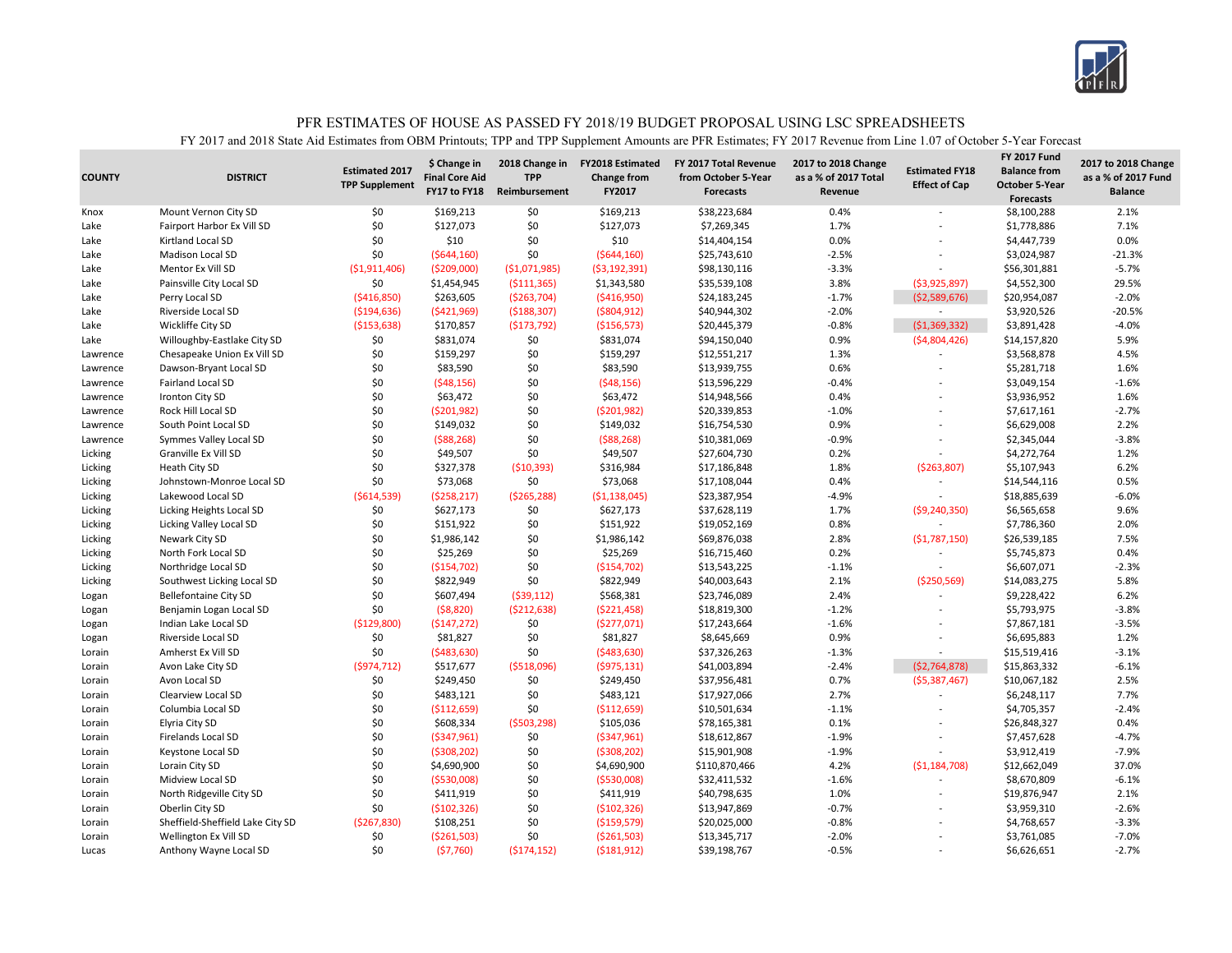

| <b>COUNTY</b> | <b>DISTRICT</b>                | <b>Estimated 2017</b><br><b>TPP Supplement</b> | \$ Change in<br><b>Final Core Aid</b><br>FY17 to FY18 | 2018 Change in<br><b>TPP</b><br>Reimbursement | <b>FY2018 Estimated</b><br><b>Change from</b><br>FY2017 | FY 2017 Total Revenue<br>from October 5-Year<br><b>Forecasts</b> | 2017 to 2018 Change<br>as a % of 2017 Total<br>Revenue | <b>Estimated FY18</b><br><b>Effect of Cap</b> | <b>FY 2017 Fund</b><br><b>Balance from</b><br><b>October 5-Year</b><br><b>Forecasts</b> | 2017 to 2018 Change<br>as a % of 2017 Fund<br><b>Balance</b> |
|---------------|--------------------------------|------------------------------------------------|-------------------------------------------------------|-----------------------------------------------|---------------------------------------------------------|------------------------------------------------------------------|--------------------------------------------------------|-----------------------------------------------|-----------------------------------------------------------------------------------------|--------------------------------------------------------------|
| Lucas         | Maumee City SD                 | \$0                                            | \$295,953                                             | ( \$258, 234)                                 | \$37,719                                                | \$30,102,211                                                     | 0.1%                                                   | (51,523,122)                                  | \$4,471,255                                                                             | 0.8%                                                         |
| Lucas         | Oregon City SD                 | \$0                                            | \$625,346                                             | ( \$315, 177)                                 | \$310,169                                               | \$43,150,138                                                     | 0.7%                                                   | (52, 388, 511)                                | \$11,562,939                                                                            | 2.7%                                                         |
| Lucas         | Ottawa Hills Local SD          | \$0                                            | \$135,256                                             | \$0                                           | \$135,256                                               | \$14,916,990                                                     | 0.9%                                                   | ( \$257, 727)                                 | \$9,304,216                                                                             | 1.5%                                                         |
| Lucas         | Springfield Local SD           | \$0                                            | \$454,638                                             | \$0                                           | \$454,638                                               | \$40,339,784                                                     | 1.1%                                                   | (54,851,849)                                  | \$7,493,422                                                                             | 6.1%                                                         |
| Lucas         | Sylvania City SD               | \$0                                            | \$941,046                                             | \$0                                           | \$941,046                                               | \$82,513,832                                                     | 1.1%                                                   | ( \$3,160,994)                                | \$1,757,683                                                                             | 53.5%                                                        |
| Lucas         | Toledo City SD                 | \$0                                            | \$7,367,895                                           | \$0                                           | \$7,367,895                                             | \$363,617,655                                                    | 2.0%                                                   |                                               | \$50,370,186                                                                            | 14.6%                                                        |
| Lucas         | Washington Local SD            | \$0                                            | \$1,583,381                                           | ( \$479, 769)                                 | \$1,103,612                                             | \$77,287,683                                                     | 1.4%                                                   | ( \$14,430,555)                               | \$28,712,839                                                                            | 3.8%                                                         |
| Madison       | Jefferson Local SD             | \$0                                            | (518, 688)                                            | \$0                                           | (518, 688)                                              | \$14,408,412                                                     | $-0.1%$                                                |                                               | \$6,328,667                                                                             | $-0.3%$                                                      |
| Madison       | Jonathan Alder Local SD        | \$0                                            | (52, 286)                                             | \$0                                           | (52, 286)                                               | \$20,548,703                                                     | 0.0%                                                   | L,                                            | \$5,072,810                                                                             | 0.0%                                                         |
| Madison       | London City SD                 | \$0                                            | \$89,160                                              | \$0                                           | \$89,160                                                | \$19,922,266                                                     | 0.4%                                                   |                                               | \$6,608,106                                                                             | 1.3%                                                         |
| Madison       | Madison-Plains Local SD        | \$0                                            | (518, 527)                                            | \$0                                           | ( \$18,527)                                             | \$13,824,880                                                     | $-0.1%$                                                | L,                                            | \$3,533,448                                                                             | $-0.5%$                                                      |
| Mahoning      | Austintown Local SD            | \$0                                            | ( \$190,485)                                          | \$0                                           | ( \$190,485)                                            | \$44,374,296                                                     | $-0.4%$                                                | $\overline{a}$                                | \$6,903,498                                                                             | $-2.8%$                                                      |
| Mahoning      | Boardman Local SD              | \$0                                            | \$522,558                                             | ( \$522, 558)                                 | \$0                                                     | \$43,739,000                                                     | 0.0%                                                   | (53,441,064)                                  | \$8,510,653                                                                             | 0.0%                                                         |
| Mahoning      | Campbell City SD               | \$0                                            | \$672,782                                             | \$0                                           | \$672,782                                               | \$17,373,504                                                     | 3.9%                                                   |                                               | \$5,622,877                                                                             | 12.0%                                                        |
| Mahoning      | Canfield Local SD              | \$0                                            | \$7,763                                               | \$0                                           | \$7,763                                                 | \$27,573,000                                                     | 0.0%                                                   | L,                                            | \$13,985,280                                                                            | 0.1%                                                         |
| Mahoning      | Jackson-Milton Local SD        | ( \$64, 800)                                   | ( \$112,492)                                          | \$0                                           | (5177, 292)                                             | \$9,170,103                                                      | $-1.9%$                                                |                                               | \$3,150,006                                                                             | $-5.6%$                                                      |
| Mahoning      | Lowellville Local SD           | \$0                                            | ( \$106, 529)                                         | \$0                                           | ( \$106, 529)                                           | \$5,321,500                                                      | $-2.0%$                                                | L,                                            | \$2,020,009                                                                             | $-5.3%$                                                      |
| Mahoning      | Poland Local SD                | \$0                                            | (5269, 886)                                           | \$0                                           | (5269,886)                                              | \$20,994,809                                                     | $-1.3%$                                                | ÷.                                            | \$3,352,754                                                                             | $-8.0%$                                                      |
| Mahoning      | Sebring Local SD               | \$0                                            | \$27,945                                              | ( \$18,800)                                   | \$9,145                                                 | \$7,494,279                                                      | 0.1%                                                   |                                               | \$3,079,856                                                                             | 0.3%                                                         |
| Mahoning      | South Range Local SD           | \$0                                            | (5234, 932)                                           | \$0                                           | ( \$234, 932)                                           | \$13,017,511                                                     | $-1.8%$                                                | ÷                                             | \$2,178,005                                                                             | $-10.8%$                                                     |
| Mahoning      | Springfield Local SD           | \$0                                            | (5991)                                                | \$0                                           | (5991)                                                  | \$10,920,869                                                     | 0.0%                                                   | \$0                                           | \$2,649,130                                                                             | 0.0%                                                         |
| Mahoning      | <b>Struthers City SD</b>       | \$0                                            | \$228,716                                             | \$0                                           | \$228,716                                               | \$19,573,689                                                     | 1.2%                                                   |                                               | \$9,337,794                                                                             | 2.4%                                                         |
| Mahoning      | West Branch Local SD           | \$0                                            | ( \$550,024)                                          | \$0                                           | ( \$550,024)                                            | \$19,177,109                                                     | $-2.9%$                                                | L,                                            | \$3,494,257                                                                             | $-15.7%$                                                     |
| Mahoning      | Western Reserve Local SD       | \$0                                            | (522, 178)                                            | \$0                                           | (522, 178)                                              | \$6,769,816                                                      | $-0.3%$                                                | ÷.                                            | \$2,308,316                                                                             | $-1.0%$                                                      |
| Mahoning      | Youngstown City SD             | \$0                                            | (553, 320)                                            | \$0                                           | (553, 320)                                              | \$119,400,000                                                    | 0.0%                                                   |                                               | \$24,029,279                                                                            | $-0.2%$                                                      |
| Marion        | Elgin Local SD                 | \$0                                            | ( \$255,086)                                          | \$0                                           | ( \$255,086)                                            | \$13,401,986                                                     | $-1.9%$                                                | L,                                            | \$10,187,804                                                                            | $-2.5%$                                                      |
| Marion        | Marion City SD                 | \$0                                            | \$2,301,902                                           | \$0                                           | \$2,301,902                                             | \$55,925,180                                                     | 4.1%                                                   | ( \$377, 665)                                 | \$7,746,376                                                                             | 29.7%                                                        |
| Marion        | Pleasant Local SD              | \$0                                            | \$218,756                                             | \$0                                           | \$218,756                                               | \$11,579,783                                                     | 1.9%                                                   |                                               | \$2,852,242                                                                             | 7.7%                                                         |
| Marion        | Ridgedale Local SD             | \$0                                            | ( \$105,501)                                          | \$0                                           | ( \$105, 501)                                           | \$8,135,385                                                      | $-1.3%$                                                |                                               | \$2,819,931                                                                             | $-3.7%$                                                      |
| Marion        | River Valley Local SD          | \$0                                            | ( \$31, 857)                                          | \$0                                           | ( \$31, 857)                                            | \$18,193,648                                                     | $-0.2%$                                                | L,                                            | \$3,764,807                                                                             | $-0.8%$                                                      |
| Medina        | <b>Black River Local SD</b>    | \$0                                            | ( \$347, 435)                                         | \$0                                           | ( \$347, 435)                                           | \$14,075,199                                                     | $-2.5%$                                                |                                               | \$3,042,425                                                                             | $-11.4%$                                                     |
| Medina        | <b>Brunswick City SD</b>       | \$0                                            | \$603,497                                             | \$0                                           | \$603,497                                               | \$69,228,312                                                     | 0.9%                                                   |                                               | \$9,349,387                                                                             | 6.5%                                                         |
| Medina        | <b>Buckeye Local SD</b>        | (5368, 372)                                    | \$73,592                                              | (5269, 314)                                   | ( \$564,095)                                            | \$20,931,797                                                     | $-2.7%$                                                | L,                                            | \$11,317,788                                                                            | $-5.0%$                                                      |
| Medina        | Cloverleaf Local SD            | \$0                                            | ( \$445, 275)                                         | \$0                                           | ( \$445, 275)                                           | \$30,956,600                                                     | $-1.4%$                                                |                                               | \$13,735,790                                                                            | $-3.2%$                                                      |
| Medina        | <b>Highland Local SD</b>       | \$0                                            | (52,030)                                              | \$0                                           | (52,030)                                                | \$31,509,051                                                     | 0.0%                                                   |                                               | \$19,805,178                                                                            | 0.0%                                                         |
| Medina        | Medina City SD                 | (51, 426, 700)                                 | \$436,455                                             | (5740, 204)                                   | (\$1,730,449)                                           | \$78,067,238                                                     | $-2.2%$                                                |                                               | \$53,627,926                                                                            | $-3.2%$                                                      |
| Medina        | Wadsworth City SD              | \$0                                            | \$225,283                                             | \$0                                           | \$225,283                                               | \$43,512,449                                                     | 0.5%                                                   | ÷                                             | \$14,982,246                                                                            | 1.5%                                                         |
|               | Eastern Local SD               | \$0                                            |                                                       | \$0                                           | (51,865)                                                |                                                                  | 0.0%                                                   |                                               |                                                                                         | $-0.1%$                                                      |
| Meigs         |                                | \$0                                            | (51,865)<br>\$72,904                                  | \$0                                           | \$72,904                                                | \$9,136,570<br>\$21,479,089                                      | 0.3%                                                   | L,                                            | \$1,556,801                                                                             | 1.6%                                                         |
| Meigs         | Meigs Local SD                 | \$0                                            | \$146,695                                             | \$0                                           | \$146,695                                               | \$8,081,264                                                      | 1.8%                                                   |                                               | \$4,511,379                                                                             | 8.9%                                                         |
| Meigs         | Southern Local SD              |                                                |                                                       | \$0                                           |                                                         |                                                                  |                                                        |                                               | \$1,639,924                                                                             |                                                              |
| Mercer        | Celina City SD                 | \$0                                            | (56, 386)                                             |                                               | (56, 386)                                               | \$31,254,912                                                     | 0.0%                                                   |                                               | \$9,416,117                                                                             | $-0.1%$                                                      |
| Mercer        | Coldwater Ex Vill SD           | \$0                                            | (575, 683)                                            | \$0<br>\$0                                    | (575, 683)                                              | \$13,654,978                                                     | $-0.6%$                                                |                                               | \$5,520,791                                                                             | $-1.4%$                                                      |
| Mercer        | Fort Recovery Local SD         | \$0                                            | ( \$170,059]                                          |                                               | (\$170,059)                                             | \$10,707,991                                                     | $-1.6%$                                                | L,                                            | \$5,649,139                                                                             | $-3.0%$                                                      |
| Mercer        | <b>Marion Local SD</b>         | \$0                                            | ( \$11,685)                                           | \$0                                           | ( \$11,685)                                             | \$9,359,840                                                      | $-0.1%$                                                |                                               | \$3,690,919                                                                             | $-0.3%$                                                      |
| Mercer        | Parkway Local SD               | \$0                                            | ( \$15,966)                                           | \$0                                           | ( \$15,966)                                             | \$11,614,068                                                     | $-0.1%$                                                |                                               | \$5,349,615                                                                             | $-0.3%$                                                      |
| Mercer        | St Henry Consolidated Local SD | \$0                                            | (591, 628)                                            | \$0                                           | (591, 628)                                              | \$9,892,401                                                      | $-0.9%$                                                | ÷                                             | \$5,702,288                                                                             | $-1.6%$                                                      |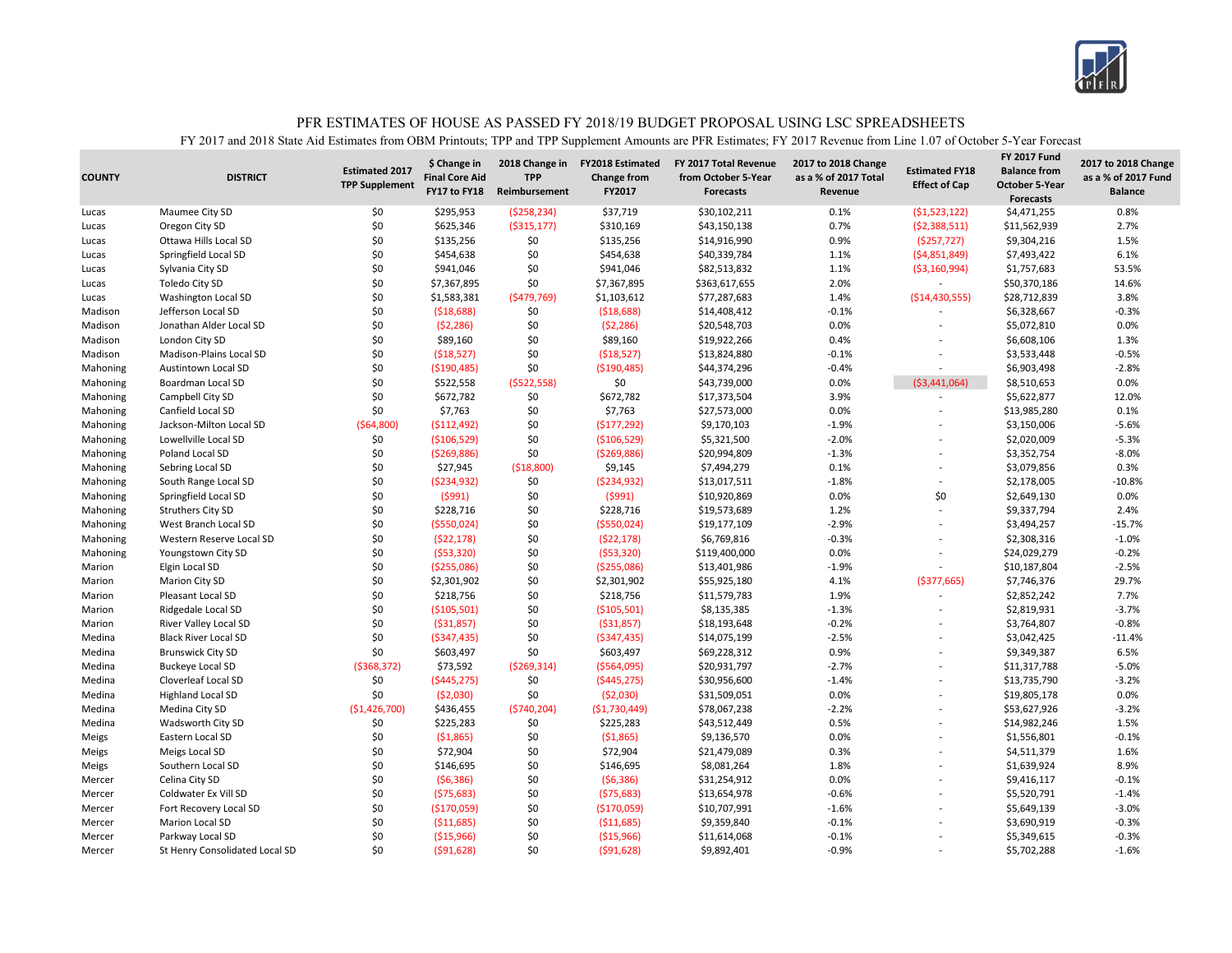

|               |                               |                       |                                       |                              |                                               |                                              |                                             |                          | <b>FY 2017 Fund</b>   |                                            |
|---------------|-------------------------------|-----------------------|---------------------------------------|------------------------------|-----------------------------------------------|----------------------------------------------|---------------------------------------------|--------------------------|-----------------------|--------------------------------------------|
| <b>COUNTY</b> | <b>DISTRICT</b>               | <b>Estimated 2017</b> | \$ Change in<br><b>Final Core Aid</b> | 2018 Change in<br><b>TPP</b> | <b>FY2018 Estimated</b><br><b>Change from</b> | FY 2017 Total Revenue<br>from October 5-Year | 2017 to 2018 Change<br>as a % of 2017 Total | <b>Estimated FY18</b>    | <b>Balance from</b>   | 2017 to 2018 Change<br>as a % of 2017 Fund |
|               |                               | <b>TPP Supplement</b> | FY17 to FY18                          | Reimbursement                | FY2017                                        | <b>Forecasts</b>                             | Revenue                                     | <b>Effect of Cap</b>     | <b>October 5-Year</b> | <b>Balance</b>                             |
|               |                               |                       |                                       |                              |                                               |                                              |                                             |                          | <b>Forecasts</b>      |                                            |
| Miami         | <b>Bethel Local SD</b>        | \$0                   | \$231,482                             | \$0                          | \$231,482                                     | \$11,048,096                                 | 2.1%                                        | ( \$2,647,741)           | \$3,201,098           | 7.2%                                       |
| Miami         | <b>Bradford Ex Vill SD</b>    | \$0                   | ( \$16, 856)                          | \$0                          | (\$16,856)                                    | \$6,915,257                                  | $-0.2%$                                     |                          | \$4,233,254           | $-0.4%$                                    |
| Miami         | Covington Ex Vill SD          | \$0                   | \$95,188                              | \$0                          | \$95,188                                      | \$9,545,059                                  | 1.0%                                        |                          | \$2,067,758           | 4.6%                                       |
| Miami         | Miami East Local SD           | \$0                   | \$155,067                             | \$0                          | \$155,067                                     | \$13,997,488                                 | 1.1%                                        |                          | \$6,319,251           | 2.5%                                       |
| Miami         | Milton-Union Ex Vill SD       | \$0                   | \$338,364                             | \$0                          | \$338,364                                     | \$13,715,906                                 | 2.5%                                        |                          | \$6,888,055           | 4.9%                                       |
| Miami         | Newton Local SD               | \$0                   | \$67,932                              | \$0                          | \$67,932                                      | \$6,789,772                                  | 1.0%                                        |                          | \$2,733,696           | 2.5%                                       |
| Miami         | Piqua City SD                 | \$0                   | \$838,372                             | \$0                          | \$838,372                                     | \$34,050,232                                 | 2.5%                                        |                          | \$12,711,886          | 6.6%                                       |
| Miami         | Tipp City Ex Vill SD          | ( \$35,556)           | \$173,441                             | (573,865)                    | \$64,020                                      | \$25,729,300                                 | 0.2%                                        |                          | \$11,676,676          | 0.5%                                       |
| Miami         | <b>Troy City SD</b>           | \$0                   | \$798,095                             | (5403, 175)                  | \$394,920                                     | \$45,733,213                                 | 0.9%                                        | (5994, 634)              | \$14,365,691          | 2.7%                                       |
| Monroe        | Switzerland Of Ohio Local SD  | \$0                   | ( \$575,605)                          | \$0                          | ( \$575, 605)                                 | \$28,999,752                                 | $-2.0%$                                     |                          | \$9,202,929           | $-6.3%$                                    |
| Montgomery    | <b>Brookville Local SD</b>    | \$0                   | \$332,506                             | \$0                          | \$332,506                                     | \$13,932,109                                 | 2.4%                                        | (570, 742)               | \$6,079,482           | 5.5%                                       |
| Montgomery    | Centerville City SD           | (549,046)             | \$710,461                             | \$0                          | \$661,415                                     | \$96,764,259                                 | 0.7%                                        | ( \$3,081)               | \$40,148,136          | 1.6%                                       |
| Montgomery    | Dayton City SD                | \$0                   | \$9,880,685                           | (5419,313)                   | \$9,461,372                                   | \$254,609,684                                | 3.7%                                        | ( \$3,953,830)           | \$33,328,334          | 28.4%                                      |
| Montgomery    | Huber Heights City SD         | \$0                   | \$1,455,546                           | \$0                          | \$1,455,546                                   | \$67,172,690                                 | 2.2%                                        |                          | \$34,156,497          | 4.3%                                       |
| Montgomery    | Jefferson Township Local SD   | \$0                   | (5178, 846)                           | \$0                          | (\$178,846)                                   | \$7,050,000                                  | $-2.5%$                                     | $\overline{a}$           | \$5,143,578           | $-3.5%$                                    |
| Montgomery    | Kettering City SD             | ( \$116, 703)         | \$829,871                             | (5769,306)                   | (556, 138)                                    | \$88,825,823                                 | $-0.1%$                                     | (57,930,842)             | \$23,140,145          | $-0.2%$                                    |
| Montgomery    | Mad River Local SD            | \$0                   | \$880,712                             | \$0                          | \$880,712                                     | \$42,761,370                                 | 2.1%                                        |                          | \$18,451,929          | 4.8%                                       |
| Montgomery    | Miamisburg City SD            | \$0                   | \$845,200                             | \$0                          | \$845,200                                     | \$53,616,223                                 | 1.6%                                        | ( \$3,716,539)           | \$12,669,782          | 6.7%                                       |
| Montgomery    | New Lebanon Local SD          | \$0                   | \$358,745                             | \$0                          | \$358,745                                     | \$12,841,308                                 | 2.8%                                        |                          | \$10,859,764          | 3.3%                                       |
| Montgomery    | Northmont City SD             | \$0                   | \$838,330                             | \$0                          | \$838,330                                     | \$55,838,893                                 | 1.5%                                        |                          | \$14,584,822          | 5.7%                                       |
| Montgomery    | Northridge Local SD           | \$0                   | \$628,657                             | ( \$87, 610)                 | \$541,047                                     | \$22,245,380                                 | 2.4%                                        | $($ \$839,217)           | \$10,826,299          | 5.0%                                       |
| Montgomery    | Oakwood City SD               | \$0                   | \$207,357                             | \$0                          | \$207,357                                     | \$26,009,000                                 | 0.8%                                        |                          | \$4,333,194           | 4.8%                                       |
| Montgomery    | Trotwood-Madison City SD      | \$0                   | \$1,487,984                           | \$0                          | \$1,487,984                                   | \$35,855,553                                 | 4.1%                                        | ( \$954, 529)            | \$29,825,778          | 5.0%                                       |
| Montgomery    | Valley View Local SD          | \$0                   | \$118,313                             | \$0                          | \$118,313                                     | \$19,457,786                                 | 0.6%                                        | $\sim$                   | \$4,324,289           | 2.7%                                       |
| Montgomery    | Vandalia-Butler City SD       | (5141,001)            | \$365,798                             | ( \$367,078)                 | (5142, 281)                                   | \$33,129,314                                 | $-0.4%$                                     | (51, 293, 199)           | \$12,919,787          | $-1.1%$                                    |
| Montgomery    | West Carrollton City SD       | \$0                   | \$1,041,518                           | ( \$230,468)                 | \$811,050                                     | \$40,524,000                                 | 2.0%                                        | ( \$2,656,797)           | \$4,397,753           | 18.4%                                      |
| Morgan        | Morgan Local SD               | \$0                   | ( \$347,061)                          | \$0                          | ( \$347,061)                                  | \$21,289,092                                 | $-1.6%$                                     |                          | \$6,877,154           | $-5.0%$                                    |
| Morrow        | Cardington-Lincoln Local SD   | \$0                   | ( \$199, 306)                         | \$0                          | ( \$199, 306)                                 | \$12,154,295                                 | $-1.6%$                                     |                          | \$205,126             | $-97.2%$                                   |
| Morrow        | <b>Highland Local SD</b>      | \$0                   | \$50,766                              | \$0                          | \$50,766                                      | \$15,360,263                                 | 0.3%                                        |                          | \$5,845,419           | 0.9%                                       |
| Morrow        | Mount Gilead Ex Vill SD       | \$0                   | (57, 331)                             | \$0                          | (57, 331)                                     | \$13,391,306                                 | $-0.1%$                                     |                          | \$3,877,726           | $-0.2%$                                    |
| Morrow        | Northmor Local SD             | \$0                   | (54, 929)                             | \$0                          | (54, 929)                                     | \$12,105,837                                 | 0.0%                                        |                          | \$2,511,961           | $-0.2%$                                    |
| Muskingum     | East Muskingum Local SD       | \$0                   | (5530)                                | \$0                          | (5530)                                        | \$18,293,122                                 | 0.0%                                        |                          | \$4,428,736           | 0.0%                                       |
| Muskingum     | Franklin Local SD             | \$0                   | (5246,769)                            | \$0                          | ( \$246, 769]                                 | \$21,644,705                                 | $-1.1%$                                     |                          | \$6,011,462           | $-4.1%$                                    |
| Muskingum     | Maysville Local SD            | \$0                   | \$711,691                             | \$0                          | \$711,691                                     | \$20,201,141                                 | 3.5%                                        | ( \$495, 391)            | \$2,986,770           | 23.8%                                      |
| Muskingum     | Tri-Valley Local SD           | \$0                   | ( \$13, 192)                          | \$0                          | (513, 192)                                    | \$29,055,017                                 | 0.0%                                        |                          | \$8,100,187           | $-0.2%$                                    |
| Muskingum     | West Muskingum Local SD       | ( \$38,408)           | (52, 439)                             | \$0                          | (540, 848)                                    | \$16,422,036                                 | $-0.2%$                                     |                          | \$1,790,470           | $-2.3%$                                    |
| Muskingum     | Zanesville City SD            | \$0                   | \$1,636,939                           | \$0                          | \$1,636,939                                   | \$42,264,186                                 | 3.9%                                        | (5770, 177)              | \$3,506,142           | 46.7%                                      |
| Noble         | Caldwell Ex Vill SD           | \$0                   | \$122,650                             | \$0                          | \$122,650                                     | \$9,671,885                                  | 1.3%                                        |                          | \$3,900,654           | 3.1%                                       |
| Noble         | Noble Local SD                | \$0                   | (5295, 258)                           | \$0                          | ( \$295, 258]                                 | \$15,230,843                                 | $-1.9%$                                     | $\overline{\phantom{a}}$ | \$11,169,416          | $-2.6%$                                    |
| Ottawa        | Benton Carroll Salem Local SD | (\$195,673)           | ( \$191, 860)                         | ( \$270, 812)                | ( \$658, 344)                                 | \$20,261,825                                 | $-3.2%$                                     |                          | \$4,899,404           | $-13.4%$                                   |
|               |                               |                       |                                       |                              |                                               |                                              | $-0.3%$                                     |                          |                       | $-1.1%$                                    |
| Ottawa        | Danbury Local SD              | \$0                   | ( \$30,354)                           | \$0                          | ( \$30, 354)                                  | \$10,103,164                                 |                                             |                          | \$2,814,891           |                                            |
| Ottawa        | Genoa Area Local SD           | \$0                   | (5288, 269)                           | \$0                          | (5288, 269)                                   | \$12,551,575                                 | $-2.3%$                                     |                          | \$3,599,857           | $-8.0%$                                    |
| Ottawa        | Port Clinton City SD          | (5601,696)            | (555)                                 | ( \$310, 915)                | ( \$912, 666]                                 | \$20,233,427                                 | $-4.5%$                                     | $\overline{a}$           | \$9,995,071           | $-9.1%$                                    |
| Ottawa        | Put-In-Bay Local SD           | \$0                   | \$3,628                               | \$0                          | \$3,628                                       | \$2,672,430                                  | 0.1%                                        | (529, 963)               | \$3,071,198           | 0.1%                                       |
| Paulding      | Antwerp Local SD              | \$0                   | \$12,862                              | \$0                          | \$12,862                                      | \$7,566,846                                  | 0.2%                                        | $\overline{\phantom{a}}$ | \$4,343,070           | 0.3%                                       |
| Paulding      | Paulding Ex Vill SD           | \$0                   | (5918)                                | \$0                          | (5918)                                        | \$16.926.197                                 | 0.0%                                        | $\overline{a}$           | \$7,408,984           | 0.0%                                       |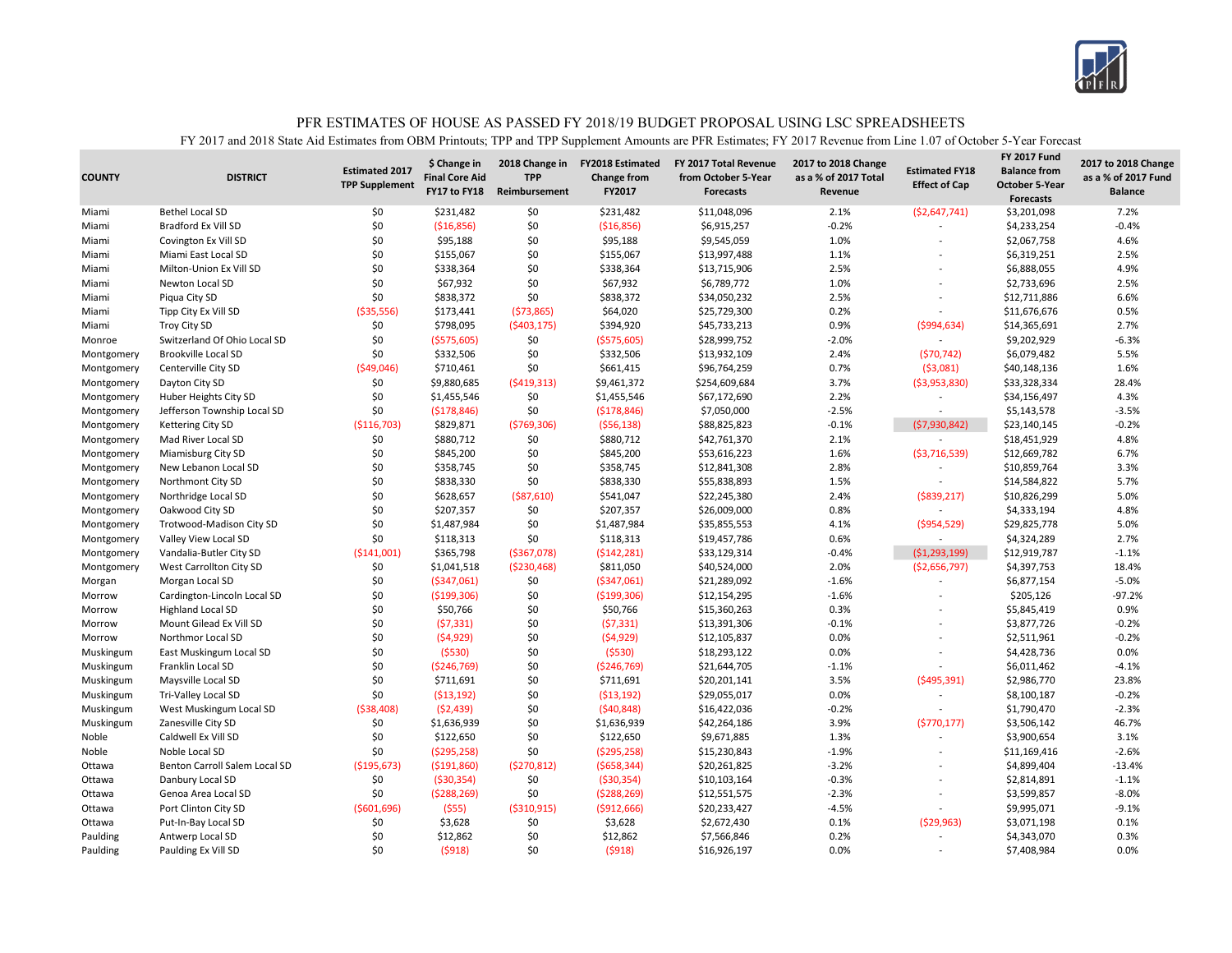

| <b>COUNTY</b> | <b>DISTRICT</b>                    | <b>Estimated 2017</b><br><b>TPP Supplement</b> | \$ Change in<br><b>Final Core Aid</b><br>FY17 to FY18 | 2018 Change in<br><b>TPP</b><br>Reimbursement | <b>FY2018 Estimated</b><br>Change from<br>FY2017 | FY 2017 Total Revenue<br>from October 5-Year<br><b>Forecasts</b> | 2017 to 2018 Change<br>as a % of 2017 Total<br>Revenue | <b>Estimated FY18</b><br><b>Effect of Cap</b> | <b>FY 2017 Fund</b><br><b>Balance from</b><br><b>October 5-Year</b> | 2017 to 2018 Change<br>as a % of 2017 Fund<br><b>Balance</b> |
|---------------|------------------------------------|------------------------------------------------|-------------------------------------------------------|-----------------------------------------------|--------------------------------------------------|------------------------------------------------------------------|--------------------------------------------------------|-----------------------------------------------|---------------------------------------------------------------------|--------------------------------------------------------------|
| Paulding      | Wayne Trace Local SD               | \$0                                            | (54, 245)                                             | \$0                                           | (54, 245)                                        | \$11,938,212                                                     | 0.0%                                                   |                                               | <b>Forecasts</b><br>\$8,417,663                                     | $-0.1%$                                                      |
| Perry         | Crooksville Ex Vill SD             | \$0                                            | \$191,784                                             | \$0                                           | \$191,784                                        | \$12,868,896                                                     | 1.5%                                                   |                                               | \$4,038,862                                                         | 4.7%                                                         |
| Perry         | New Lexington City SD              | \$0                                            | \$363,177                                             | \$0                                           | \$363,177                                        | \$20,376,715                                                     | 1.8%                                                   |                                               | \$2,358,946                                                         | 15.4%                                                        |
| Perry         | Northern Local SD                  | \$0                                            | ( \$131, 918)                                         | \$0                                           | ( \$131, 918)                                    | \$21,946,388                                                     | $-0.6%$                                                |                                               | \$1,572,967                                                         | $-8.4%$                                                      |
| Perry         | Southern Local SD                  | \$0                                            | \$212,612                                             | \$0                                           | \$212,612                                        | \$9,705,522                                                      | 2.2%                                                   |                                               | \$2,578,850                                                         | 8.2%                                                         |
| Pickaway      | Circleville City SD                | \$0                                            | \$347,649                                             | \$0                                           | \$347,649                                        | \$25,755,000                                                     | 1.3%                                                   |                                               | \$15,610,229                                                        | 2.2%                                                         |
| Pickaway      | Logan Elm Local SD                 | \$0                                            | ( \$408,006]                                          | \$0                                           | (5408,006)                                       | \$20,440,303                                                     | $-2.0%$                                                |                                               | \$10,506,550                                                        | $-3.9%$                                                      |
| Pickaway      | <b>Teays Valley Local SD</b>       | \$0                                            | \$102,477                                             | \$0                                           | \$102,477                                        | \$37,963,870                                                     | 0.3%                                                   |                                               | \$17,651,164                                                        | 0.6%                                                         |
| Pickaway      | Westfall Local SD                  | \$0                                            | ( \$237, 399)                                         | \$0                                           | ( \$237, 399)                                    | \$16,666,864                                                     | $-1.4%$                                                |                                               | \$14,527,298                                                        | $-1.6%$                                                      |
| Pike          | Eastern Local SD                   | \$0                                            |                                                       | \$0                                           |                                                  |                                                                  | 4.0%                                                   |                                               |                                                                     | 9.4%                                                         |
| Pike          |                                    | \$0                                            | \$499,847<br>(5544, 471)                              | ( \$95,484)                                   | \$499,847<br>( \$639, 955)                       | \$12,545,276<br>\$15,652,813                                     | $-4.1%$                                                |                                               | \$5,322,461<br>\$7,647,856                                          | $-8.4%$                                                      |
| Pike          | Scioto Valley Local SD             | \$0                                            | \$305,417                                             | \$0                                           | \$305,417                                        | \$18,870,411                                                     | 1.6%                                                   |                                               | \$7,912,461                                                         | 3.9%                                                         |
| Pike          | Waverly City SD                    | \$0                                            |                                                       | \$0                                           |                                                  |                                                                  | 1.2%                                                   |                                               |                                                                     | 2.2%                                                         |
|               | Western Local SD                   |                                                | \$128,965                                             |                                               | \$128,965                                        | \$11,170,987                                                     |                                                        |                                               | \$5,773,084                                                         | $-6.7%$                                                      |
| Portage       | Aurora City SD                     | ( \$504, 743)                                  | \$13,847                                              | \$0                                           | ( \$490, 896)                                    | \$33,729,604                                                     | $-1.5%$                                                |                                               | \$7,273,441                                                         |                                                              |
| Portage       | Crestwood Local SD                 | \$0                                            | ( \$526, 337)                                         | \$0                                           | ( \$526, 337)                                    | \$20,269,165                                                     | $-2.6%$                                                |                                               | \$3,657,331                                                         | $-14.4%$                                                     |
| Portage       | Field Local SD                     | ( \$308,570)                                   | (5284, 371)                                           | (520, 401)                                    | (5613, 342)                                      | \$18,968,535                                                     | $-3.2%$                                                |                                               | \$3,115,869                                                         | $-19.7%$                                                     |
| Portage       | James A Garfield Local SD          | \$0                                            | ( \$2,050)                                            | \$0                                           | ( \$2,050)                                       | \$13,155,944                                                     | 0.0%                                                   |                                               | \$2,657,271                                                         | $-0.1%$                                                      |
| Portage       | Kent City SD                       | (5591, 426)                                    | ( \$529, 515)                                         | \$0                                           | ( \$1,120,942)                                   | \$47,358,621                                                     | $-2.4%$                                                |                                               | \$23,642,027                                                        | $-4.7%$                                                      |
| Portage       | Ravenna City SD                    | \$0                                            | \$527,778                                             | ( \$191, 238)                                 | \$336,540                                        | \$30,220,721                                                     | 1.1%                                                   |                                               | \$4,496,472                                                         | 7.5%                                                         |
| Portage       | Rootstown Local SD                 | \$0                                            | (51,535)                                              | \$0                                           | (51, 535)                                        | \$12,054,984                                                     | 0.0%                                                   |                                               | \$2,040,504                                                         | $-0.1%$                                                      |
| Portage       | Southeast Local SD                 | \$0                                            | ( \$508, 519)                                         | \$0                                           | ( \$508, 519)                                    | \$17,974,919                                                     | $-2.8%$                                                |                                               | \$11,652,912                                                        | $-4.4%$                                                      |
| Portage       | Streetsboro City SD                | \$0                                            | \$274,024                                             | (5269,961)                                    | \$4,063                                          | \$22,675,115                                                     | 0.0%                                                   | (5594, 335)                                   | \$5,423,607                                                         | 0.1%                                                         |
| Portage       | Waterloo Local SD                  | \$0                                            | (5288, 881)                                           | \$0                                           | (5288, 881)                                      | \$11,318,901                                                     | $-2.6%$                                                |                                               | \$1,649,058                                                         | $-17.5%$                                                     |
| Portage       | Windham Ex Vill SD                 | \$0                                            | \$133,802                                             | \$0                                           | \$133,802                                        | \$8,383,489                                                      | 1.6%                                                   |                                               | \$4,102,405                                                         | 3.3%                                                         |
| Preble        | College Corner Local SD            | \$0                                            | ( \$19,535)                                           | \$0                                           | ( \$19,535)                                      | \$1,213,700                                                      | $-1.6%$                                                |                                               | \$1,978,403                                                         | $-1.0%$                                                      |
| Preble        | Eaton Community Schools City SD    | \$0                                            | (54, 559)                                             | \$0                                           | (54, 559)                                        | \$22,408,004                                                     | 0.0%                                                   |                                               | \$10,123,581                                                        | 0.0%                                                         |
| Preble        | <b>National Trail Local SD</b>     | \$0                                            | (53,631)                                              | \$0                                           | (53,631)                                         | \$12,978,077                                                     | 0.0%                                                   |                                               | \$7,519,514                                                         | 0.0%                                                         |
| Preble        | Preble-Shawnee Local SD            | \$0                                            | (57,319)                                              | \$0                                           | (57,319)                                         | \$15,435,468                                                     | 0.0%                                                   |                                               | \$14,142,924                                                        | $-0.1%$                                                      |
| Preble        | Tri-County North Local SD          | \$0                                            | ( \$61, 740)                                          | \$0                                           | (561,740)                                        | \$10,769,048                                                     | $-0.6%$                                                |                                               | \$5,052,591                                                         | $-1.2%$                                                      |
| Preble        | Twin Valley Community Local SD     | \$0                                            | ( \$35,631)                                           | \$0                                           | ( \$35,631)                                      | \$9,942,498                                                      | $-0.4%$                                                |                                               | \$3,864,903                                                         | $-0.9%$                                                      |
| Putnam        | Columbus Grove Local SD            | \$0                                            | (54, 349)                                             | \$0                                           | (54, 349)                                        | \$10,162,000                                                     | 0.0%                                                   |                                               | \$6,128,691                                                         | $-0.1%$                                                      |
| Putnam        | Continental Local SD               | \$0                                            | (54, 124)                                             | \$0                                           | (54, 124)                                        | \$6,825,023                                                      | $-0.1%$                                                |                                               | \$4,779,281                                                         | $-0.1%$                                                      |
| Putnam        | Jennings Local SD                  | \$0                                            | \$65,776                                              | \$0                                           | \$65,776                                         | \$4,061,325                                                      | 1.6%                                                   |                                               | \$1,323,766                                                         | 5.0%                                                         |
| Putnam        | Kalida Local SD                    | \$0                                            | ( \$9,958)                                            | \$0                                           | ( \$9,958)                                       | \$6,731,065                                                      | $-0.1%$                                                |                                               | \$5,145,481                                                         | $-0.2%$                                                      |
| Putnam        | Leipsic Local SD                   | \$0                                            | (53,788)                                              | \$0                                           | (53,788)                                         | \$7,743,848                                                      | 0.0%                                                   |                                               | \$5,612,712                                                         | $-0.1%$                                                      |
| Putnam        | Miller City-New Cleveland Local SD | \$0                                            | ( \$10,632)                                           | \$0                                           | ( \$10,632)                                      | \$5,387,964                                                      | $-0.2%$                                                |                                               | \$2,857,305                                                         | $-0.4%$                                                      |
| Putnam        | Ottawa-Glandorf Local SD           | \$0                                            | \$6,415                                               | \$0                                           | \$6,415                                          | \$13,307,173                                                     | 0.0%                                                   |                                               | \$4,259,587                                                         | 0.2%                                                         |
| Putnam        | Ottoville Local SD                 | \$0                                            | ( \$121,409)                                          | \$0                                           | ( \$121,409)                                     | \$5,304,000                                                      | $-2.3%$                                                |                                               | \$5,303,309                                                         | $-2.3%$                                                      |
| Putnam        | Pandora-Gilboa Local SD            | \$0                                            | (57, 127)                                             | \$0                                           | (57, 127)                                        | \$7,352,916                                                      | $-0.1%$                                                |                                               | \$4,870,160                                                         | $-0.1%$                                                      |
| Richland      | Clear Fork Valley Local SD         | \$0                                            | ( \$326, 036)                                         | \$0                                           | ( \$326, 036)                                    | \$16,767,593                                                     | $-1.9%$                                                |                                               | \$4,586,396                                                         | $-7.1%$                                                      |
| Richland      | Crestview Local SD                 | \$0                                            | (592, 175)                                            | \$0                                           | (592, 175)                                       | \$11,118,055                                                     | $-0.8%$                                                |                                               | \$7,116,573                                                         | $-1.3%$                                                      |
| Richland      | Lexington Local SD                 | \$0                                            | \$329,235                                             | \$0                                           | \$329,235                                        | \$23,016,385                                                     | 1.4%                                                   |                                               | \$9,384,967                                                         | 3.5%                                                         |
| Richland      | Lucas Local SD                     | \$0                                            | ( \$84, 614)                                          | \$0                                           | ( \$84, 614)                                     | \$6,902,030                                                      | $-1.2%$                                                |                                               | \$6,833,429                                                         | $-1.2%$                                                      |
| Richland      | Madison Local SD                   | \$0                                            | \$968,816                                             | ( \$195,640)                                  | \$773,176                                        | \$33,310,664                                                     | 2.3%                                                   | (52, 281, 474)                                | \$5,364,420                                                         | 14.4%                                                        |
| Richland      | Mansfield City SD                  | \$0                                            | \$1,010,623                                           | \$0                                           | \$1,010,623                                      | \$57,728,338                                                     | 1.8%                                                   | $\sim$                                        | \$14,894,429                                                        | 6.8%                                                         |
| Richland      | Ontario Local SD                   | \$0                                            | \$176.479                                             | ( \$176,479)                                  | \$0                                              | \$17,015,329                                                     | 0.0%                                                   | (52,643,922)                                  | \$5,270,330                                                         | 0.0%                                                         |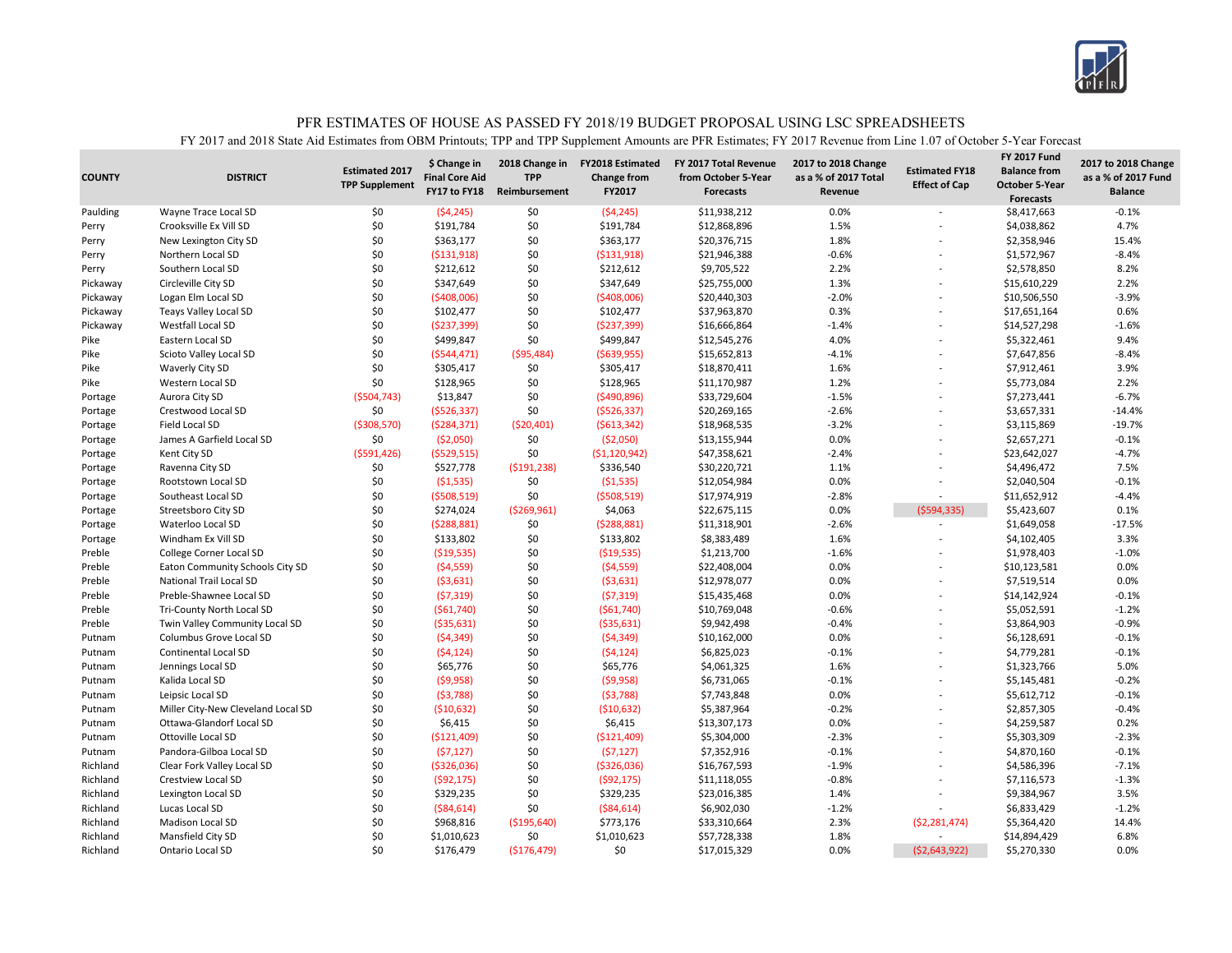

| $-8.0%$<br>Richland<br>Plymouth-Shiloh Local SD<br>\$0<br>( \$285, 579)<br>\$0<br>( \$285, 579)<br>\$9,403,320<br>$-3.0%$<br>\$3,570,916<br>\$0<br>\$0<br>\$170,584<br>0.9%<br>\$8,851,149<br>1.9%<br>Richland<br>Shelby City SD<br>\$170,584<br>\$19,946,000<br>\$0<br>\$0<br>0.9%<br>\$3,357,941<br>3.1%<br>Adena Local SD<br>\$105,637<br>\$105,637<br>\$11,712,890<br>Ross<br>Chillicothe City SD<br>\$0<br>\$798,809<br>( \$239,402)<br>\$559,407<br>\$31,788,355<br>1.8%<br>\$8,903,827<br>6.3%<br>( \$1,890,869)<br>Ross<br>\$0<br>2.9%<br>\$244,275<br>\$0<br>\$244,275<br>\$15,750,829<br>1.6%<br>\$8,502,407<br>Ross<br><b>Huntington Local SD</b><br>$\overline{\phantom{a}}$<br>\$0<br>\$0<br>$-0.4%$<br>$-0.9%$<br>Paint Valley Local SD<br>( \$38, 276)<br>( \$38, 276)<br>\$10,212,168<br>\$4,050,447<br>Ross<br>\$0<br>\$0<br>(540, 974)<br>(540, 974)<br>\$12,821,631<br>$-0.3%$<br>$-0.4%$<br>Ross<br>Southeastern Local SD<br>\$11,420,726<br>\$0<br>\$0<br>0.5%<br>\$106,749<br>\$106,749<br>\$20,396,130<br>\$9,428,327<br>1.1%<br>Ross<br>Union Scioto Local SD<br>\$0<br>\$0<br>\$12,890,487<br>$-2.5%$<br>$-10.1%$<br>Zane Trace Local SD<br>( \$327, 694)<br>( \$327, 694)<br>\$3,253,035<br>Ross<br>÷<br>0.0%<br>\$0<br>\$0<br>\$24,252,369<br>0.0%<br>Clyde-Green Springs Ex Vill SD<br>(51, 373)<br>(51, 373)<br>\$6,456,178<br>Sandusky<br>\$0<br>3.5%<br>\$909,455<br>( \$375,562)<br>\$533,894<br>\$39,896,938<br>1.3%<br>( \$1,882,661)<br>\$15,392,491<br>Sandusky<br><b>Fremont City SD</b><br>\$0<br>\$0<br>$-1.3%$<br>$-89.9%$<br>Gibsonburg Ex Vill SD<br>( \$124, 354)<br>( \$124, 354)<br>\$9,729,291<br>\$138,303<br>Sandusky<br>$\overline{a}$<br>\$0<br>\$0<br>(51,886)<br>\$12,726,275<br>0.0%<br>0.0%<br>Sandusky<br>Lakota Local SD<br>(51,886)<br>\$4,547,867<br>\$0<br>(567, 444)<br>(599, 189)<br>( \$166, 633)<br>\$10,168,531<br>$-1.6%$<br>\$1,270,943<br>$-13.1%$<br>Sandusky<br>Woodmore Local SD<br>\$0<br>\$0<br>\$11,480,385<br>0.0%<br>0.0%<br>(51, 443)<br>(51, 443)<br>\$5,007,173<br>Scioto<br>Bloom-Vernon Local SD<br>L,<br>\$0<br>\$179,340<br>\$0<br>\$179,340<br>\$6,832,542<br>2.6%<br>7.7%<br>Scioto<br>Clay Local SD<br>\$2,331,209<br>\$0<br>\$0<br>0.0%<br>0.1%<br>\$1,884<br>\$1,884<br>\$7,911,268<br>\$2,847,424<br>Scioto<br>Green Local SD<br>\$0<br>\$0<br>\$40,656<br>0.3%<br>3.5%<br>Minford Local SD<br>\$40,656<br>\$15,719,788<br>\$1,174,925<br>Scioto<br>\$0<br>\$0<br>9.0%<br>\$168,515<br>\$5,541,500<br>3.0%<br>Scioto<br>New Boston Local SD<br>\$168,515<br>(\$425,447)<br>\$1,875,679<br>\$0<br>\$0<br>(52,893)<br>(52,893)<br>\$19,754,005<br>0.0%<br>\$4,532,567<br>$-0.1%$<br>Scioto<br>Northwest Local SD<br>\$0<br>\$0<br>0.0%<br>\$989,390<br>(55, 628)<br>(55, 628)<br>\$27,759,419<br>$-0.6%$<br>Scioto<br>Portsmouth City SD<br>$\overline{a}$<br>\$0<br>\$0<br>1.4%<br>2.5%<br>Valley Local SD<br>\$184,451<br>\$184,451<br>\$12,769,807<br>\$7,365,462<br>Scioto<br>\$0<br>\$0<br>\$335,598<br>\$335,598<br>\$16,471,458<br>2.0%<br>5.9%<br>Scioto<br>Washington-Nile Local SD<br>\$5,713,155<br>L,<br>\$0<br>\$0<br>\$12,766<br>0.1%<br>0.9%<br>\$12,766<br>\$13,383,385<br>\$1,485,339<br>Scioto<br>Wheelersburg Local SD<br>\$0<br>\$786,675<br>\$0<br>\$786,675<br>\$22,923,956<br>3.4%<br>\$6,697,705<br>11.7%<br>Fostoria City SD<br>(52, 168, 756)<br>Seneca<br>\$0<br>\$5,536<br>(521, 139)<br>( \$15,603)<br>\$8,702,493<br>$-0.2%$<br>$-0.4%$<br>Seneca<br>Hopewell-Loudon Local SD<br>\$4,223,184<br>\$0<br>\$0<br>\$4,835,400<br>(521, 620)<br>( \$21,620)<br>$-0.4%$<br>\$1,811,740<br>$-1.2%$<br>Seneca<br>New Riegel Local SD<br>$\overline{\phantom{a}}$<br>\$0<br>\$0<br>$-3.1%$<br>Old Fort Local SD<br>(570, 223)<br>(570, 223)<br>\$7,311,339<br>$-1.0%$<br>\$2,233,548<br>Seneca<br>\$0<br>\$0<br>(554, 322)<br>(554, 322)<br>\$10,118,676<br>$-0.5%$<br>\$3,354,566<br>$-1.6%$<br>Seneca East Local SD<br>Seneca<br>L,<br>\$0<br>\$0<br>\$45,731<br>\$45,731<br>\$27,297,333<br>0.2%<br>\$13,322,533<br>0.3%<br>Seneca<br><b>Tiffin City SD</b><br>$\overline{a}$<br>\$0<br>$-3.8%$<br>Shelby<br>Anna Local SD<br>( \$191, 153)<br>( \$104, 951)<br>( \$296, 104)<br>\$12,521,512<br>$-2.4%$<br>\$7,734,370<br>\$0<br>\$0<br>\$6,607,824<br>$-0.2%$<br>$-0.2%$<br>Shelby<br><b>Botkins Local SD</b><br>( \$11,325)<br>(511, 325)<br>\$5,363,682<br>\$0<br>\$0<br>(5128,790)<br>(\$128,790)<br>\$6,134,094<br>$-2.1%$<br>\$5,323,556<br>$-2.4%$<br>Shelby<br>Fairlawn Local SD<br>\$0<br>\$0<br>0.0%<br>\$6,648,758<br>$-0.1%$<br>Shelby<br>(54, 451)<br>(54, 451)<br>\$9,062,102<br>Fort Loramie Local SD<br>L,<br>\$0<br>0.0%<br>\$0<br>\$9,545,096<br>0.0%<br>Shelby<br>Hardin-Houston Local SD<br>(52,260)<br>( \$2,260)<br>\$4,836,426<br>\$0<br>(52, 451)<br>(549, 640)<br>( \$52,091)<br>\$6,527,894<br>$-0.8%$<br>\$2,604,770<br>$-2.0%$<br>Shelby<br>Jackson Center Local SD<br>$\overline{a}$<br>\$0<br>\$0<br>$-4.5%$<br>Shelby<br>Russia Local SD<br>(\$126,574)<br>( \$126, 574)<br>\$4,504,864<br>$-2.8%$<br>\$2,842,884<br>$\overline{a}$<br>\$0<br>\$0<br>\$92,905<br>0.3%<br>0.5%<br>Shelby<br>Sidney City SD<br>\$92,905<br>\$35,512,954<br>\$19,685,855<br>\$0<br>\$0<br>\$34,131,057<br>3.9%<br>(5773, 181)<br>16.0%<br>Stark<br>Alliance City SD<br>\$1,315,727<br>\$1,315,727<br>\$8,246,831<br>\$0<br>3.8%<br>24.3%<br>Stark<br>Canton City SD<br>\$4,986,064<br>( \$348, 555)<br>\$4,637,509<br>\$122,293,788<br>( \$4, 241, 072)<br>\$19,051,144<br>\$0<br>(5483,768)<br>( \$196, 501)<br>( \$680, 270)<br>\$24,489,627<br>$-6.2%$<br>Stark<br>Canton Local SD<br>$-2.8%$<br>\$11,061,066<br>\$0<br>\$0<br>( \$222, 260)<br>( \$222, 260)<br>\$16,210,997<br>$-1.4%$<br>\$5,977,072<br>$-3.7%$<br>Stark<br><b>Fairless Local SD</b><br>\$0<br>0.2%<br>Stark<br>Jackson Local SD<br>(5291,062)<br>\$358,309<br>\$67,247<br>\$54,610,779<br>0.1%<br>( \$4,098,535)<br>\$34,902,822<br>\$0<br>\$0<br>$-0.1%$<br>$-0.2%$<br>Stark<br>Lake Local SD<br>( \$20, 968)<br>(520, 968)<br>\$33,168,793<br>\$11,143,430 | <b>COUNTY</b> | <b>DISTRICT</b> | <b>Estimated 2017</b><br><b>TPP Supplement</b> | \$ Change in<br><b>Final Core Aid</b><br>FY17 to FY18 | 2018 Change in<br><b>TPP</b><br>Reimbursement | <b>FY2018 Estimated</b><br>Change from<br>FY2017 | FY 2017 Total Revenue<br>from October 5-Year<br><b>Forecasts</b> | 2017 to 2018 Change<br>as a % of 2017 Total<br>Revenue | <b>Estimated FY18</b><br><b>Effect of Cap</b> | <b>FY 2017 Fund</b><br><b>Balance from</b><br><b>October 5-Year</b><br><b>Forecasts</b> | 2017 to 2018 Change<br>as a % of 2017 Fund<br><b>Balance</b> |
|----------------------------------------------------------------------------------------------------------------------------------------------------------------------------------------------------------------------------------------------------------------------------------------------------------------------------------------------------------------------------------------------------------------------------------------------------------------------------------------------------------------------------------------------------------------------------------------------------------------------------------------------------------------------------------------------------------------------------------------------------------------------------------------------------------------------------------------------------------------------------------------------------------------------------------------------------------------------------------------------------------------------------------------------------------------------------------------------------------------------------------------------------------------------------------------------------------------------------------------------------------------------------------------------------------------------------------------------------------------------------------------------------------------------------------------------------------------------------------------------------------------------------------------------------------------------------------------------------------------------------------------------------------------------------------------------------------------------------------------------------------------------------------------------------------------------------------------------------------------------------------------------------------------------------------------------------------------------------------------------------------------------------------------------------------------------------------------------------------------------------------------------------------------------------------------------------------------------------------------------------------------------------------------------------------------------------------------------------------------------------------------------------------------------------------------------------------------------------------------------------------------------------------------------------------------------------------------------------------------------------------------------------------------------------------------------------------------------------------------------------------------------------------------------------------------------------------------------------------------------------------------------------------------------------------------------------------------------------------------------------------------------------------------------------------------------------------------------------------------------------------------------------------------------------------------------------------------------------------------------------------------------------------------------------------------------------------------------------------------------------------------------------------------------------------------------------------------------------------------------------------------------------------------------------------------------------------------------------------------------------------------------------------------------------------------------------------------------------------------------------------------------------------------------------------------------------------------------------------------------------------------------------------------------------------------------------------------------------------------------------------------------------------------------------------------------------------------------------------------------------------------------------------------------------------------------------------------------------------------------------------------------------------------------------------------------------------------------------------------------------------------------------------------------------------------------------------------------------------------------------------------------------------------------------------------------------------------------------------------------------------------------------------------------------------------------------------------------------------------------------------------------------------------------------------------------------------------------------------------------------------------------------------------------------------------------------------------------------------------------------------------------------------------------------------------------------------------------------------------------------------------------------------------------------------------------------------------------------------------------------------------------------------------------------------------------------------------------------------------------------------------------------------------------------------------------------------------------------------------------------------------------------------------------------------------------------------------------------------------------------------------------------------------------------------------------------------------------------------------------------------------------------------------------------------------------------------------------------------------------------------------------------------------------------------------------------------------------------------------------------------------------------------------------------------------|---------------|-----------------|------------------------------------------------|-------------------------------------------------------|-----------------------------------------------|--------------------------------------------------|------------------------------------------------------------------|--------------------------------------------------------|-----------------------------------------------|-----------------------------------------------------------------------------------------|--------------------------------------------------------------|
|                                                                                                                                                                                                                                                                                                                                                                                                                                                                                                                                                                                                                                                                                                                                                                                                                                                                                                                                                                                                                                                                                                                                                                                                                                                                                                                                                                                                                                                                                                                                                                                                                                                                                                                                                                                                                                                                                                                                                                                                                                                                                                                                                                                                                                                                                                                                                                                                                                                                                                                                                                                                                                                                                                                                                                                                                                                                                                                                                                                                                                                                                                                                                                                                                                                                                                                                                                                                                                                                                                                                                                                                                                                                                                                                                                                                                                                                                                                                                                                                                                                                                                                                                                                                                                                                                                                                                                                                                                                                                                                                                                                                                                                                                                                                                                                                                                                                                                                                                                                                                                                                                                                                                                                                                                                                                                                                                                                                                                                                                                                                                                                                                                                                                                                                                                                                                                                                                                                                                                                                                                                                |               |                 |                                                |                                                       |                                               |                                                  |                                                                  |                                                        |                                               |                                                                                         |                                                              |
|                                                                                                                                                                                                                                                                                                                                                                                                                                                                                                                                                                                                                                                                                                                                                                                                                                                                                                                                                                                                                                                                                                                                                                                                                                                                                                                                                                                                                                                                                                                                                                                                                                                                                                                                                                                                                                                                                                                                                                                                                                                                                                                                                                                                                                                                                                                                                                                                                                                                                                                                                                                                                                                                                                                                                                                                                                                                                                                                                                                                                                                                                                                                                                                                                                                                                                                                                                                                                                                                                                                                                                                                                                                                                                                                                                                                                                                                                                                                                                                                                                                                                                                                                                                                                                                                                                                                                                                                                                                                                                                                                                                                                                                                                                                                                                                                                                                                                                                                                                                                                                                                                                                                                                                                                                                                                                                                                                                                                                                                                                                                                                                                                                                                                                                                                                                                                                                                                                                                                                                                                                                                |               |                 |                                                |                                                       |                                               |                                                  |                                                                  |                                                        |                                               |                                                                                         |                                                              |
|                                                                                                                                                                                                                                                                                                                                                                                                                                                                                                                                                                                                                                                                                                                                                                                                                                                                                                                                                                                                                                                                                                                                                                                                                                                                                                                                                                                                                                                                                                                                                                                                                                                                                                                                                                                                                                                                                                                                                                                                                                                                                                                                                                                                                                                                                                                                                                                                                                                                                                                                                                                                                                                                                                                                                                                                                                                                                                                                                                                                                                                                                                                                                                                                                                                                                                                                                                                                                                                                                                                                                                                                                                                                                                                                                                                                                                                                                                                                                                                                                                                                                                                                                                                                                                                                                                                                                                                                                                                                                                                                                                                                                                                                                                                                                                                                                                                                                                                                                                                                                                                                                                                                                                                                                                                                                                                                                                                                                                                                                                                                                                                                                                                                                                                                                                                                                                                                                                                                                                                                                                                                |               |                 |                                                |                                                       |                                               |                                                  |                                                                  |                                                        |                                               |                                                                                         |                                                              |
|                                                                                                                                                                                                                                                                                                                                                                                                                                                                                                                                                                                                                                                                                                                                                                                                                                                                                                                                                                                                                                                                                                                                                                                                                                                                                                                                                                                                                                                                                                                                                                                                                                                                                                                                                                                                                                                                                                                                                                                                                                                                                                                                                                                                                                                                                                                                                                                                                                                                                                                                                                                                                                                                                                                                                                                                                                                                                                                                                                                                                                                                                                                                                                                                                                                                                                                                                                                                                                                                                                                                                                                                                                                                                                                                                                                                                                                                                                                                                                                                                                                                                                                                                                                                                                                                                                                                                                                                                                                                                                                                                                                                                                                                                                                                                                                                                                                                                                                                                                                                                                                                                                                                                                                                                                                                                                                                                                                                                                                                                                                                                                                                                                                                                                                                                                                                                                                                                                                                                                                                                                                                |               |                 |                                                |                                                       |                                               |                                                  |                                                                  |                                                        |                                               |                                                                                         |                                                              |
|                                                                                                                                                                                                                                                                                                                                                                                                                                                                                                                                                                                                                                                                                                                                                                                                                                                                                                                                                                                                                                                                                                                                                                                                                                                                                                                                                                                                                                                                                                                                                                                                                                                                                                                                                                                                                                                                                                                                                                                                                                                                                                                                                                                                                                                                                                                                                                                                                                                                                                                                                                                                                                                                                                                                                                                                                                                                                                                                                                                                                                                                                                                                                                                                                                                                                                                                                                                                                                                                                                                                                                                                                                                                                                                                                                                                                                                                                                                                                                                                                                                                                                                                                                                                                                                                                                                                                                                                                                                                                                                                                                                                                                                                                                                                                                                                                                                                                                                                                                                                                                                                                                                                                                                                                                                                                                                                                                                                                                                                                                                                                                                                                                                                                                                                                                                                                                                                                                                                                                                                                                                                |               |                 |                                                |                                                       |                                               |                                                  |                                                                  |                                                        |                                               |                                                                                         |                                                              |
|                                                                                                                                                                                                                                                                                                                                                                                                                                                                                                                                                                                                                                                                                                                                                                                                                                                                                                                                                                                                                                                                                                                                                                                                                                                                                                                                                                                                                                                                                                                                                                                                                                                                                                                                                                                                                                                                                                                                                                                                                                                                                                                                                                                                                                                                                                                                                                                                                                                                                                                                                                                                                                                                                                                                                                                                                                                                                                                                                                                                                                                                                                                                                                                                                                                                                                                                                                                                                                                                                                                                                                                                                                                                                                                                                                                                                                                                                                                                                                                                                                                                                                                                                                                                                                                                                                                                                                                                                                                                                                                                                                                                                                                                                                                                                                                                                                                                                                                                                                                                                                                                                                                                                                                                                                                                                                                                                                                                                                                                                                                                                                                                                                                                                                                                                                                                                                                                                                                                                                                                                                                                |               |                 |                                                |                                                       |                                               |                                                  |                                                                  |                                                        |                                               |                                                                                         |                                                              |
|                                                                                                                                                                                                                                                                                                                                                                                                                                                                                                                                                                                                                                                                                                                                                                                                                                                                                                                                                                                                                                                                                                                                                                                                                                                                                                                                                                                                                                                                                                                                                                                                                                                                                                                                                                                                                                                                                                                                                                                                                                                                                                                                                                                                                                                                                                                                                                                                                                                                                                                                                                                                                                                                                                                                                                                                                                                                                                                                                                                                                                                                                                                                                                                                                                                                                                                                                                                                                                                                                                                                                                                                                                                                                                                                                                                                                                                                                                                                                                                                                                                                                                                                                                                                                                                                                                                                                                                                                                                                                                                                                                                                                                                                                                                                                                                                                                                                                                                                                                                                                                                                                                                                                                                                                                                                                                                                                                                                                                                                                                                                                                                                                                                                                                                                                                                                                                                                                                                                                                                                                                                                |               |                 |                                                |                                                       |                                               |                                                  |                                                                  |                                                        |                                               |                                                                                         |                                                              |
|                                                                                                                                                                                                                                                                                                                                                                                                                                                                                                                                                                                                                                                                                                                                                                                                                                                                                                                                                                                                                                                                                                                                                                                                                                                                                                                                                                                                                                                                                                                                                                                                                                                                                                                                                                                                                                                                                                                                                                                                                                                                                                                                                                                                                                                                                                                                                                                                                                                                                                                                                                                                                                                                                                                                                                                                                                                                                                                                                                                                                                                                                                                                                                                                                                                                                                                                                                                                                                                                                                                                                                                                                                                                                                                                                                                                                                                                                                                                                                                                                                                                                                                                                                                                                                                                                                                                                                                                                                                                                                                                                                                                                                                                                                                                                                                                                                                                                                                                                                                                                                                                                                                                                                                                                                                                                                                                                                                                                                                                                                                                                                                                                                                                                                                                                                                                                                                                                                                                                                                                                                                                |               |                 |                                                |                                                       |                                               |                                                  |                                                                  |                                                        |                                               |                                                                                         |                                                              |
|                                                                                                                                                                                                                                                                                                                                                                                                                                                                                                                                                                                                                                                                                                                                                                                                                                                                                                                                                                                                                                                                                                                                                                                                                                                                                                                                                                                                                                                                                                                                                                                                                                                                                                                                                                                                                                                                                                                                                                                                                                                                                                                                                                                                                                                                                                                                                                                                                                                                                                                                                                                                                                                                                                                                                                                                                                                                                                                                                                                                                                                                                                                                                                                                                                                                                                                                                                                                                                                                                                                                                                                                                                                                                                                                                                                                                                                                                                                                                                                                                                                                                                                                                                                                                                                                                                                                                                                                                                                                                                                                                                                                                                                                                                                                                                                                                                                                                                                                                                                                                                                                                                                                                                                                                                                                                                                                                                                                                                                                                                                                                                                                                                                                                                                                                                                                                                                                                                                                                                                                                                                                |               |                 |                                                |                                                       |                                               |                                                  |                                                                  |                                                        |                                               |                                                                                         |                                                              |
|                                                                                                                                                                                                                                                                                                                                                                                                                                                                                                                                                                                                                                                                                                                                                                                                                                                                                                                                                                                                                                                                                                                                                                                                                                                                                                                                                                                                                                                                                                                                                                                                                                                                                                                                                                                                                                                                                                                                                                                                                                                                                                                                                                                                                                                                                                                                                                                                                                                                                                                                                                                                                                                                                                                                                                                                                                                                                                                                                                                                                                                                                                                                                                                                                                                                                                                                                                                                                                                                                                                                                                                                                                                                                                                                                                                                                                                                                                                                                                                                                                                                                                                                                                                                                                                                                                                                                                                                                                                                                                                                                                                                                                                                                                                                                                                                                                                                                                                                                                                                                                                                                                                                                                                                                                                                                                                                                                                                                                                                                                                                                                                                                                                                                                                                                                                                                                                                                                                                                                                                                                                                |               |                 |                                                |                                                       |                                               |                                                  |                                                                  |                                                        |                                               |                                                                                         |                                                              |
|                                                                                                                                                                                                                                                                                                                                                                                                                                                                                                                                                                                                                                                                                                                                                                                                                                                                                                                                                                                                                                                                                                                                                                                                                                                                                                                                                                                                                                                                                                                                                                                                                                                                                                                                                                                                                                                                                                                                                                                                                                                                                                                                                                                                                                                                                                                                                                                                                                                                                                                                                                                                                                                                                                                                                                                                                                                                                                                                                                                                                                                                                                                                                                                                                                                                                                                                                                                                                                                                                                                                                                                                                                                                                                                                                                                                                                                                                                                                                                                                                                                                                                                                                                                                                                                                                                                                                                                                                                                                                                                                                                                                                                                                                                                                                                                                                                                                                                                                                                                                                                                                                                                                                                                                                                                                                                                                                                                                                                                                                                                                                                                                                                                                                                                                                                                                                                                                                                                                                                                                                                                                |               |                 |                                                |                                                       |                                               |                                                  |                                                                  |                                                        |                                               |                                                                                         |                                                              |
|                                                                                                                                                                                                                                                                                                                                                                                                                                                                                                                                                                                                                                                                                                                                                                                                                                                                                                                                                                                                                                                                                                                                                                                                                                                                                                                                                                                                                                                                                                                                                                                                                                                                                                                                                                                                                                                                                                                                                                                                                                                                                                                                                                                                                                                                                                                                                                                                                                                                                                                                                                                                                                                                                                                                                                                                                                                                                                                                                                                                                                                                                                                                                                                                                                                                                                                                                                                                                                                                                                                                                                                                                                                                                                                                                                                                                                                                                                                                                                                                                                                                                                                                                                                                                                                                                                                                                                                                                                                                                                                                                                                                                                                                                                                                                                                                                                                                                                                                                                                                                                                                                                                                                                                                                                                                                                                                                                                                                                                                                                                                                                                                                                                                                                                                                                                                                                                                                                                                                                                                                                                                |               |                 |                                                |                                                       |                                               |                                                  |                                                                  |                                                        |                                               |                                                                                         |                                                              |
|                                                                                                                                                                                                                                                                                                                                                                                                                                                                                                                                                                                                                                                                                                                                                                                                                                                                                                                                                                                                                                                                                                                                                                                                                                                                                                                                                                                                                                                                                                                                                                                                                                                                                                                                                                                                                                                                                                                                                                                                                                                                                                                                                                                                                                                                                                                                                                                                                                                                                                                                                                                                                                                                                                                                                                                                                                                                                                                                                                                                                                                                                                                                                                                                                                                                                                                                                                                                                                                                                                                                                                                                                                                                                                                                                                                                                                                                                                                                                                                                                                                                                                                                                                                                                                                                                                                                                                                                                                                                                                                                                                                                                                                                                                                                                                                                                                                                                                                                                                                                                                                                                                                                                                                                                                                                                                                                                                                                                                                                                                                                                                                                                                                                                                                                                                                                                                                                                                                                                                                                                                                                |               |                 |                                                |                                                       |                                               |                                                  |                                                                  |                                                        |                                               |                                                                                         |                                                              |
|                                                                                                                                                                                                                                                                                                                                                                                                                                                                                                                                                                                                                                                                                                                                                                                                                                                                                                                                                                                                                                                                                                                                                                                                                                                                                                                                                                                                                                                                                                                                                                                                                                                                                                                                                                                                                                                                                                                                                                                                                                                                                                                                                                                                                                                                                                                                                                                                                                                                                                                                                                                                                                                                                                                                                                                                                                                                                                                                                                                                                                                                                                                                                                                                                                                                                                                                                                                                                                                                                                                                                                                                                                                                                                                                                                                                                                                                                                                                                                                                                                                                                                                                                                                                                                                                                                                                                                                                                                                                                                                                                                                                                                                                                                                                                                                                                                                                                                                                                                                                                                                                                                                                                                                                                                                                                                                                                                                                                                                                                                                                                                                                                                                                                                                                                                                                                                                                                                                                                                                                                                                                |               |                 |                                                |                                                       |                                               |                                                  |                                                                  |                                                        |                                               |                                                                                         |                                                              |
|                                                                                                                                                                                                                                                                                                                                                                                                                                                                                                                                                                                                                                                                                                                                                                                                                                                                                                                                                                                                                                                                                                                                                                                                                                                                                                                                                                                                                                                                                                                                                                                                                                                                                                                                                                                                                                                                                                                                                                                                                                                                                                                                                                                                                                                                                                                                                                                                                                                                                                                                                                                                                                                                                                                                                                                                                                                                                                                                                                                                                                                                                                                                                                                                                                                                                                                                                                                                                                                                                                                                                                                                                                                                                                                                                                                                                                                                                                                                                                                                                                                                                                                                                                                                                                                                                                                                                                                                                                                                                                                                                                                                                                                                                                                                                                                                                                                                                                                                                                                                                                                                                                                                                                                                                                                                                                                                                                                                                                                                                                                                                                                                                                                                                                                                                                                                                                                                                                                                                                                                                                                                |               |                 |                                                |                                                       |                                               |                                                  |                                                                  |                                                        |                                               |                                                                                         |                                                              |
|                                                                                                                                                                                                                                                                                                                                                                                                                                                                                                                                                                                                                                                                                                                                                                                                                                                                                                                                                                                                                                                                                                                                                                                                                                                                                                                                                                                                                                                                                                                                                                                                                                                                                                                                                                                                                                                                                                                                                                                                                                                                                                                                                                                                                                                                                                                                                                                                                                                                                                                                                                                                                                                                                                                                                                                                                                                                                                                                                                                                                                                                                                                                                                                                                                                                                                                                                                                                                                                                                                                                                                                                                                                                                                                                                                                                                                                                                                                                                                                                                                                                                                                                                                                                                                                                                                                                                                                                                                                                                                                                                                                                                                                                                                                                                                                                                                                                                                                                                                                                                                                                                                                                                                                                                                                                                                                                                                                                                                                                                                                                                                                                                                                                                                                                                                                                                                                                                                                                                                                                                                                                |               |                 |                                                |                                                       |                                               |                                                  |                                                                  |                                                        |                                               |                                                                                         |                                                              |
|                                                                                                                                                                                                                                                                                                                                                                                                                                                                                                                                                                                                                                                                                                                                                                                                                                                                                                                                                                                                                                                                                                                                                                                                                                                                                                                                                                                                                                                                                                                                                                                                                                                                                                                                                                                                                                                                                                                                                                                                                                                                                                                                                                                                                                                                                                                                                                                                                                                                                                                                                                                                                                                                                                                                                                                                                                                                                                                                                                                                                                                                                                                                                                                                                                                                                                                                                                                                                                                                                                                                                                                                                                                                                                                                                                                                                                                                                                                                                                                                                                                                                                                                                                                                                                                                                                                                                                                                                                                                                                                                                                                                                                                                                                                                                                                                                                                                                                                                                                                                                                                                                                                                                                                                                                                                                                                                                                                                                                                                                                                                                                                                                                                                                                                                                                                                                                                                                                                                                                                                                                                                |               |                 |                                                |                                                       |                                               |                                                  |                                                                  |                                                        |                                               |                                                                                         |                                                              |
|                                                                                                                                                                                                                                                                                                                                                                                                                                                                                                                                                                                                                                                                                                                                                                                                                                                                                                                                                                                                                                                                                                                                                                                                                                                                                                                                                                                                                                                                                                                                                                                                                                                                                                                                                                                                                                                                                                                                                                                                                                                                                                                                                                                                                                                                                                                                                                                                                                                                                                                                                                                                                                                                                                                                                                                                                                                                                                                                                                                                                                                                                                                                                                                                                                                                                                                                                                                                                                                                                                                                                                                                                                                                                                                                                                                                                                                                                                                                                                                                                                                                                                                                                                                                                                                                                                                                                                                                                                                                                                                                                                                                                                                                                                                                                                                                                                                                                                                                                                                                                                                                                                                                                                                                                                                                                                                                                                                                                                                                                                                                                                                                                                                                                                                                                                                                                                                                                                                                                                                                                                                                |               |                 |                                                |                                                       |                                               |                                                  |                                                                  |                                                        |                                               |                                                                                         |                                                              |
|                                                                                                                                                                                                                                                                                                                                                                                                                                                                                                                                                                                                                                                                                                                                                                                                                                                                                                                                                                                                                                                                                                                                                                                                                                                                                                                                                                                                                                                                                                                                                                                                                                                                                                                                                                                                                                                                                                                                                                                                                                                                                                                                                                                                                                                                                                                                                                                                                                                                                                                                                                                                                                                                                                                                                                                                                                                                                                                                                                                                                                                                                                                                                                                                                                                                                                                                                                                                                                                                                                                                                                                                                                                                                                                                                                                                                                                                                                                                                                                                                                                                                                                                                                                                                                                                                                                                                                                                                                                                                                                                                                                                                                                                                                                                                                                                                                                                                                                                                                                                                                                                                                                                                                                                                                                                                                                                                                                                                                                                                                                                                                                                                                                                                                                                                                                                                                                                                                                                                                                                                                                                |               |                 |                                                |                                                       |                                               |                                                  |                                                                  |                                                        |                                               |                                                                                         |                                                              |
|                                                                                                                                                                                                                                                                                                                                                                                                                                                                                                                                                                                                                                                                                                                                                                                                                                                                                                                                                                                                                                                                                                                                                                                                                                                                                                                                                                                                                                                                                                                                                                                                                                                                                                                                                                                                                                                                                                                                                                                                                                                                                                                                                                                                                                                                                                                                                                                                                                                                                                                                                                                                                                                                                                                                                                                                                                                                                                                                                                                                                                                                                                                                                                                                                                                                                                                                                                                                                                                                                                                                                                                                                                                                                                                                                                                                                                                                                                                                                                                                                                                                                                                                                                                                                                                                                                                                                                                                                                                                                                                                                                                                                                                                                                                                                                                                                                                                                                                                                                                                                                                                                                                                                                                                                                                                                                                                                                                                                                                                                                                                                                                                                                                                                                                                                                                                                                                                                                                                                                                                                                                                |               |                 |                                                |                                                       |                                               |                                                  |                                                                  |                                                        |                                               |                                                                                         |                                                              |
|                                                                                                                                                                                                                                                                                                                                                                                                                                                                                                                                                                                                                                                                                                                                                                                                                                                                                                                                                                                                                                                                                                                                                                                                                                                                                                                                                                                                                                                                                                                                                                                                                                                                                                                                                                                                                                                                                                                                                                                                                                                                                                                                                                                                                                                                                                                                                                                                                                                                                                                                                                                                                                                                                                                                                                                                                                                                                                                                                                                                                                                                                                                                                                                                                                                                                                                                                                                                                                                                                                                                                                                                                                                                                                                                                                                                                                                                                                                                                                                                                                                                                                                                                                                                                                                                                                                                                                                                                                                                                                                                                                                                                                                                                                                                                                                                                                                                                                                                                                                                                                                                                                                                                                                                                                                                                                                                                                                                                                                                                                                                                                                                                                                                                                                                                                                                                                                                                                                                                                                                                                                                |               |                 |                                                |                                                       |                                               |                                                  |                                                                  |                                                        |                                               |                                                                                         |                                                              |
|                                                                                                                                                                                                                                                                                                                                                                                                                                                                                                                                                                                                                                                                                                                                                                                                                                                                                                                                                                                                                                                                                                                                                                                                                                                                                                                                                                                                                                                                                                                                                                                                                                                                                                                                                                                                                                                                                                                                                                                                                                                                                                                                                                                                                                                                                                                                                                                                                                                                                                                                                                                                                                                                                                                                                                                                                                                                                                                                                                                                                                                                                                                                                                                                                                                                                                                                                                                                                                                                                                                                                                                                                                                                                                                                                                                                                                                                                                                                                                                                                                                                                                                                                                                                                                                                                                                                                                                                                                                                                                                                                                                                                                                                                                                                                                                                                                                                                                                                                                                                                                                                                                                                                                                                                                                                                                                                                                                                                                                                                                                                                                                                                                                                                                                                                                                                                                                                                                                                                                                                                                                                |               |                 |                                                |                                                       |                                               |                                                  |                                                                  |                                                        |                                               |                                                                                         |                                                              |
|                                                                                                                                                                                                                                                                                                                                                                                                                                                                                                                                                                                                                                                                                                                                                                                                                                                                                                                                                                                                                                                                                                                                                                                                                                                                                                                                                                                                                                                                                                                                                                                                                                                                                                                                                                                                                                                                                                                                                                                                                                                                                                                                                                                                                                                                                                                                                                                                                                                                                                                                                                                                                                                                                                                                                                                                                                                                                                                                                                                                                                                                                                                                                                                                                                                                                                                                                                                                                                                                                                                                                                                                                                                                                                                                                                                                                                                                                                                                                                                                                                                                                                                                                                                                                                                                                                                                                                                                                                                                                                                                                                                                                                                                                                                                                                                                                                                                                                                                                                                                                                                                                                                                                                                                                                                                                                                                                                                                                                                                                                                                                                                                                                                                                                                                                                                                                                                                                                                                                                                                                                                                |               |                 |                                                |                                                       |                                               |                                                  |                                                                  |                                                        |                                               |                                                                                         |                                                              |
|                                                                                                                                                                                                                                                                                                                                                                                                                                                                                                                                                                                                                                                                                                                                                                                                                                                                                                                                                                                                                                                                                                                                                                                                                                                                                                                                                                                                                                                                                                                                                                                                                                                                                                                                                                                                                                                                                                                                                                                                                                                                                                                                                                                                                                                                                                                                                                                                                                                                                                                                                                                                                                                                                                                                                                                                                                                                                                                                                                                                                                                                                                                                                                                                                                                                                                                                                                                                                                                                                                                                                                                                                                                                                                                                                                                                                                                                                                                                                                                                                                                                                                                                                                                                                                                                                                                                                                                                                                                                                                                                                                                                                                                                                                                                                                                                                                                                                                                                                                                                                                                                                                                                                                                                                                                                                                                                                                                                                                                                                                                                                                                                                                                                                                                                                                                                                                                                                                                                                                                                                                                                |               |                 |                                                |                                                       |                                               |                                                  |                                                                  |                                                        |                                               |                                                                                         |                                                              |
|                                                                                                                                                                                                                                                                                                                                                                                                                                                                                                                                                                                                                                                                                                                                                                                                                                                                                                                                                                                                                                                                                                                                                                                                                                                                                                                                                                                                                                                                                                                                                                                                                                                                                                                                                                                                                                                                                                                                                                                                                                                                                                                                                                                                                                                                                                                                                                                                                                                                                                                                                                                                                                                                                                                                                                                                                                                                                                                                                                                                                                                                                                                                                                                                                                                                                                                                                                                                                                                                                                                                                                                                                                                                                                                                                                                                                                                                                                                                                                                                                                                                                                                                                                                                                                                                                                                                                                                                                                                                                                                                                                                                                                                                                                                                                                                                                                                                                                                                                                                                                                                                                                                                                                                                                                                                                                                                                                                                                                                                                                                                                                                                                                                                                                                                                                                                                                                                                                                                                                                                                                                                |               |                 |                                                |                                                       |                                               |                                                  |                                                                  |                                                        |                                               |                                                                                         |                                                              |
|                                                                                                                                                                                                                                                                                                                                                                                                                                                                                                                                                                                                                                                                                                                                                                                                                                                                                                                                                                                                                                                                                                                                                                                                                                                                                                                                                                                                                                                                                                                                                                                                                                                                                                                                                                                                                                                                                                                                                                                                                                                                                                                                                                                                                                                                                                                                                                                                                                                                                                                                                                                                                                                                                                                                                                                                                                                                                                                                                                                                                                                                                                                                                                                                                                                                                                                                                                                                                                                                                                                                                                                                                                                                                                                                                                                                                                                                                                                                                                                                                                                                                                                                                                                                                                                                                                                                                                                                                                                                                                                                                                                                                                                                                                                                                                                                                                                                                                                                                                                                                                                                                                                                                                                                                                                                                                                                                                                                                                                                                                                                                                                                                                                                                                                                                                                                                                                                                                                                                                                                                                                                |               |                 |                                                |                                                       |                                               |                                                  |                                                                  |                                                        |                                               |                                                                                         |                                                              |
|                                                                                                                                                                                                                                                                                                                                                                                                                                                                                                                                                                                                                                                                                                                                                                                                                                                                                                                                                                                                                                                                                                                                                                                                                                                                                                                                                                                                                                                                                                                                                                                                                                                                                                                                                                                                                                                                                                                                                                                                                                                                                                                                                                                                                                                                                                                                                                                                                                                                                                                                                                                                                                                                                                                                                                                                                                                                                                                                                                                                                                                                                                                                                                                                                                                                                                                                                                                                                                                                                                                                                                                                                                                                                                                                                                                                                                                                                                                                                                                                                                                                                                                                                                                                                                                                                                                                                                                                                                                                                                                                                                                                                                                                                                                                                                                                                                                                                                                                                                                                                                                                                                                                                                                                                                                                                                                                                                                                                                                                                                                                                                                                                                                                                                                                                                                                                                                                                                                                                                                                                                                                |               |                 |                                                |                                                       |                                               |                                                  |                                                                  |                                                        |                                               |                                                                                         |                                                              |
|                                                                                                                                                                                                                                                                                                                                                                                                                                                                                                                                                                                                                                                                                                                                                                                                                                                                                                                                                                                                                                                                                                                                                                                                                                                                                                                                                                                                                                                                                                                                                                                                                                                                                                                                                                                                                                                                                                                                                                                                                                                                                                                                                                                                                                                                                                                                                                                                                                                                                                                                                                                                                                                                                                                                                                                                                                                                                                                                                                                                                                                                                                                                                                                                                                                                                                                                                                                                                                                                                                                                                                                                                                                                                                                                                                                                                                                                                                                                                                                                                                                                                                                                                                                                                                                                                                                                                                                                                                                                                                                                                                                                                                                                                                                                                                                                                                                                                                                                                                                                                                                                                                                                                                                                                                                                                                                                                                                                                                                                                                                                                                                                                                                                                                                                                                                                                                                                                                                                                                                                                                                                |               |                 |                                                |                                                       |                                               |                                                  |                                                                  |                                                        |                                               |                                                                                         |                                                              |
|                                                                                                                                                                                                                                                                                                                                                                                                                                                                                                                                                                                                                                                                                                                                                                                                                                                                                                                                                                                                                                                                                                                                                                                                                                                                                                                                                                                                                                                                                                                                                                                                                                                                                                                                                                                                                                                                                                                                                                                                                                                                                                                                                                                                                                                                                                                                                                                                                                                                                                                                                                                                                                                                                                                                                                                                                                                                                                                                                                                                                                                                                                                                                                                                                                                                                                                                                                                                                                                                                                                                                                                                                                                                                                                                                                                                                                                                                                                                                                                                                                                                                                                                                                                                                                                                                                                                                                                                                                                                                                                                                                                                                                                                                                                                                                                                                                                                                                                                                                                                                                                                                                                                                                                                                                                                                                                                                                                                                                                                                                                                                                                                                                                                                                                                                                                                                                                                                                                                                                                                                                                                |               |                 |                                                |                                                       |                                               |                                                  |                                                                  |                                                        |                                               |                                                                                         |                                                              |
|                                                                                                                                                                                                                                                                                                                                                                                                                                                                                                                                                                                                                                                                                                                                                                                                                                                                                                                                                                                                                                                                                                                                                                                                                                                                                                                                                                                                                                                                                                                                                                                                                                                                                                                                                                                                                                                                                                                                                                                                                                                                                                                                                                                                                                                                                                                                                                                                                                                                                                                                                                                                                                                                                                                                                                                                                                                                                                                                                                                                                                                                                                                                                                                                                                                                                                                                                                                                                                                                                                                                                                                                                                                                                                                                                                                                                                                                                                                                                                                                                                                                                                                                                                                                                                                                                                                                                                                                                                                                                                                                                                                                                                                                                                                                                                                                                                                                                                                                                                                                                                                                                                                                                                                                                                                                                                                                                                                                                                                                                                                                                                                                                                                                                                                                                                                                                                                                                                                                                                                                                                                                |               |                 |                                                |                                                       |                                               |                                                  |                                                                  |                                                        |                                               |                                                                                         |                                                              |
|                                                                                                                                                                                                                                                                                                                                                                                                                                                                                                                                                                                                                                                                                                                                                                                                                                                                                                                                                                                                                                                                                                                                                                                                                                                                                                                                                                                                                                                                                                                                                                                                                                                                                                                                                                                                                                                                                                                                                                                                                                                                                                                                                                                                                                                                                                                                                                                                                                                                                                                                                                                                                                                                                                                                                                                                                                                                                                                                                                                                                                                                                                                                                                                                                                                                                                                                                                                                                                                                                                                                                                                                                                                                                                                                                                                                                                                                                                                                                                                                                                                                                                                                                                                                                                                                                                                                                                                                                                                                                                                                                                                                                                                                                                                                                                                                                                                                                                                                                                                                                                                                                                                                                                                                                                                                                                                                                                                                                                                                                                                                                                                                                                                                                                                                                                                                                                                                                                                                                                                                                                                                |               |                 |                                                |                                                       |                                               |                                                  |                                                                  |                                                        |                                               |                                                                                         |                                                              |
|                                                                                                                                                                                                                                                                                                                                                                                                                                                                                                                                                                                                                                                                                                                                                                                                                                                                                                                                                                                                                                                                                                                                                                                                                                                                                                                                                                                                                                                                                                                                                                                                                                                                                                                                                                                                                                                                                                                                                                                                                                                                                                                                                                                                                                                                                                                                                                                                                                                                                                                                                                                                                                                                                                                                                                                                                                                                                                                                                                                                                                                                                                                                                                                                                                                                                                                                                                                                                                                                                                                                                                                                                                                                                                                                                                                                                                                                                                                                                                                                                                                                                                                                                                                                                                                                                                                                                                                                                                                                                                                                                                                                                                                                                                                                                                                                                                                                                                                                                                                                                                                                                                                                                                                                                                                                                                                                                                                                                                                                                                                                                                                                                                                                                                                                                                                                                                                                                                                                                                                                                                                                |               |                 |                                                |                                                       |                                               |                                                  |                                                                  |                                                        |                                               |                                                                                         |                                                              |
|                                                                                                                                                                                                                                                                                                                                                                                                                                                                                                                                                                                                                                                                                                                                                                                                                                                                                                                                                                                                                                                                                                                                                                                                                                                                                                                                                                                                                                                                                                                                                                                                                                                                                                                                                                                                                                                                                                                                                                                                                                                                                                                                                                                                                                                                                                                                                                                                                                                                                                                                                                                                                                                                                                                                                                                                                                                                                                                                                                                                                                                                                                                                                                                                                                                                                                                                                                                                                                                                                                                                                                                                                                                                                                                                                                                                                                                                                                                                                                                                                                                                                                                                                                                                                                                                                                                                                                                                                                                                                                                                                                                                                                                                                                                                                                                                                                                                                                                                                                                                                                                                                                                                                                                                                                                                                                                                                                                                                                                                                                                                                                                                                                                                                                                                                                                                                                                                                                                                                                                                                                                                |               |                 |                                                |                                                       |                                               |                                                  |                                                                  |                                                        |                                               |                                                                                         |                                                              |
|                                                                                                                                                                                                                                                                                                                                                                                                                                                                                                                                                                                                                                                                                                                                                                                                                                                                                                                                                                                                                                                                                                                                                                                                                                                                                                                                                                                                                                                                                                                                                                                                                                                                                                                                                                                                                                                                                                                                                                                                                                                                                                                                                                                                                                                                                                                                                                                                                                                                                                                                                                                                                                                                                                                                                                                                                                                                                                                                                                                                                                                                                                                                                                                                                                                                                                                                                                                                                                                                                                                                                                                                                                                                                                                                                                                                                                                                                                                                                                                                                                                                                                                                                                                                                                                                                                                                                                                                                                                                                                                                                                                                                                                                                                                                                                                                                                                                                                                                                                                                                                                                                                                                                                                                                                                                                                                                                                                                                                                                                                                                                                                                                                                                                                                                                                                                                                                                                                                                                                                                                                                                |               |                 |                                                |                                                       |                                               |                                                  |                                                                  |                                                        |                                               |                                                                                         |                                                              |
|                                                                                                                                                                                                                                                                                                                                                                                                                                                                                                                                                                                                                                                                                                                                                                                                                                                                                                                                                                                                                                                                                                                                                                                                                                                                                                                                                                                                                                                                                                                                                                                                                                                                                                                                                                                                                                                                                                                                                                                                                                                                                                                                                                                                                                                                                                                                                                                                                                                                                                                                                                                                                                                                                                                                                                                                                                                                                                                                                                                                                                                                                                                                                                                                                                                                                                                                                                                                                                                                                                                                                                                                                                                                                                                                                                                                                                                                                                                                                                                                                                                                                                                                                                                                                                                                                                                                                                                                                                                                                                                                                                                                                                                                                                                                                                                                                                                                                                                                                                                                                                                                                                                                                                                                                                                                                                                                                                                                                                                                                                                                                                                                                                                                                                                                                                                                                                                                                                                                                                                                                                                                |               |                 |                                                |                                                       |                                               |                                                  |                                                                  |                                                        |                                               |                                                                                         |                                                              |
|                                                                                                                                                                                                                                                                                                                                                                                                                                                                                                                                                                                                                                                                                                                                                                                                                                                                                                                                                                                                                                                                                                                                                                                                                                                                                                                                                                                                                                                                                                                                                                                                                                                                                                                                                                                                                                                                                                                                                                                                                                                                                                                                                                                                                                                                                                                                                                                                                                                                                                                                                                                                                                                                                                                                                                                                                                                                                                                                                                                                                                                                                                                                                                                                                                                                                                                                                                                                                                                                                                                                                                                                                                                                                                                                                                                                                                                                                                                                                                                                                                                                                                                                                                                                                                                                                                                                                                                                                                                                                                                                                                                                                                                                                                                                                                                                                                                                                                                                                                                                                                                                                                                                                                                                                                                                                                                                                                                                                                                                                                                                                                                                                                                                                                                                                                                                                                                                                                                                                                                                                                                                |               |                 |                                                |                                                       |                                               |                                                  |                                                                  |                                                        |                                               |                                                                                         |                                                              |
|                                                                                                                                                                                                                                                                                                                                                                                                                                                                                                                                                                                                                                                                                                                                                                                                                                                                                                                                                                                                                                                                                                                                                                                                                                                                                                                                                                                                                                                                                                                                                                                                                                                                                                                                                                                                                                                                                                                                                                                                                                                                                                                                                                                                                                                                                                                                                                                                                                                                                                                                                                                                                                                                                                                                                                                                                                                                                                                                                                                                                                                                                                                                                                                                                                                                                                                                                                                                                                                                                                                                                                                                                                                                                                                                                                                                                                                                                                                                                                                                                                                                                                                                                                                                                                                                                                                                                                                                                                                                                                                                                                                                                                                                                                                                                                                                                                                                                                                                                                                                                                                                                                                                                                                                                                                                                                                                                                                                                                                                                                                                                                                                                                                                                                                                                                                                                                                                                                                                                                                                                                                                |               |                 |                                                |                                                       |                                               |                                                  |                                                                  |                                                        |                                               |                                                                                         |                                                              |
|                                                                                                                                                                                                                                                                                                                                                                                                                                                                                                                                                                                                                                                                                                                                                                                                                                                                                                                                                                                                                                                                                                                                                                                                                                                                                                                                                                                                                                                                                                                                                                                                                                                                                                                                                                                                                                                                                                                                                                                                                                                                                                                                                                                                                                                                                                                                                                                                                                                                                                                                                                                                                                                                                                                                                                                                                                                                                                                                                                                                                                                                                                                                                                                                                                                                                                                                                                                                                                                                                                                                                                                                                                                                                                                                                                                                                                                                                                                                                                                                                                                                                                                                                                                                                                                                                                                                                                                                                                                                                                                                                                                                                                                                                                                                                                                                                                                                                                                                                                                                                                                                                                                                                                                                                                                                                                                                                                                                                                                                                                                                                                                                                                                                                                                                                                                                                                                                                                                                                                                                                                                                |               |                 |                                                |                                                       |                                               |                                                  |                                                                  |                                                        |                                               |                                                                                         |                                                              |
|                                                                                                                                                                                                                                                                                                                                                                                                                                                                                                                                                                                                                                                                                                                                                                                                                                                                                                                                                                                                                                                                                                                                                                                                                                                                                                                                                                                                                                                                                                                                                                                                                                                                                                                                                                                                                                                                                                                                                                                                                                                                                                                                                                                                                                                                                                                                                                                                                                                                                                                                                                                                                                                                                                                                                                                                                                                                                                                                                                                                                                                                                                                                                                                                                                                                                                                                                                                                                                                                                                                                                                                                                                                                                                                                                                                                                                                                                                                                                                                                                                                                                                                                                                                                                                                                                                                                                                                                                                                                                                                                                                                                                                                                                                                                                                                                                                                                                                                                                                                                                                                                                                                                                                                                                                                                                                                                                                                                                                                                                                                                                                                                                                                                                                                                                                                                                                                                                                                                                                                                                                                                |               |                 |                                                |                                                       |                                               |                                                  |                                                                  |                                                        |                                               |                                                                                         |                                                              |
|                                                                                                                                                                                                                                                                                                                                                                                                                                                                                                                                                                                                                                                                                                                                                                                                                                                                                                                                                                                                                                                                                                                                                                                                                                                                                                                                                                                                                                                                                                                                                                                                                                                                                                                                                                                                                                                                                                                                                                                                                                                                                                                                                                                                                                                                                                                                                                                                                                                                                                                                                                                                                                                                                                                                                                                                                                                                                                                                                                                                                                                                                                                                                                                                                                                                                                                                                                                                                                                                                                                                                                                                                                                                                                                                                                                                                                                                                                                                                                                                                                                                                                                                                                                                                                                                                                                                                                                                                                                                                                                                                                                                                                                                                                                                                                                                                                                                                                                                                                                                                                                                                                                                                                                                                                                                                                                                                                                                                                                                                                                                                                                                                                                                                                                                                                                                                                                                                                                                                                                                                                                                |               |                 |                                                |                                                       |                                               |                                                  |                                                                  |                                                        |                                               |                                                                                         |                                                              |
|                                                                                                                                                                                                                                                                                                                                                                                                                                                                                                                                                                                                                                                                                                                                                                                                                                                                                                                                                                                                                                                                                                                                                                                                                                                                                                                                                                                                                                                                                                                                                                                                                                                                                                                                                                                                                                                                                                                                                                                                                                                                                                                                                                                                                                                                                                                                                                                                                                                                                                                                                                                                                                                                                                                                                                                                                                                                                                                                                                                                                                                                                                                                                                                                                                                                                                                                                                                                                                                                                                                                                                                                                                                                                                                                                                                                                                                                                                                                                                                                                                                                                                                                                                                                                                                                                                                                                                                                                                                                                                                                                                                                                                                                                                                                                                                                                                                                                                                                                                                                                                                                                                                                                                                                                                                                                                                                                                                                                                                                                                                                                                                                                                                                                                                                                                                                                                                                                                                                                                                                                                                                |               |                 |                                                |                                                       |                                               |                                                  |                                                                  |                                                        |                                               |                                                                                         |                                                              |
|                                                                                                                                                                                                                                                                                                                                                                                                                                                                                                                                                                                                                                                                                                                                                                                                                                                                                                                                                                                                                                                                                                                                                                                                                                                                                                                                                                                                                                                                                                                                                                                                                                                                                                                                                                                                                                                                                                                                                                                                                                                                                                                                                                                                                                                                                                                                                                                                                                                                                                                                                                                                                                                                                                                                                                                                                                                                                                                                                                                                                                                                                                                                                                                                                                                                                                                                                                                                                                                                                                                                                                                                                                                                                                                                                                                                                                                                                                                                                                                                                                                                                                                                                                                                                                                                                                                                                                                                                                                                                                                                                                                                                                                                                                                                                                                                                                                                                                                                                                                                                                                                                                                                                                                                                                                                                                                                                                                                                                                                                                                                                                                                                                                                                                                                                                                                                                                                                                                                                                                                                                                                |               |                 |                                                |                                                       |                                               |                                                  |                                                                  |                                                        |                                               |                                                                                         |                                                              |
|                                                                                                                                                                                                                                                                                                                                                                                                                                                                                                                                                                                                                                                                                                                                                                                                                                                                                                                                                                                                                                                                                                                                                                                                                                                                                                                                                                                                                                                                                                                                                                                                                                                                                                                                                                                                                                                                                                                                                                                                                                                                                                                                                                                                                                                                                                                                                                                                                                                                                                                                                                                                                                                                                                                                                                                                                                                                                                                                                                                                                                                                                                                                                                                                                                                                                                                                                                                                                                                                                                                                                                                                                                                                                                                                                                                                                                                                                                                                                                                                                                                                                                                                                                                                                                                                                                                                                                                                                                                                                                                                                                                                                                                                                                                                                                                                                                                                                                                                                                                                                                                                                                                                                                                                                                                                                                                                                                                                                                                                                                                                                                                                                                                                                                                                                                                                                                                                                                                                                                                                                                                                |               |                 |                                                |                                                       |                                               |                                                  |                                                                  |                                                        |                                               |                                                                                         |                                                              |
|                                                                                                                                                                                                                                                                                                                                                                                                                                                                                                                                                                                                                                                                                                                                                                                                                                                                                                                                                                                                                                                                                                                                                                                                                                                                                                                                                                                                                                                                                                                                                                                                                                                                                                                                                                                                                                                                                                                                                                                                                                                                                                                                                                                                                                                                                                                                                                                                                                                                                                                                                                                                                                                                                                                                                                                                                                                                                                                                                                                                                                                                                                                                                                                                                                                                                                                                                                                                                                                                                                                                                                                                                                                                                                                                                                                                                                                                                                                                                                                                                                                                                                                                                                                                                                                                                                                                                                                                                                                                                                                                                                                                                                                                                                                                                                                                                                                                                                                                                                                                                                                                                                                                                                                                                                                                                                                                                                                                                                                                                                                                                                                                                                                                                                                                                                                                                                                                                                                                                                                                                                                                |               |                 |                                                |                                                       |                                               |                                                  |                                                                  |                                                        |                                               |                                                                                         |                                                              |
| \$0<br>Stark<br>( \$515, 987)<br>\$0<br>( \$515, 987]<br>\$25,709,777<br>$-2.0%$<br>\$4,999,427<br>$-10.3%$<br>Louisville City SD                                                                                                                                                                                                                                                                                                                                                                                                                                                                                                                                                                                                                                                                                                                                                                                                                                                                                                                                                                                                                                                                                                                                                                                                                                                                                                                                                                                                                                                                                                                                                                                                                                                                                                                                                                                                                                                                                                                                                                                                                                                                                                                                                                                                                                                                                                                                                                                                                                                                                                                                                                                                                                                                                                                                                                                                                                                                                                                                                                                                                                                                                                                                                                                                                                                                                                                                                                                                                                                                                                                                                                                                                                                                                                                                                                                                                                                                                                                                                                                                                                                                                                                                                                                                                                                                                                                                                                                                                                                                                                                                                                                                                                                                                                                                                                                                                                                                                                                                                                                                                                                                                                                                                                                                                                                                                                                                                                                                                                                                                                                                                                                                                                                                                                                                                                                                                                                                                                                              |               |                 |                                                |                                                       |                                               |                                                  |                                                                  |                                                        |                                               |                                                                                         |                                                              |
| Stark<br>( \$169, 236)<br>( \$495, 609]<br>( \$36,508)<br>(5701, 353)<br>\$22,510,284<br>$-3.1%$<br>\$9,816,224<br>$-7.1%$<br><b>Marlington Local SD</b><br>$\overline{a}$                                                                                                                                                                                                                                                                                                                                                                                                                                                                                                                                                                                                                                                                                                                                                                                                                                                                                                                                                                                                                                                                                                                                                                                                                                                                                                                                                                                                                                                                                                                                                                                                                                                                                                                                                                                                                                                                                                                                                                                                                                                                                                                                                                                                                                                                                                                                                                                                                                                                                                                                                                                                                                                                                                                                                                                                                                                                                                                                                                                                                                                                                                                                                                                                                                                                                                                                                                                                                                                                                                                                                                                                                                                                                                                                                                                                                                                                                                                                                                                                                                                                                                                                                                                                                                                                                                                                                                                                                                                                                                                                                                                                                                                                                                                                                                                                                                                                                                                                                                                                                                                                                                                                                                                                                                                                                                                                                                                                                                                                                                                                                                                                                                                                                                                                                                                                                                                                                     |               |                 |                                                |                                                       |                                               |                                                  |                                                                  |                                                        |                                               |                                                                                         |                                                              |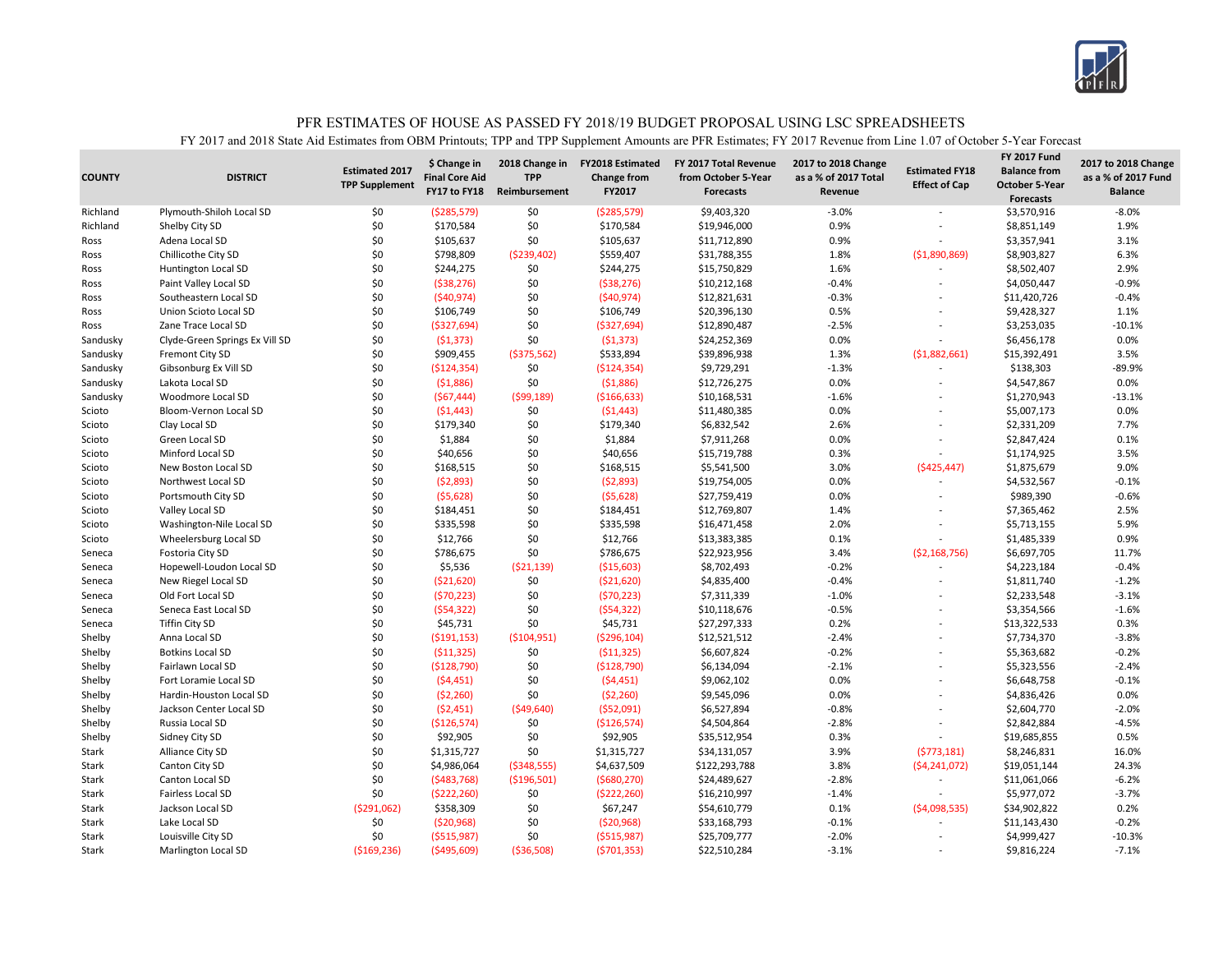

| <b>COUNTY</b> | <b>DISTRICT</b>            | <b>Estimated 2017</b><br><b>TPP Supplement</b> | \$ Change in<br><b>Final Core Aid</b><br>FY17 to FY18 | 2018 Change in<br><b>TPP</b><br>Reimbursement | <b>FY2018 Estimated</b><br>Change from<br>FY2017 | FY 2017 Total Revenue<br>from October 5-Year<br><b>Forecasts</b> | 2017 to 2018 Change<br>as a % of 2017 Total<br>Revenue | <b>Estimated FY18</b><br><b>Effect of Cap</b> | <b>FY 2017 Fund</b><br><b>Balance from</b><br><b>October 5-Year</b><br><b>Forecasts</b> | 2017 to 2018 Change<br>as a % of 2017 Fund<br><b>Balance</b> |
|---------------|----------------------------|------------------------------------------------|-------------------------------------------------------|-----------------------------------------------|--------------------------------------------------|------------------------------------------------------------------|--------------------------------------------------------|-----------------------------------------------|-----------------------------------------------------------------------------------------|--------------------------------------------------------------|
| Stark         | <b>Massillon City SD</b>   | \$0                                            | \$1,491,559                                           | \$0                                           | \$1,491,559                                      | \$48,456,537                                                     | 3.1%                                                   | ( \$516,482)                                  | \$27,291,076                                                                            | 5.5%                                                         |
| Stark         | Minerva Local SD           | \$0                                            | ( \$83, 105)                                          | \$0                                           | ( \$83,105)                                      | \$18,813,341                                                     | $-0.4%$                                                | $\overline{a}$                                | \$9,636,671                                                                             | $-0.9%$                                                      |
| Stark         | North Canton City SD       | \$0                                            | ( \$346, 568)                                         | \$0                                           | ( \$346, 568)                                    | \$42,749,990                                                     | $-0.8%$                                                | $\overline{a}$                                | \$7,648,747                                                                             | $-4.5%$                                                      |
| Stark         | Northwest Local SD         | \$0                                            | ( \$326, 206)                                         | \$0                                           | ( \$326, 206)                                    | \$19,391,749                                                     | $-1.7%$                                                | $\overline{a}$                                | \$7,799,662                                                                             | $-4.2%$                                                      |
| Stark         | Osnaburg Local SD          | \$0                                            | \$14,209                                              | (559, 532)                                    | (545, 323)                                       | \$8,676,375                                                      | $-0.5%$                                                | $\overline{a}$                                | \$2,781,780                                                                             | $-1.6%$                                                      |
| Stark         | Perry Local SD             | \$0                                            | (523, 244)                                            | \$0                                           | (523, 244)                                       | \$45,349,723                                                     | $-0.1%$                                                | L,                                            | \$19,708,321                                                                            | $-0.1%$                                                      |
| <b>Stark</b>  | Plain Local SD             | \$0                                            | \$1,171,753                                           | \$0                                           | \$1,171,753                                      | \$55,891,507                                                     | 2.1%                                                   | (5122, 772)                                   | \$26,819,467                                                                            | 4.4%                                                         |
| Stark         | Sandy Valley Local SD      | \$0                                            | ( \$21,043)                                           | \$0                                           | ( \$21,043)                                      | \$15,667,949                                                     | $-0.1%$                                                | ۰                                             | \$8,035,262                                                                             | $-0.3%$                                                      |
| Stark         | Tuslaw Local SD            | \$0                                            | ( \$82, 854)                                          | \$0                                           | ( \$82, 854)                                     | \$12,959,115                                                     | $-0.6%$                                                | $\overline{\phantom{a}}$                      | \$5,153,934                                                                             | $-1.6%$                                                      |
| Summit        | Akron City SD              | \$0                                            | \$7,397,824                                           | \$0                                           | \$7,397,824                                      | \$334,869,720                                                    | 2.2%                                                   | $\overline{a}$                                | \$46,965,461                                                                            | 15.8%                                                        |
| Summit        | <b>Barberton City SD</b>   | \$0                                            | \$1,559,178                                           | \$0                                           | \$1,559,178                                      | \$47,520,387                                                     | 3.3%                                                   | ( \$116,043)                                  | \$21,457,847                                                                            | 7.3%                                                         |
| Summit        | Copley-Fairlawn City SD    | ( \$917, 106)                                  | \$149,239                                             | ( \$354, 210)                                 | (51, 122, 077)                                   | \$36,934,580                                                     | $-3.0%$                                                | (533,970)                                     | \$17,971,795                                                                            | $-6.2%$                                                      |
| Summit        | Coventry Local SD          | \$0                                            | (51,024)                                              | \$0                                           | (51,024)                                         | \$21,818,000                                                     | 0.0%                                                   | $\sim$                                        | \$1,002,913                                                                             | $-0.1%$                                                      |
| Summit        | Cuyahoga Falls City SD     | \$0                                            | \$836,246                                             | \$0                                           | \$836,246                                        | \$48,854,310                                                     | 1.7%                                                   | ( \$445,705)                                  | (5632,087)                                                                              | $-132.3%$                                                    |
| Summit        | Green Local SD             | \$0                                            | \$437                                                 | \$0                                           | \$437                                            | \$38,883,141                                                     | 0.0%                                                   |                                               | \$9,144,669                                                                             | 0.0%                                                         |
| Summit        | Hudson City SD             | (51, 325, 828)                                 | ( \$168, 689)                                         | \$0                                           | ( \$1,494,517)                                   | \$60,921,665                                                     | $-2.5%$                                                | L,                                            | \$30,070,213                                                                            | $-5.0%$                                                      |
| Summit        | Manchester Local SD        | \$0                                            | \$55,292                                              | \$0                                           | \$55,292                                         | \$15,196,937                                                     | 0.4%                                                   | $\overline{\phantom{a}}$                      | \$4,709,178                                                                             | 1.2%                                                         |
| Summit        | Mogadore Local SD          | \$0                                            | \$192,427                                             | (552, 538)                                    | \$139,889                                        | \$10,402,804                                                     | 1.3%                                                   |                                               | \$3,454,167                                                                             | 4.0%                                                         |
| Summit        | Nordonia Hills City SD     | (51, 326, 312)                                 | ( \$155,500)                                          | ( \$182,408)                                  | ( \$1,664,221)                                   | \$43,058,046                                                     | $-3.9%$                                                | ÷                                             | \$20,194,463                                                                            | $-8.2%$                                                      |
| Summit        | Norton City SD             | ( \$32, 563)                                   | \$152,022                                             | \$0                                           | \$119,458                                        | \$22,407,901                                                     | 0.5%                                                   |                                               | \$885,420                                                                               | 13.5%                                                        |
| Summit        | Revere Local SD            | (5211,891)                                     | (534, 552)                                            | \$0                                           | ( \$246, 443)                                    | \$34,118,513                                                     | $-0.7%$                                                | $\overline{a}$                                | \$17,925,196                                                                            | $-1.4%$                                                      |
| Summit        | Springfield Local SD       | ( \$395, 811)                                  | (54, 194)                                             | ( \$121, 320)                                 | ( \$521, 325)                                    | \$26,485,965                                                     | $-2.0%$                                                |                                               | \$7,314,148                                                                             | $-7.1%$                                                      |
| Summit        | Stow-Munroe Falls City SD  | \$0                                            | ( \$188, 694)                                         | \$0                                           | ( \$188,694)                                     | \$56,731,458                                                     | $-0.3%$                                                | ÷                                             | \$25,398,356                                                                            | $-0.7%$                                                      |
| Summit        | <b>Tallmadge City SD</b>   | \$0                                            | \$147,322                                             | (5239,088)                                    | ( \$91,766)                                      | \$26,254,383                                                     | $-0.3%$                                                | $\overline{a}$                                | \$5,176,628                                                                             | $-1.8%$                                                      |
| Summit        | <b>Twinsburg City SD</b>   | ( \$522, 926)                                  | \$498,437                                             | ( \$498, 655)                                 | ( \$523, 144)                                    | \$42,532,849                                                     | $-1.2%$                                                | ( \$3,699,700)                                | \$28,321,226                                                                            | $-1.8%$                                                      |
| Summit        | Woodridge Local SD         | ( \$568,435)                                   | \$182,841                                             | ( \$185,092)                                  | ( \$570, 685)                                    | \$24,082,371                                                     | $-2.4%$                                                | (51,851,455)                                  | \$5,384,064                                                                             | $-10.6%$                                                     |
| Trumbull      | Bloomfield-Mespo Local SD  | \$0                                            | ( \$65,047)                                           | \$0                                           | ( \$65,047)                                      | \$3,182,150                                                      | $-2.0%$                                                | $\overline{a}$                                | \$1,959,675                                                                             | $-3.3%$                                                      |
| Trumbull      | <b>Bristol Local SD</b>    | \$0                                            | ( \$130, 237)                                         | \$0                                           | ( \$130, 237)                                    | \$7,085,139                                                      | $-1.8%$                                                |                                               | \$3,478,185                                                                             | $-3.7%$                                                      |
| Trumbull      | <b>Brookfield Local SD</b> | \$0                                            | \$178,731                                             | \$0                                           | \$178,731                                        | \$10,065,000                                                     | 1.8%                                                   |                                               | \$515,831                                                                               | 34.6%                                                        |
| Trumbull      | Champion Local SD          | \$0                                            | \$276,737                                             | \$0                                           | \$276,737                                        | \$14,444,904                                                     | 1.9%                                                   |                                               | \$4,712,776                                                                             | 5.9%                                                         |
| Trumbull      | Girard City SD             | \$0                                            | \$244,142                                             | \$0                                           | \$244,142                                        | \$16,977,741                                                     | 1.4%                                                   | ۰                                             | \$9,307,193                                                                             | 2.6%                                                         |
| Trumbull      | Howland Local SD           | \$0                                            | \$350,876                                             | ( \$328, 180)                                 | \$22,696                                         | \$28,782,971                                                     | 0.1%                                                   | (5937,531)                                    | \$5,168,702                                                                             | 0.4%                                                         |
| Trumbull      | Hubbard Ex Vill SD         | \$0                                            | \$103,650                                             | \$0                                           | \$103,650                                        | \$18,283,755                                                     | 0.6%                                                   | $\sim$                                        | \$1,958,897                                                                             | 5.3%                                                         |
| Trumbull      | Joseph Badger Local SD     | \$0                                            | ( \$114, 569)                                         | \$0                                           | ( \$114, 569)                                    | \$8,900,074                                                      | $-1.3%$                                                |                                               | \$4,254,840                                                                             | $-2.7%$                                                      |
| Trumbull      | La Brae Local SD           | \$0                                            | \$109,165                                             | \$0                                           | \$109,165                                        | \$12,851,666                                                     | 0.8%                                                   | $\overline{a}$                                | \$3,018,077                                                                             | 3.6%                                                         |
| Trumbull      | Lakeview Local SD          | \$0                                            | ( \$144, 373)                                         | \$0                                           | ( \$144, 373)                                    | \$15,888,820                                                     | $-0.9%$                                                |                                               | \$4,194,992                                                                             | $-3.4%$                                                      |
| Trumbull      | Liberty Local SD           | \$0                                            | ( \$88, 678)                                          | \$0                                           | ( \$88, 678)                                     | \$15,037,213                                                     | $-0.6%$                                                | ۰                                             | \$4,011,602                                                                             | $-2.2%$                                                      |
| Trumbull      | Lordstown Local SD         | \$0                                            | \$62,511                                              | ( \$62, 511)                                  | \$0                                              | \$7,340,915                                                      | 0.0%                                                   | ( \$751, 669)                                 | \$865,416                                                                               | 0.0%                                                         |
| Trumbull      | Maplewood Local SD         | \$0                                            | ( \$251, 186)                                         | \$0                                           | ( \$251, 186)                                    | \$8,584,519                                                      | $-2.9%$                                                | ۰                                             | \$3,227,512                                                                             | $-7.8%$                                                      |
| Trumbull      | Mathews Local SD           | (548, 397)                                     | \$122,335                                             | \$0                                           | \$73,938                                         | \$8,896,432                                                      | 0.8%                                                   |                                               | \$2,689,433                                                                             | 2.7%                                                         |
| Trumbull      | <b>McDonald Local SD</b>   | \$0                                            | \$223,203                                             | \$0                                           | \$223,203                                        | \$8,720,180                                                      | 2.6%                                                   | ÷                                             | \$7,478,253                                                                             | 3.0%                                                         |
| Trumbull      | Newton Falls Ex Vill SD    | \$0                                            | \$97,812                                              | \$0                                           | \$97,812                                         | \$12,175,901                                                     | 0.8%                                                   |                                               | \$820,535                                                                               | 11.9%                                                        |
| Trumbull      | Niles City SD              | \$0                                            | \$839,613                                             | \$0                                           | \$839,613                                        | \$26,315,917                                                     | 3.2%                                                   |                                               | \$446,266                                                                               | 188.1%                                                       |
| Trumbull      | Southington Local SD       | \$0                                            | \$129,988                                             | \$0                                           | \$129,988                                        | \$5,936,763                                                      | 2.2%                                                   |                                               | \$2,920,485                                                                             | 4.5%                                                         |
| Trumbull      | Warren City SD             | \$0                                            | \$1,958,125                                           | \$0                                           | \$1,958,125                                      | \$71,416,875                                                     | 2.7%                                                   |                                               | \$25,982,735                                                                            | 7.5%                                                         |
| Trumbull      | Weathersfield Local SD     | \$0                                            | \$240,302                                             | (551, 649)                                    | \$188,653                                        | \$9,910,222                                                      | 1.9%                                                   |                                               | \$3,245,770                                                                             | 5.8%                                                         |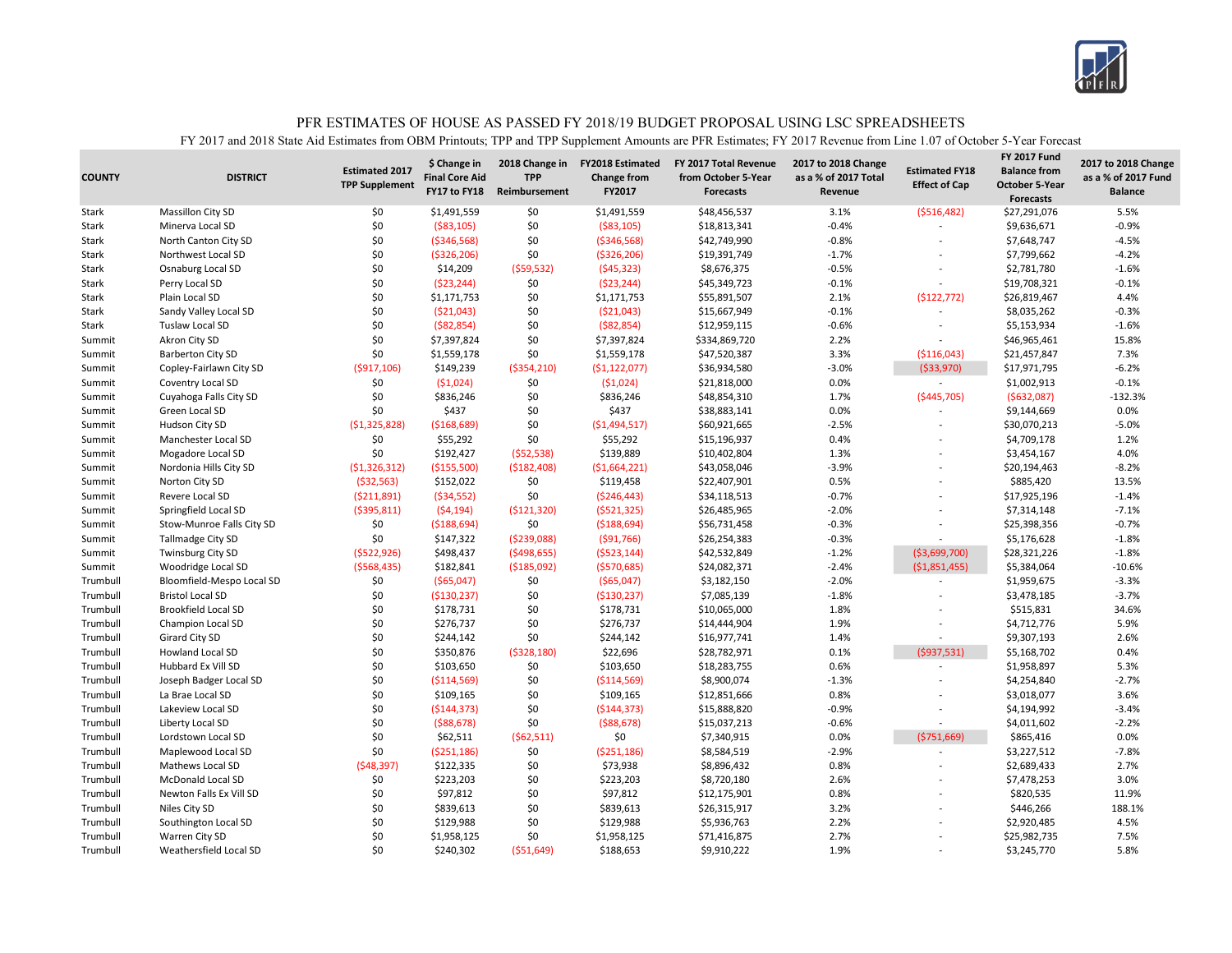

| <b>TPP Supplement</b><br><b>Effect of Cap</b><br><b>October 5-Year</b><br>FY17 to FY18<br>FY2017<br>Reimbursement<br>Revenue<br><b>Forecasts</b><br><b>Forecasts</b><br>\$20,249<br>0.1%<br>Claymont City SD<br>\$0<br>\$20,249<br>\$0<br>\$20,992,285<br>\$5,421,234<br>Tuscarawas<br>\$0<br>\$439,713<br>\$224,361<br>1.0%<br>\$7,327,953<br>( \$215, 352)<br>\$22,655,098<br>( \$3,404,645)<br>Tuscarawas<br>Dover City SD<br>\$0<br>( \$139,066)<br>( \$54,170)<br>$-0.5%$<br>\$84,896<br>\$11,472,152<br>\$3,756,050<br>Tuscarawas<br>Garaway Local SD<br>\$0<br>( \$36, 663)<br>\$0<br>( \$36, 663)<br>\$18,767,300<br>$-0.2%$<br>\$8,468,885<br>Tuscarawas<br>Indian Valley Local SD | <b>Balance</b><br>0.4%<br>3.1%<br>$-1.4%$<br>$-0.4%$<br>10.6%<br>3.5%<br>0.0%<br>$-7.1%$<br>2.2% |
|---------------------------------------------------------------------------------------------------------------------------------------------------------------------------------------------------------------------------------------------------------------------------------------------------------------------------------------------------------------------------------------------------------------------------------------------------------------------------------------------------------------------------------------------------------------------------------------------------------------------------------------------------------------------------------------------|--------------------------------------------------------------------------------------------------|
|                                                                                                                                                                                                                                                                                                                                                                                                                                                                                                                                                                                                                                                                                             |                                                                                                  |
|                                                                                                                                                                                                                                                                                                                                                                                                                                                                                                                                                                                                                                                                                             |                                                                                                  |
|                                                                                                                                                                                                                                                                                                                                                                                                                                                                                                                                                                                                                                                                                             |                                                                                                  |
|                                                                                                                                                                                                                                                                                                                                                                                                                                                                                                                                                                                                                                                                                             |                                                                                                  |
|                                                                                                                                                                                                                                                                                                                                                                                                                                                                                                                                                                                                                                                                                             |                                                                                                  |
| \$0<br>\$0<br>\$653,395<br>\$653,395<br>\$30,498,776<br>2.1%<br>( \$200,052)<br>Tuscarawas<br>New Philadelphia City SD<br>\$6,163,429                                                                                                                                                                                                                                                                                                                                                                                                                                                                                                                                                       |                                                                                                  |
| \$0<br>\$0<br>\$91,304<br>0.8%<br>\$91,304<br>\$12,028,351<br>\$2,603,579<br>Tuscarawas<br>Newcomerstown Ex Vill SD                                                                                                                                                                                                                                                                                                                                                                                                                                                                                                                                                                         |                                                                                                  |
| \$0<br>\$0<br>(5740)<br>(5740)<br>\$6,140,380<br>0.0%<br>\$2,475,059<br>Tuscarawas<br>Strasburg-Franklin Local SD<br>÷                                                                                                                                                                                                                                                                                                                                                                                                                                                                                                                                                                      |                                                                                                  |
| \$0<br>\$0<br>(5248,048)<br>(5248,048)<br>\$14,883,782<br>$-1.7%$<br>\$3,509,406<br>Tuscarawas<br>Tuscarawas Valley Local SD                                                                                                                                                                                                                                                                                                                                                                                                                                                                                                                                                                |                                                                                                  |
| \$0<br>\$130,932<br>\$0<br>\$130,932<br>\$11,892,777<br>Fairbanks Local SD<br>1.1%<br>( \$445, 290)<br>\$5,900,637<br>Union                                                                                                                                                                                                                                                                                                                                                                                                                                                                                                                                                                 |                                                                                                  |
| \$0<br>( \$454, 487)<br>\$682,145<br>\$53,249,737<br>1.3%<br>( \$838, 659)<br>Union<br>Marysville Ex Vill SD<br>\$1,136,632<br>\$17,235,543                                                                                                                                                                                                                                                                                                                                                                                                                                                                                                                                                 | 4.0%                                                                                             |
| \$0<br>(56, 502)<br>0.0%<br>(56, 502)<br>\$0<br>\$15,954,402<br>\$10,094,126<br>Union<br>North Union Local SD<br>$\overline{a}$                                                                                                                                                                                                                                                                                                                                                                                                                                                                                                                                                             | $-0.1%$                                                                                          |
| \$0<br>$-1.7%$<br>Van Wert<br>(\$142,037)<br>(578,071)<br>( \$220, 109)<br>\$12,861,000<br>\$9,748,122<br><b>Crestview Local SD</b><br>$\overline{a}$                                                                                                                                                                                                                                                                                                                                                                                                                                                                                                                                       | $-2.3%$                                                                                          |
| \$0<br>\$0<br>(57, 628)<br>\$10,317,876<br>$-0.1%$<br>Van Wert<br>Lincolnview Local SD<br>(57, 628)<br>\$15,882,279                                                                                                                                                                                                                                                                                                                                                                                                                                                                                                                                                                         | 0.0%                                                                                             |
| \$0<br>\$0<br>(55, 391)<br>(55, 391)<br>\$23,869,121<br>0.0%<br>\$5,189,828<br>Van Wert<br>Van Wert City SD                                                                                                                                                                                                                                                                                                                                                                                                                                                                                                                                                                                 | $-0.1%$                                                                                          |
| \$0<br>\$0<br>\$24,309,507<br>$-2.6%$<br>( \$625, 578)<br>( \$625, 578)<br>\$17,818,475<br>Vinton<br>Vinton County Local SD                                                                                                                                                                                                                                                                                                                                                                                                                                                                                                                                                                 | $-3.5%$                                                                                          |
| \$0<br>\$0<br>\$352,982<br>\$352,982<br>\$17,347,732<br>2.0%<br>Carlisle Local SD<br>\$4,393,274<br>Warren                                                                                                                                                                                                                                                                                                                                                                                                                                                                                                                                                                                  | 8.0%                                                                                             |
| \$0<br>\$644,696<br>( \$256, 233)<br>\$388,463<br>\$33,432,745<br>1.2%<br>(51,070,223)<br>\$7,396,778<br>Warren<br>Franklin City SD                                                                                                                                                                                                                                                                                                                                                                                                                                                                                                                                                         | 5.3%                                                                                             |
| \$0<br>(\$458,707)<br>\$15,750<br>0.0%<br>\$474,457<br>\$41,766,360<br>(52,806,685)<br>\$6,077,770<br>Kings Local SD<br>Warren                                                                                                                                                                                                                                                                                                                                                                                                                                                                                                                                                              | 0.3%                                                                                             |
| \$0<br>\$0<br>( \$8, 944)<br>\$50,223,918<br>0.0%<br>Lebanon City SD<br>(58, 944)<br>\$21,013,121<br>Warren                                                                                                                                                                                                                                                                                                                                                                                                                                                                                                                                                                                 | 0.0%                                                                                             |
| \$0<br>\$0<br>\$2,960<br>\$2,960<br>\$43,785,855<br>0.0%<br>Little Miami Local SD<br>\$31,260,822<br>Warren                                                                                                                                                                                                                                                                                                                                                                                                                                                                                                                                                                                 | 0.0%                                                                                             |
| \$0<br>(518, 318)<br>( \$1,008,553)<br>\$100,946,006<br>$-1.0%$<br>\$38,580,367<br>Warren<br>Mason City SD<br>( \$1,026,870)<br>$\overline{a}$                                                                                                                                                                                                                                                                                                                                                                                                                                                                                                                                              | $-2.7%$                                                                                          |
| \$0<br>\$797,184<br>\$0<br>\$797,184<br>Springboro Community City SD<br>\$49,364,977<br>1.6%<br>( \$394,074)<br>\$7,371,026<br>Warren                                                                                                                                                                                                                                                                                                                                                                                                                                                                                                                                                       | 10.8%                                                                                            |
| \$0<br>\$0<br>(51, 742)<br>\$14,658,795<br>0.0%<br>\$12,057,347<br>Wayne Local SD<br>(51, 742)<br>Warren                                                                                                                                                                                                                                                                                                                                                                                                                                                                                                                                                                                    | 0.0%                                                                                             |
| \$0<br>\$207,043<br>\$107,268<br><b>Belpre City SD</b><br>(599, 775)<br>\$10,647,565<br>1.0%<br>(5522, 462)<br>\$1,588,923<br>Washington                                                                                                                                                                                                                                                                                                                                                                                                                                                                                                                                                    | 6.8%                                                                                             |
| \$0<br>\$0<br>( \$30,751)<br>$-0.3%$<br>Washington<br>( \$30,751)<br>\$10,451,465<br>\$6,560,425<br>Fort Frye Local SD                                                                                                                                                                                                                                                                                                                                                                                                                                                                                                                                                                      | $-0.5%$                                                                                          |
| \$0<br>( \$261,141)<br>\$0<br>\$7,955,888<br>$-3.3%$<br>Washington<br>Frontier Local SD<br>( \$261,141)<br>\$2,674,505                                                                                                                                                                                                                                                                                                                                                                                                                                                                                                                                                                      | $-9.8%$                                                                                          |
| (5420, 400)<br>\$0<br>$-2.9%$<br>( \$295,040]<br>( \$715,440)<br>\$24,693,141<br>\$4,696,543<br>Washington<br>Marietta City SD<br>$\overline{a}$                                                                                                                                                                                                                                                                                                                                                                                                                                                                                                                                            | $-15.2%$                                                                                         |
| \$0<br>$-2.9%$<br>Washington<br>Warren Local SD<br>\$0<br>( \$614, 779)<br>( \$614, 779)<br>\$21,428,323<br>\$6,820,907                                                                                                                                                                                                                                                                                                                                                                                                                                                                                                                                                                     | $-9.0%$                                                                                          |
| \$0<br>Wolf Creek Local SD<br>\$0<br>( \$75, 936)<br>(575, 936)<br>\$7,053,763<br>$-1.1%$<br>Washington<br>\$8,407,107                                                                                                                                                                                                                                                                                                                                                                                                                                                                                                                                                                      | $-0.9%$                                                                                          |
| \$0<br>$-0.5%$<br>\$0<br>( \$63, 955)<br>( \$63, 955)<br>\$12,511,350<br>\$5,499,229<br>Wayne<br>Chippewa Local SD<br>$\overline{a}$                                                                                                                                                                                                                                                                                                                                                                                                                                                                                                                                                        | $-1.2%$                                                                                          |
| \$0<br>\$0<br>\$8,446,600<br>Dalton Local SD<br>(51, 422)<br>(51, 422)<br>0.0%<br>\$1,334,138<br>Wayne                                                                                                                                                                                                                                                                                                                                                                                                                                                                                                                                                                                      | $-0.1%$                                                                                          |
| \$0<br>\$0<br>( \$253,044)<br>(\$253,044)<br>\$10,550,566<br>$-2.4%$<br>Green Local SD<br>\$2,263,187<br>Wayne                                                                                                                                                                                                                                                                                                                                                                                                                                                                                                                                                                              | $-11.2%$                                                                                         |
| \$0<br>\$0<br>(522, 921)<br>(522, 921)<br>\$14,474,026<br>$-0.2%$<br>\$1,543,916<br>Wayne<br>Northwestern Local SD                                                                                                                                                                                                                                                                                                                                                                                                                                                                                                                                                                          | $-1.5%$                                                                                          |
| \$0<br>(\$178,000)<br>\$0<br>$-1.4%$<br>(\$178,000)<br>\$12,379,344<br>\$5,374,777<br>Wayne<br>Norwayne Local SD<br>L,                                                                                                                                                                                                                                                                                                                                                                                                                                                                                                                                                                      | $-3.3%$                                                                                          |
| \$0<br>( \$16,066)<br>\$63,374<br>\$47,308<br>\$15,943,801<br>0.3%<br>Orrville City SD<br>\$6,734,604<br>Wayne                                                                                                                                                                                                                                                                                                                                                                                                                                                                                                                                                                              | 0.7%                                                                                             |
| \$0<br>\$0<br>\$331,559<br>\$331,559<br>\$11,008,778<br>3.0%<br>\$2,796,240<br>Wayne<br>Rittman Ex Vill SD                                                                                                                                                                                                                                                                                                                                                                                                                                                                                                                                                                                  | 11.9%                                                                                            |
| \$0<br>\$0<br>$-0.6%$<br>Southeast Local SD<br>(\$92,740)<br>(592, 740)<br>\$15,887,541<br>\$7,615,306<br>Wayne<br>÷                                                                                                                                                                                                                                                                                                                                                                                                                                                                                                                                                                        | $-1.2%$                                                                                          |
| \$0<br>\$0<br>( \$321, 267)<br>$-1.9%$<br>Triway Local SD<br>( \$321, 267)<br>\$17,316,543<br>\$2,048,593<br>Wayne                                                                                                                                                                                                                                                                                                                                                                                                                                                                                                                                                                          | $-15.7%$                                                                                         |
| \$0<br>\$533,637<br>(5394, 304)<br>\$139,333<br>\$44,565,000<br>0.3%<br>( \$1,030,700)<br>\$35,842,031<br>Wayne<br>Wooster City SD                                                                                                                                                                                                                                                                                                                                                                                                                                                                                                                                                          | 0.4%                                                                                             |
| \$0<br>\$391,967<br>( \$161, 141)<br>\$230,826<br>Williams<br>Bryan City SD<br>\$20,279,800<br>1.1%<br>( \$900, 255)<br>\$11,425,664                                                                                                                                                                                                                                                                                                                                                                                                                                                                                                                                                        | 2.0%                                                                                             |
| \$0<br>(52, 254)<br>\$0<br>(52, 254)<br>\$7,179,770<br>0.0%<br>\$3,578,075<br>Williams<br><b>Edgerton Local SD</b>                                                                                                                                                                                                                                                                                                                                                                                                                                                                                                                                                                          | $-0.1%$                                                                                          |
| \$0<br>\$0<br>(\$106,404)<br>(\$106,404)<br>\$6,518,537<br>$-1.6%$<br>Williams<br>Edon-Northwest Local SD<br>\$1,115,881                                                                                                                                                                                                                                                                                                                                                                                                                                                                                                                                                                    | $-9.5%$                                                                                          |
| \$0<br>\$0<br>\$7,637,720<br>Williams<br>(577, 872)<br>(577, 872)<br>$-1.0%$<br>\$4,415,022<br>Millcreek-West Unity Local SD<br>$\overline{a}$                                                                                                                                                                                                                                                                                                                                                                                                                                                                                                                                              | $-1.8%$                                                                                          |
| \$0<br>\$0<br>\$11,729,560<br>0.9%<br>Williams<br>Montpelier Ex Vill SD<br>\$104,983<br>\$104,983<br>\$2,043,728                                                                                                                                                                                                                                                                                                                                                                                                                                                                                                                                                                            | 5.1%                                                                                             |
| \$0<br>Williams<br>( \$62, 649)<br>( \$163, 364]<br>\$7,788,265<br>$-2.1%$<br>\$2,594,809<br>North Central Local SD<br>( \$100, 715)                                                                                                                                                                                                                                                                                                                                                                                                                                                                                                                                                        | $-6.3%$                                                                                          |
| \$0<br>\$0<br>\$6.035.783<br>0.0%<br>Williams<br>(52,664)<br>( \$2,664)<br>\$3,745,965<br>Stryker Local SD<br>$\overline{a}$                                                                                                                                                                                                                                                                                                                                                                                                                                                                                                                                                                | $-0.1%$                                                                                          |